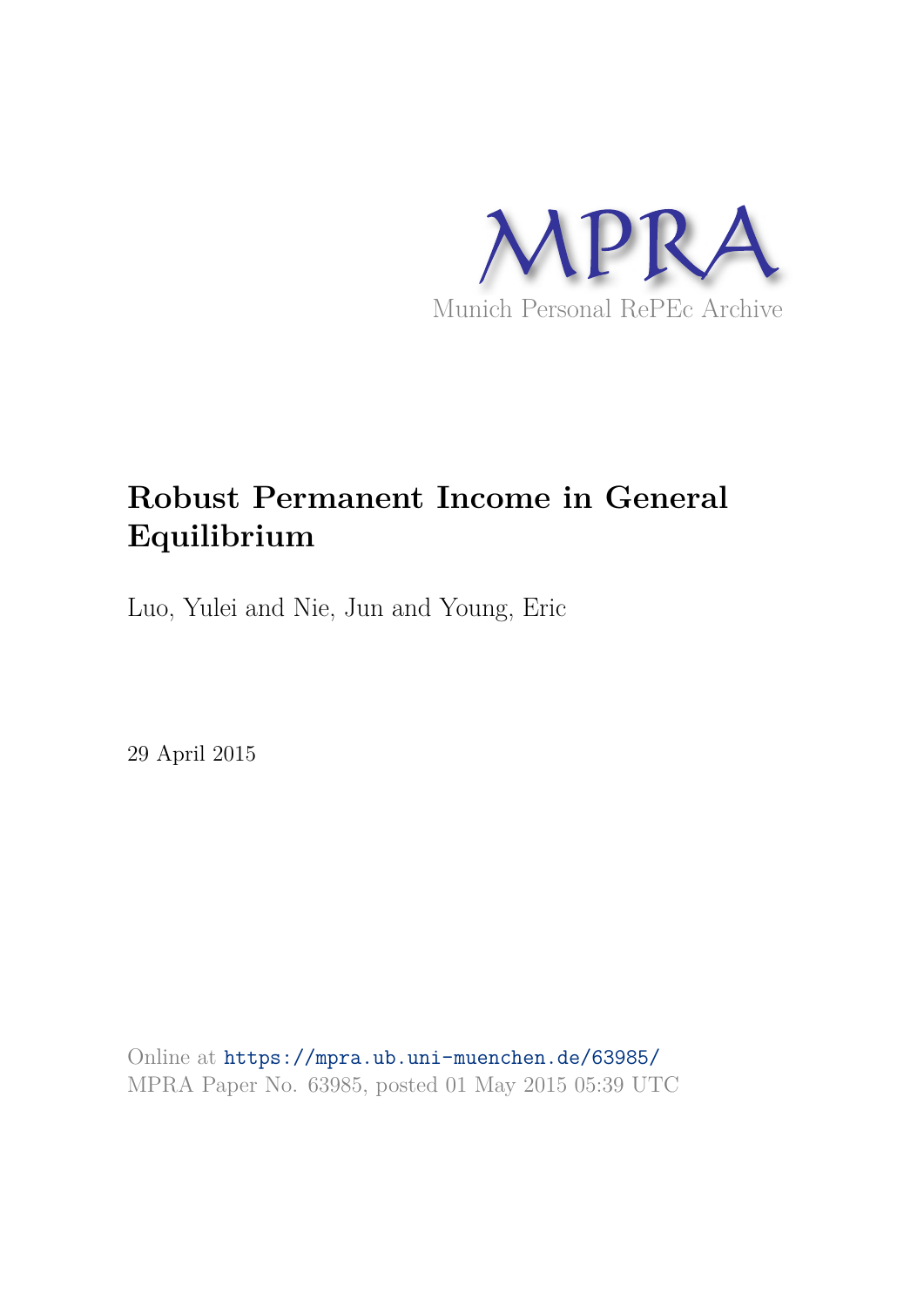## **Robust Permanent Income in General Equilibrium**∗

Yulei Luo†

Jun Nie‡

The University of Hong Kong

Federal Reserve Bank of Kansas City

Eric R. Young§ University of Virginia

April 28, 2015

#### **Abstract**

This paper provides a tractable continuous-time constant-absolute-risk averse (CARA)-Gaussian framework to quantitatively explore how the preference for robustness (RB) affects the interest rate, the dynamics of consumption and income, and the welfare costs of model uncertainty in general equilibrium. We show that RB significantly reduces the equilibrium interest rate, and reduces (increases) the relative volatility of consumption growth to income growth when the income process is stationary (non-stationary). Furthermore, we find that the welfare costs of model uncertainty are nontrivial for plausibly estimated income processes and calibrated RB parameter values. Finally, we extend the benchmark model to consider the separation of risk aversion and intertemporal substitution, incomplete information about income, and regimeswitching in income growth.

JEL Classification Numbers: *C61, D81, E21*.

Keywords: Robustness, Model Uncertainty, Precautionary Savings, the Permanent Income Hypothesis, Low Interest Rates, Consumption Inequality, General Equilibrium.

<sup>∗</sup>We are grateful to Evan Anderson, Rhys Bidder, Max Croce, Richard Dennis, Martin Ellison, Ken Kasa, Tom Sargent, Neng Wang, Shenghao Zhu, and seminar and conference participants at Seoul National University, National University of Singapore, and the Asian Meeting of the Econometric Society for helpful comments and discussions related to this paper. The financial support from the General Research Fund (GRF No. HKU791913) in Hong Kong is acknowledged. All errors are the responsibility of the authors. The views expressed here are the opinions of the authors only and do not necessarily represent those of the Federal Reserve Bank of Kansas City or the Federal Reserve System. All remaining errors are our responsibility.

<sup>†</sup>Faculty of Business and Economics, The University of Hong Kong, Hong Kong. Email address: yulei.luo@gmail.com.

<sup>‡</sup>Research Department, Federal Reserve Bank of Kansas City. E-mail: jun.nie@kc.frb.org.

<sup>§</sup>Department of Economics, University of Virginia, Charlottesville, VA 22904. E-mail: ey2d@virginia.edu.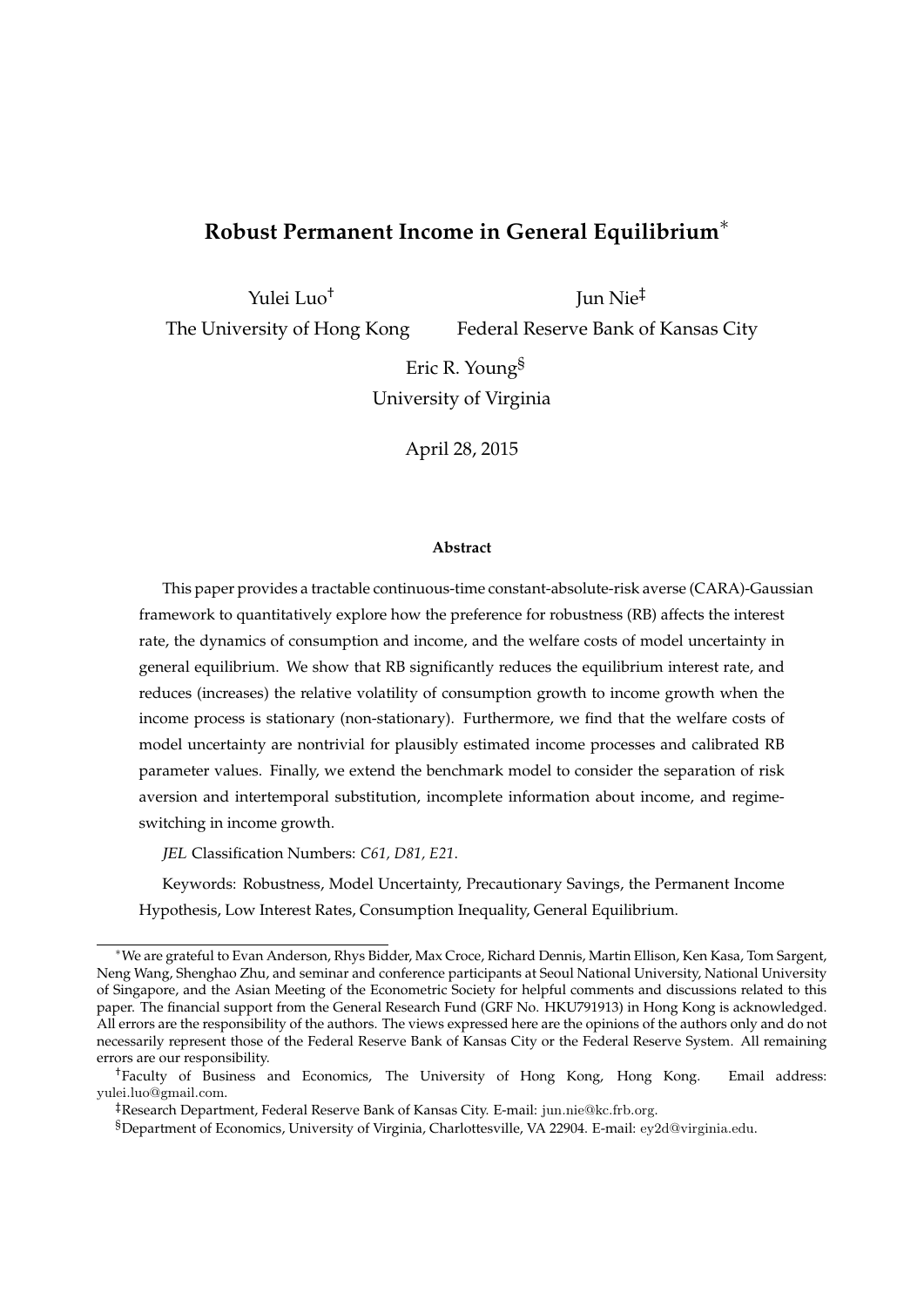## **1. Introduction**

Hansen and Sargent (1995) first formally introduced the preference for robustness (RB, a concern for model misspecification) into linear-quadratic-Gaussian (LQG) economic models.<sup>1</sup> In robust control problems, agents are concerned about the possibility that their true model is misspecified in a manner that is difficult to detect statistically; consequently, they make their optimal decisions as if the subjective distribution over shocks is chosen by an evil agent in order to minimize their expected lifetime utility.<sup>2</sup> As showed in Hansen, Sargent, and Tallarini (HST, 1999) and Luo and Young (2010), robustness models can produce precautionary savings even within the class of discrete-time LQG models, which leads to analytical simplicity. Specifically, using the explicit consumption-saving rules, they explored how RB affects consumption and saving decisions and found that the preference for robustness and the discount factor are observationally equivalent in the sense that they lead to the identical consumption and saving decisions within the discrete-time representative-agent LQG setting. However, if we consider problems outside the LQG setting (e.g., when the utility function is constant-absolute-risk-averse, i.e., CARA, or constant-relativerisk-averse, i.e., CRRA), RB-induced worst-case distributions are generally non-Gaussian, which greatly complicates the computational task.<sup>3</sup>

The permanent income hypothesis (PIH) of Friedman states that the individual consumer's optimal consumption is determined by permanent income that equals the annuity value of his total resources: the sum of (i) financial wealth and (ii) human wealth defined as the discounted present value of the current and expected future labor income using the exogenously given riskfree rate. Hall (1978) showed that when some restrictions are imposed (e.g., quadratic utility and the equality between the interest rate and the discount rate), the PIH emerges and changes in consumption are unpredictable. Consequently, the PIH consumer saves only when he anticipates that their future labor income will decline. This saving motive is called the demand for "savings for a rainy day". In contrast, Caballero (1990) examined a precautionary saving motive due to the interaction of risk aversion and unpredictable future income uncertainty when the consumer has CARA utility. The Caballero model leads to a constant precautionary savings demand and a constant dissavings term due to relative impatience. Wang (2003) showed in a Bewley-Caballero-Huggett equilibrium model that the precautionary saving demand and the impatience dissavings term cancel out in a general equilibrium and the PIH reemerges.

<sup>&</sup>lt;sup>1</sup>See Hansen and Sargent (2007) for a textbook treatment on robustness.

<sup>&</sup>lt;sup>2</sup>The solution to a robust decision-maker's problem can be regarded as the equilibrium of a max-min game between the decision-maker and the evil agent.

 $3$ See Chapter 1 of Hansen and Sargent (2007) for discussions on the computational difficulties in solving non-LQG RB models, and Colacito, Hansen, and Sargent (2007), Bidder and Smith (2012), and Young (2012) for using numerical methods to compute the worst-case distributions.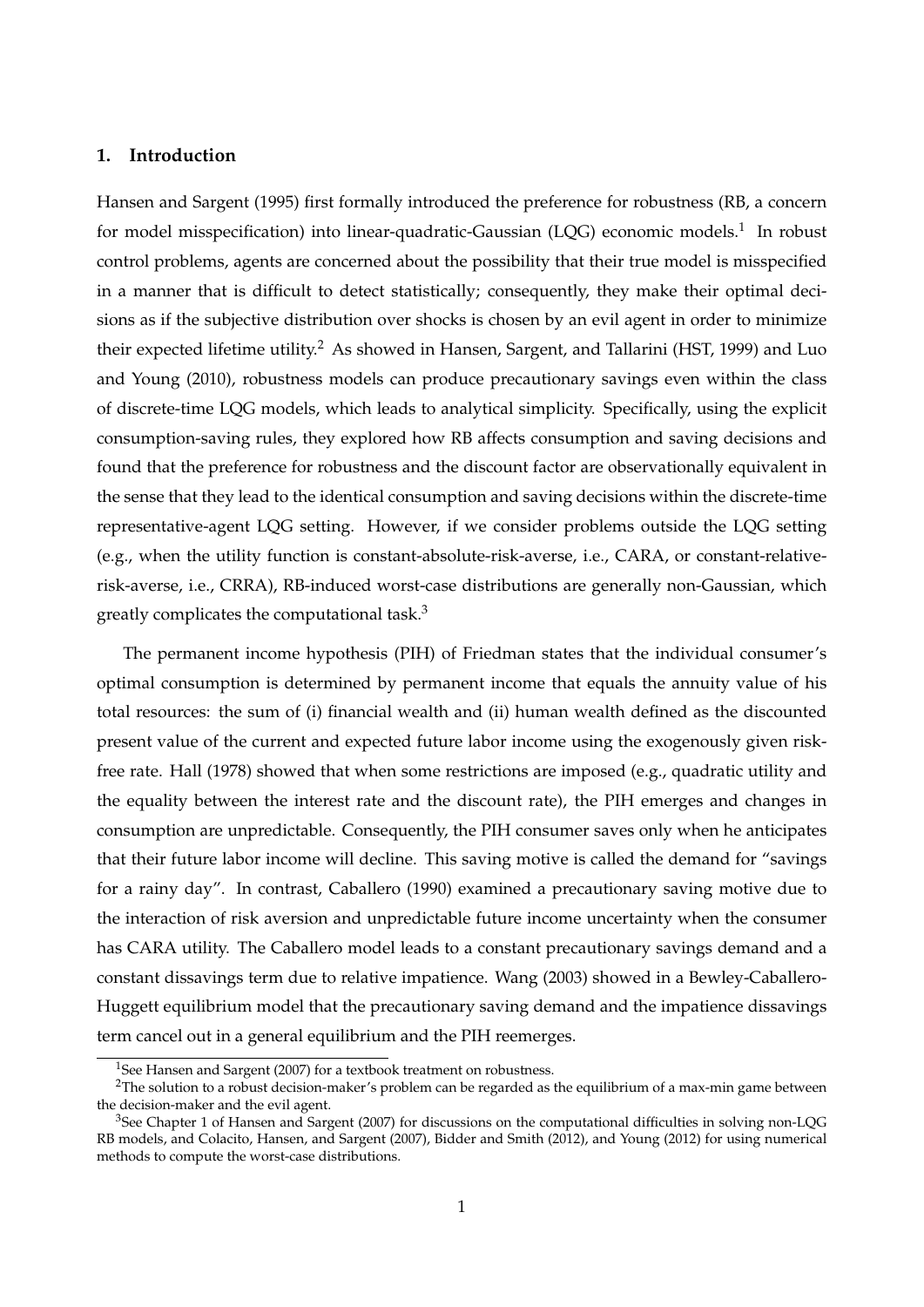The main goal of this paper is to construct a tractable continuous-time CARA-Gaussian heterogenousagent dynamic stochastic general equilibrium (DSGE) model to link the two research lines discussed above and explore how robustness affects the interest rate, the cross-sectional distributions of consumption and income, and welfare costs of model uncertainty in the presence of uninsurable labor income.<sup>4</sup> As the first contribution of this paper, we show that this continuous-time DSGE model featuring incomplete markets and the separation of risk aversion and robustness can be solved explicitly. Using the explicit consumption-saving rules, we find that risk aversion is more important than robustness in determining the precautionary savings demand.<sup>5</sup> In addition, we establish the observational equivalence results between risk aversion, robustness, and discounting in our continuous-time model.

Second, using the explicit decision rules, we show that a general equilibrium under RB can be constructed in the vein of Bewley (1986) and Huggett (1993). $^6$  In the general equilibrium, we find that the interest rate decreases with the degree of RB. The intuition is that the stronger the preference for RB, the greater the amount of model uncertainty determined by the interaction of risk aversion, RB, and labor income uncertainty, and the less the interest rate. In addition, we show that the relative volatility of consumption growth to income growth is determined by the interaction of the equilibrium interest rate and the persistence coefficient of the income process. Specifically, this relative volatility decreases (increases) with RB when the income process is stationary (nonstationary).

Third, after calibrating the RB parameter using the detection error probabilities (DEP), we find that RB has significant impacts on the equilibrium interest rate and consumption volatility. In the U.S. economy the average real risk-free interest rate is only about 1 percent between 1985 and 2014. The full-information rational expectations model requires the coefficient of risk aversion parameter to be 10 to match this rate.<sup>7</sup> In contrast, when consumers take into account model uncertainty, the model can generate an equilibrium interest rate of 1 percent with much lower values of the coefficient of risk aversion. $8$  In addition, we find that when income uncertainty

<sup>4</sup>See Cagetti, Hansen, Sargent, and Williams (2002), Anderson, Hansen, and Sargent (2003), Maenhout (2004), and Kasa (2006) for the applications of robustness in continuous-time models.

<sup>5</sup>Within the discrete-time LQG setting, Luo, Nie, and Young (2012) showed that although both RB and CARA preferences increase the precautionary savings demand via the intercept terms in the consumption functions, they have distinct implications for the marginal propensity to consume out of permanent income (MPC).

<sup>6</sup>Wang (2003) constructed a general equilibrium under full-information rational expectations (FI-RE) in the same Bewley-Huggett type model economy with the CARA utility.

<sup>7</sup>Note that since we set the mean income level to be 1, the coefficient of relative risk aversion (CRRA) evaluated at this level is equal to the coefficient of absolute risk aversion (CARA).

<sup>8</sup>Barillas, Hansen, and Sargent (2009) showed that most of the observed high market price of risk in the U.S. can be reinterpreted as a market price of model uncertainty and we can thus reinterpret the risk-aversion parameter as measuring the representative agent's doubts about the model specification.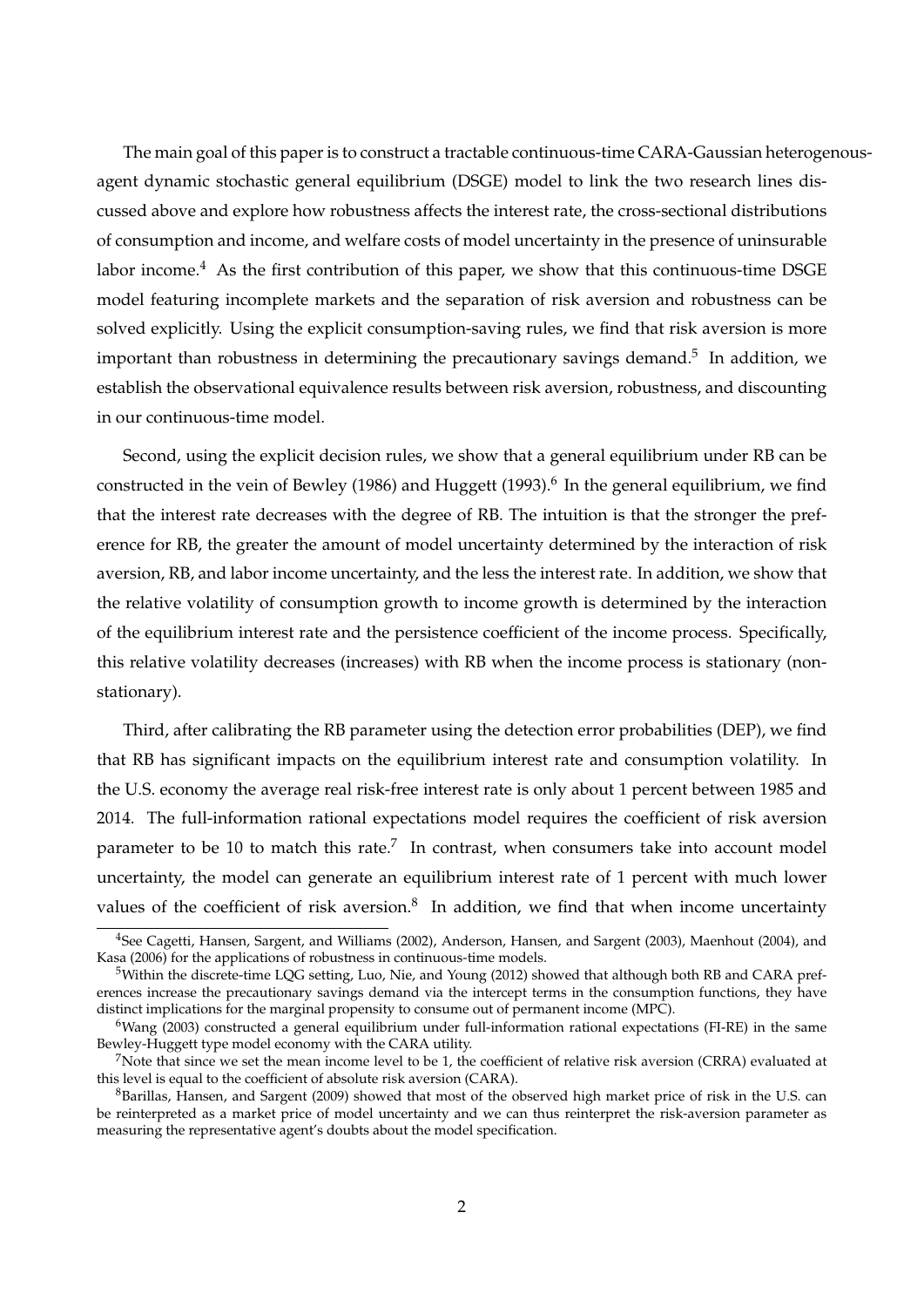increases, the relative volatility decreases for any values of *ϑ*. <sup>9</sup> Using the Lucas elimiation-of-risk method, we find that the welfare costs due to model uncertainty are non-trivial. For plausibly parameter values, they could be as high as 10% of the typical consumer's permanent income.

Finally, we consider three extensions. In the first extension, we assume that consumers have recursive utility and have distinct preferences for risk and intertemporal substitution. In the second extension, we follow Pischke (1995) and Wang (2004) and assume that consumers can observe the total income but cannot distinguish the individual income components. In the final extension, we consider regime-switching in income growth and explore how it interacts with RB and affects the equilibrium interest rate and consumption volatility.

This paper is organized as follows. Section 2 presents a robustness version of the Caballero– Bewley-Huggett type model with incomplete markets and precautionary savings. Section 3 discusses the general equilibrium implications of RB for the interest rate and consumption and wealth dynamics. Section 4 present our quantitative results after estimating the income process and calibrating the RB parameter. Section 5 discusses how RB help explain the observed low interest rate in the U.S. Section 6 considers three extensions. Section 7 concludes.

## **2. A Continuous-time Heterogeneous-Agent Economy with Robustness**

#### **2.1. The Full-information Rational Expectations Model with Precautionary Savings**

Following Wang (2003, 2009), we first formulate a continuous-time full-information rational expectations (FI-RE) Caballero-type model with precautionary savings. Specifically, we assume that there is only one risk-free asset in the model economy and there are a continuum of consumers who face uninsurable labor income and make optimal consumption-saving decisions. Uninsurable labor income  $(y_t)$  is assumed to follow an Ornstein-Uhlenbeck process:

$$
dy_t = \rho \left(\frac{\mu}{\rho} - y_t\right) dt + \sigma_y dB_t, \tag{1}
$$

where the unconditional mean and variance of income are  $\bar{y} = \mu/\rho$  and  $\sigma_y^2$ / (2 $\rho$ ), respectively, the persistence coefficient  $\rho$  governs the speed of convergence or divergence from the steady state,<sup>10</sup>  $B_t$  is a standard Brownian motion on the real line  $\mathcal R$ , and  $\sigma_y$  is the unconditional volatility of the

 $9$ This theoretical result might provide a potential explanation for the empirical evidence documented in Blundell, Pistaferri, and Preston (2008) that income and consumption inequality diverged over the sampling period they study.

<sup>&</sup>lt;sup>10</sup>If  $\rho > 0$ , the income process is stationary and deviations of income from the steady state are temporary; if  $\rho \le 0$ , income is non-stationary. The last case catches the flavor of Hall and Mishkin (1982)'s the specification of individual income that includes a non-stationary component. The  $\rho = 0$  case corresponds to a simple Brownian motion without drift. The larger *ρ* is, the less *y* tends to drift away from  $\overline{y}$ . As *ρ* goes to  $\infty$ , the variance of *y* goes to 0, which means that *y* can never deviate from *y*.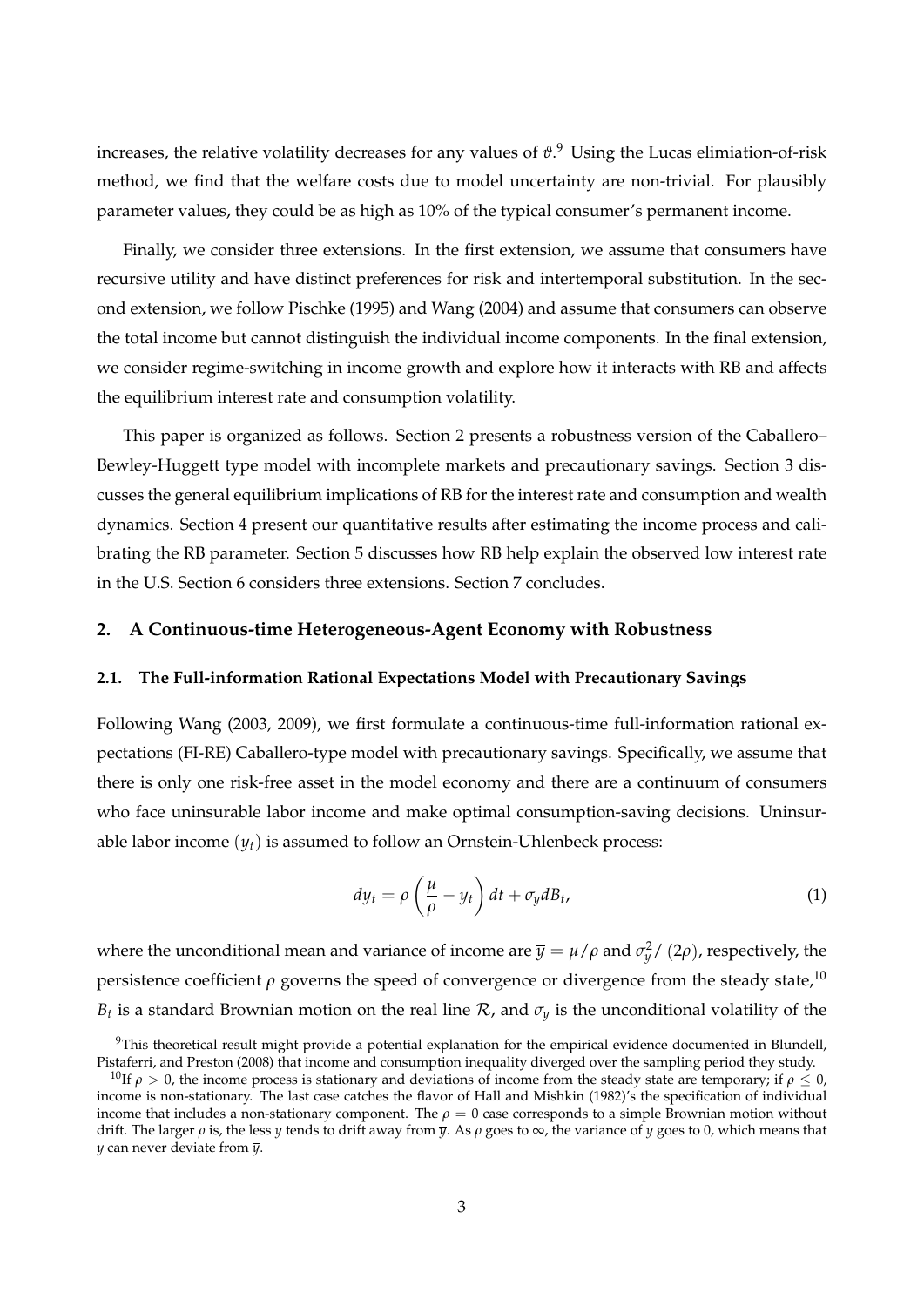income change over an incremental unit of time. The typical consumer is assumed to maximize the following expected lifetime utility:

$$
J_0 = E_0 \left[ \int_{t=0}^{\infty} \exp \left( -\delta t \right) u(c_t) dt \right],
$$
 (2)

subject to the evolution of financial wealth  $(w_t)$ :

$$
dw_t = (rw_t + y_t - c_t) dt,
$$
\n(3)

and a transversality condition,  $\lim_{t\to\infty} E[\exp(-\delta t)]_t$  = 0, where *r* is the return to the risk-free asset, *c* is consumption, and the utility function takes the CARA form:  $u(c_t) = -\exp(-\gamma c_t)/\gamma$ , where  $\gamma > 0$  is the coefficient of absolute risk aversion.<sup>11</sup> To present the model more compact, we define a new state variable, *s<sup>t</sup>* :

$$
s_t \equiv w_t + h_t,
$$

where *h<sup>t</sup>* is human wealth at time *t* and is defined as the expected present value of current and future labor income discounted at the risk-free interest rate *r*:

$$
h_t \equiv E_t \left[ \int_t^{\infty} \exp \left( -r \left( s-t \right) \right) y_s ds \right].
$$

For the given the income process, (1),  $h_t = y_t / (r + \rho) + \mu / (r (r + \rho))$ .<sup>12</sup> Following the statespace-reduction approach proposed in Luo (2008) and using the new state variable *s*, we can rewrite (3) as

$$
ds_t = (rs_t - c_t) dt + \sigma_s dB_t, \qquad (4)
$$

where  $\sigma_s = \sigma_y/ (r + \rho)$  is the unconditional variance of the innovation to  $s_t$ .<sup>13</sup> It is not difficult to show that the above model with the univariate income process, (1), can be easily extended to the model with distinguishable multiple income components that have differencing persistence and volatility coefficients. In this more complicated case, we can still apply the state-space-reduction approach to simplify the model. To make our benchmark model tractable, we focus on the univariate income specification.

In this benchmark full-information rational expectations (FI-RE) model, we assume that the

 $11$ It is well-known that the CARA utility specification is tractable for deriving optimal policies in different settings. See Caballero (1990), Wang (2003, 2004), and Angeletos and La'O (2010).

<sup>&</sup>lt;sup>12</sup>Here we need to impose the restriction that  $r > -\rho$  to guarantee below the finiteness of human wealth.

<sup>&</sup>lt;sup>13</sup>In the next section, we will introduce robustness directly into this "reduced" precautionary savings model. It is not difficult to show that the reduced univariate model and the original multivariate model are equivalent in the sense that they lead to the same consumption and saving functions. The detailed proof is available from online appendix.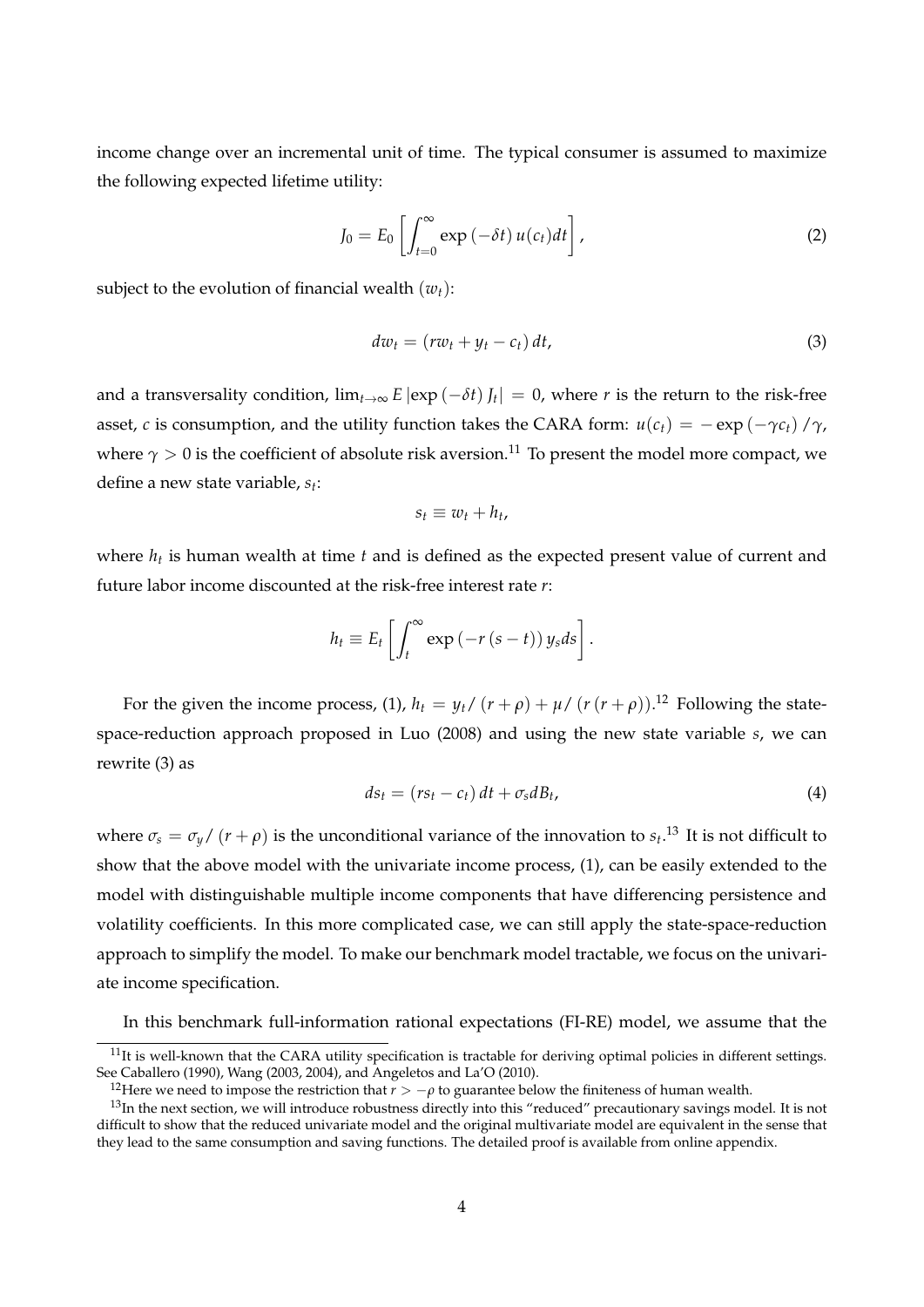consumer trusts the model and observes the state perfectly, i.e., no model uncertainty and no state uncertainty. Denoting the value function by  $J(s_t)$ . The Hamilton-Jacobi-Bellman (HJB) equation for this optimizing problem can be written as:

$$
0 = \sup_{c_t} \left[ -\frac{1}{\gamma} \exp \left( -\gamma c_t \right) - \delta J \left( s_t \right) + \mathcal{D} J \left( s_t \right) \right],
$$

where

$$
\mathcal{D}J\left(s_{t}\right)=J_{s}\left(rs_{t}-c_{t}\right)+\frac{1}{2}J_{ss}\sigma_{s}^{2}.\tag{5}
$$

Solving the above HJB subject to (4) leads to the following consumption function:

$$
c_t = rs_t + \Psi - \Gamma,\tag{6}
$$

where  $\Psi = (\delta - r) / (r\gamma)$  and

$$
\Gamma \equiv \frac{1}{2} r \gamma \sigma_s^2,\tag{7}
$$

is the consumer's precautionary saving demand. Following the literature of precautionary savings, we measure the demand for precautionary saving as the amount of saving due to the interaction of the degree of risk aversion and uninsurable labor income risk. From (7), it can see that the precautionary saving demand is larger for a larger value of the coefficient of absolute risk aversion  $(γ)$ , a more volatile income innovation  $(σ<sub>y</sub>)$ , and a larger persistence coefficient  $(ρ)$ .<sup>14</sup>

## **2.2. Incorporating Model Uncertainty due to Robustness**

Robustness (robust control or robust filtering) emerged in the engineering literature in the 1970s and was introduced into economics and further developed by Hansen, Sargent, and others. A simple version of robustness considers the question of how to make optimal decisions when the decision maker does not know the true probability model that generates the data. The main goal of introducing robustness is to design optimal policies that not only work well when the reference (or approximating) model governing the evolution of the state variables is the true model, but also perform reasonably well when there is some type of model misspecification. To introduce robustness into our model proposed above, we follow the continuous-time methodology proposed by Anderson, Hansen, and Sargent (2003) (henceforth, AHS) and adopted in Maenhout (2004) to assume that consumers are concerned about the model misspecifications and take Equation (4) as the approximating model.<sup>15</sup> The corresponding distorting model can thus be obtained by adding

<sup>&</sup>lt;sup>14</sup>As argued in Caballero (1990) and Wang (2004), a more persistent income shock takes a longer time to wear off and thus induces a stronger precautionary saving demand of a prudent forward-looking consumer.

<sup>&</sup>lt;sup>15</sup>As argued in Hansen and Sargent (2007), the agent's committment technology is irrelevant under RB if the evolution of the state is backward-looking. We therefore do not specifiy the committment technology of the consumer in the RB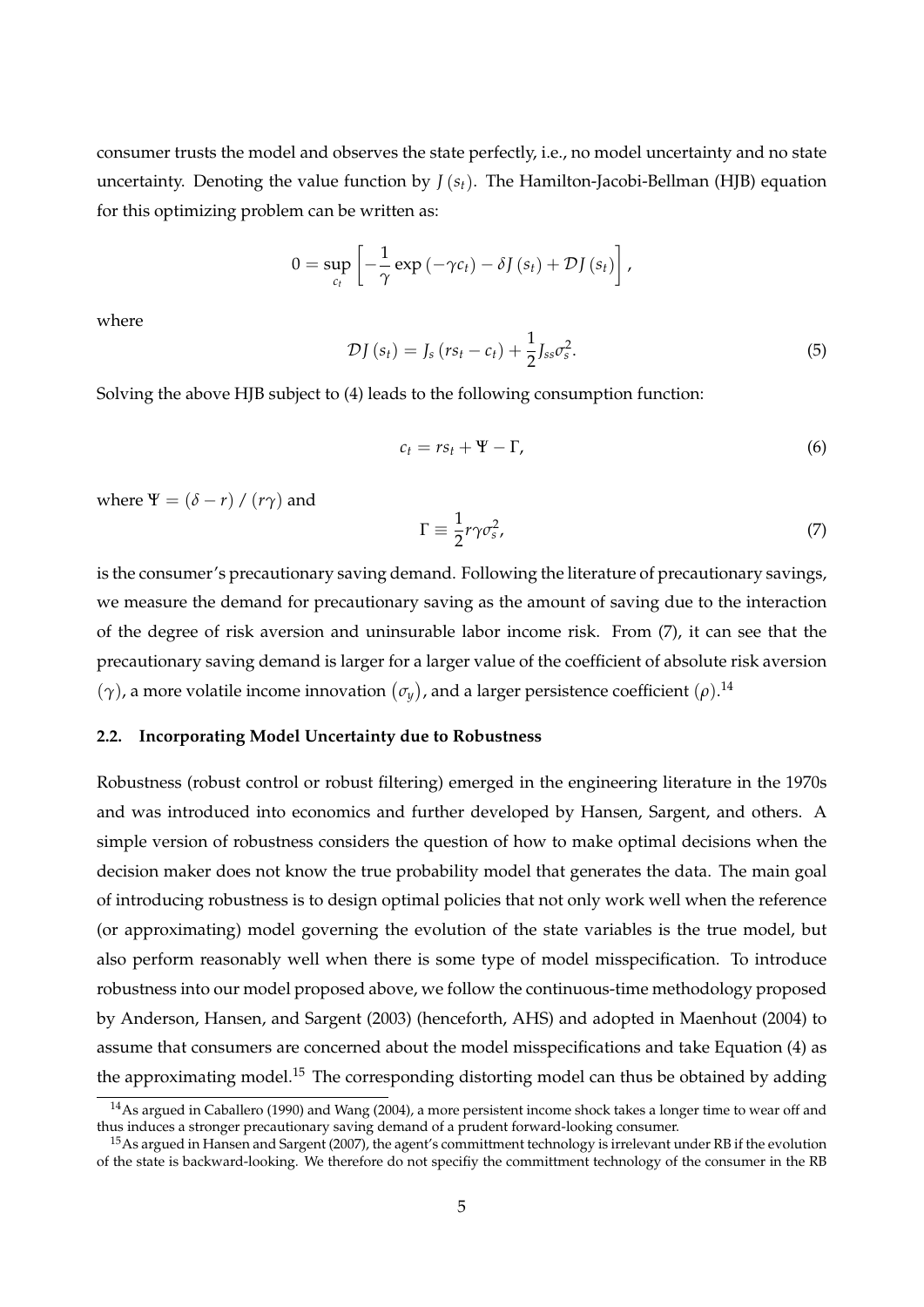an endogenous distortion *υ* (*st*) to (4):

$$
ds_t = (rs_t - c_t) dt + \sigma_s (\sigma_s v (s_t) dt + dB_t).
$$
 (8)

As shown in AHS (2003), the objective D*J* defined in (5) can be thought of as *E* [*d J*] /*dt* and plays a key role in introducing robustness. A key insight of AHS (2003) is that this differential expectations operator reflects a particular underlying model for the state variable because this operator is determined by the stochastic differential equations of the state variables. Consumers accept the approximating model, (4), as the best approximating model, but is still concerned that it is misspecified. They therefore want to consider a range of models (i.e., the distorted model, (8)) surrounding the approximating model when computing the continuation payoff. A preference for robustness is then achieved by having the agent guard against the distorting model that is reasonably close to the approximating model. The drift adjustment *υ* (*st*) is chosen to minimize the sum of (i) the expected continuation payoff adjusted to reflect the additional drift component in (8) and (ii) an entropy penalty:

$$
\inf_{v} \left[ \mathcal{D}J + v\left(s_{t}\right) \sigma_{s}^{2} J_{s} + \frac{1}{2 \vartheta_{t}} v^{2}\left(s_{t}\right) \sigma_{s}^{2} \right], \tag{9}
$$

where the first two terms are the expected continuation payoff when the state variable follows (8), i.e., the alternative model based on drift distortion *υ* (*st*). <sup>16</sup> *ϑ<sup>t</sup>* is fixed and state independent in AHS (2003), whereas it is state-dependent in Maenhout (2004). The key reason of using a statedependent counterpart *ϑ<sup>t</sup>* in Maenhout (2004) is to assure the homotheticity or scale invariance of the decision problem with the CRRA utility function.<sup>17</sup> Note that the evil agent's minimization problem, (9), becomes invariant to the scale of total resource *s<sup>t</sup>* when using the state-dependent specification of  $\vartheta_t$ . In this paper, we also specify that  $\vartheta_t$  is state-dependent  $(\vartheta\left(s_{t}\right))$  in the CARA-Gaussian setting. The main reason for this specification is to guarantee the homotheticity, which makes robustness not wear off as the value of the total wealth increases.<sup>18</sup>

Applying these results in the above model yields the following HJB equation under robustness:

$$
\sup_{c_t} \inf_{v_t} \left[ -\frac{1}{\gamma} \exp\left(-\gamma c_t\right) - \delta J\left(s_t\right) + \mathcal{D} J\left(s_t\right) + v\left(s_t\right) \sigma_s^2 J_s + \frac{1}{2\vartheta\left(s_t\right)} v^2\left(s_t\right) \sigma_s^2 \right],\tag{10}
$$

where the last term in the HJB above is due to the agent's preference for robustness and reflects a concern about the quadratic variation in the partial derivative of the value function weighted by

models of this paper.

<sup>&</sup>lt;sup>16</sup>Note that the  $\vartheta = 0$  case corresponds to the standard expected utility case.

<sup>&</sup>lt;sup>17</sup>See Maenhout (2004) for detailed discussions on the appealing features of "homothetic robustness".

 $18$ In the detailed procedure of solving the robust HJB proposed in Appendix 8.2, it is clear that the impact of robustness wears off if we assume that  $\vartheta_t$  is constant.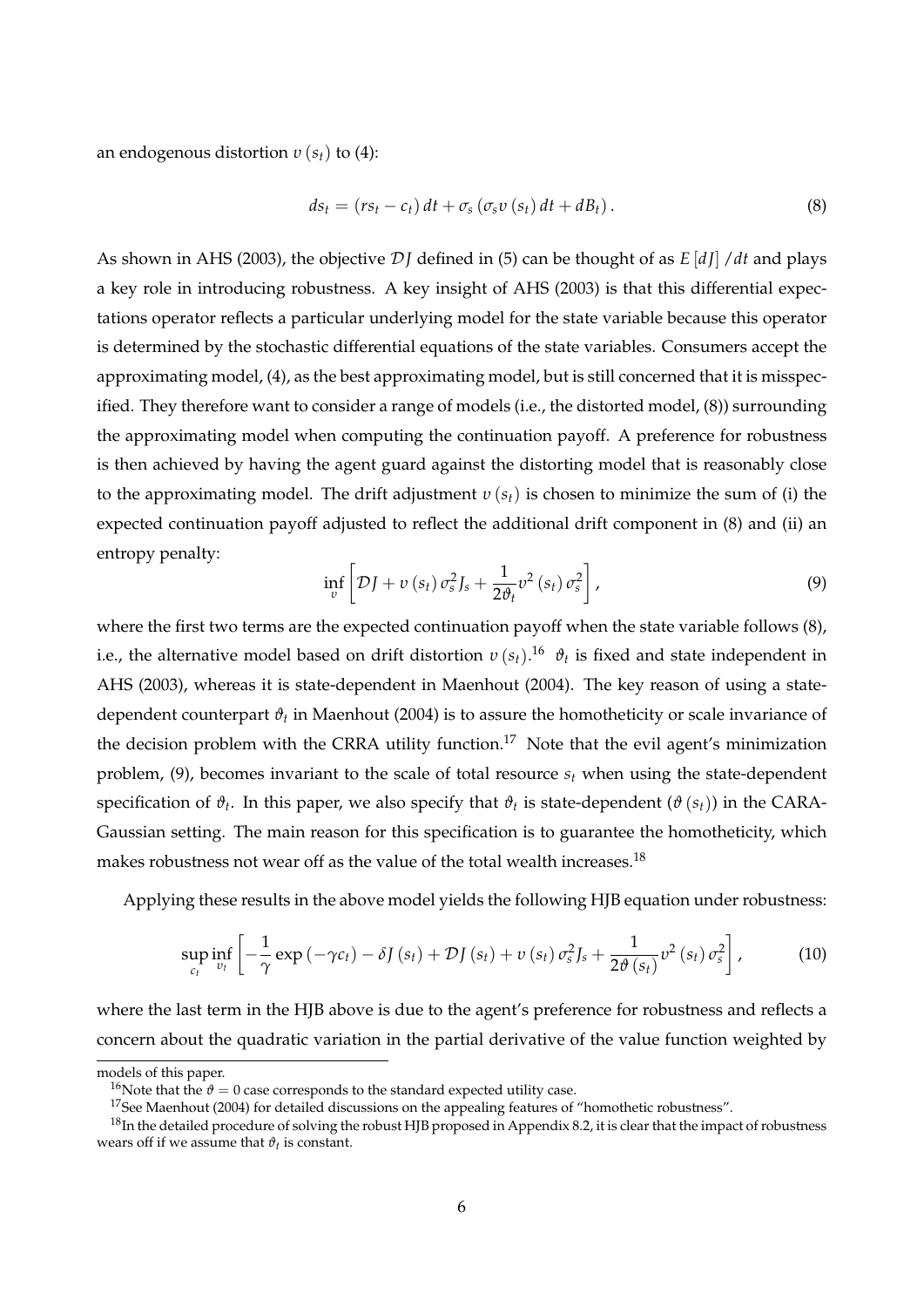$\vartheta$  ( $s_t$ ).<sup>19</sup> Solving first for the infimization part of (10) yields:

$$
v\left(s_{t}\right)^{*}=-\vartheta\left(s_{t}\right)J_{s},
$$

where  $\vartheta$  ( $s_t$ ) =  $-\vartheta$ /*J* ( $s_t$ ) > 0. (See Appendix 8.2 for the derivation.) Following Uppal and Wang (2003) and Liu, Pan, and Wang (2005), here we can also define " $1/J(s_t)$ " in the  $\vartheta(s_t)$  specification as a *normalization* factor that is introduced to convert the relative entropy (i.e., the distance between the approximating model and the distorted model) to units of uility so that it is consistent with the units of the expected future value function evaluated with the distorted model. It is worth noting that adopting a slightly more general specification,  $\vartheta(s_t) = -\varphi \vartheta / J(s_t)$  where  $\varphi$  is a constant, does not affect the main results of the paper. The reason is as follows. We can just define a new constant,  $\widetilde{\theta} = \varphi \vartheta$ , and  $\widetilde{\vartheta}$ , rather than  $\vartheta$ , will enter the decision rules. Using a given detection error probability, we can easily calibrate the corresponding value of  $\tilde{\theta}$  that affects the optimal consumption-portfolio rules.<sup>20</sup>

Since  $\vartheta(s_t) > 0$ , the perturbation adds a negative drift term to the state transition equation because *J<sup>s</sup>* > 0. Substituting for *υ* ∗ in (10) gives:

$$
\sup_{c_t} \left[ -\frac{1}{\gamma} \exp\left(-\gamma c_t\right) - \delta J\left(s_t\right) + \left(rs_t - c_t\right)J_s + \frac{1}{2}\sigma_s^2 J_{ss} - \frac{1}{2}\vartheta\left(s_t\right)\sigma_s^2 J_s^2 \right]. \tag{11}
$$

## **2.3. The Robust Consumption Function and Precautionary Saving**

Following the standard procedure, we can then solve (11) and obtain the optimal consumptionportfolio rules under robustness. The following proposition summarizes the solution:

**Proposition 1.** *Under robustness, the consumption function and the saving function are*

$$
c_t^* = rs_t + \Psi - \Gamma, \qquad (12)
$$

*and*

$$
d_t^* = f_t + \Gamma - \Psi,\tag{13}
$$

*respectively, where*  $f_t = \rho (y_t - \overline{y}) / (r + \rho)$  *is the demand for savings "for a rainy day",*  $\Psi (r) = (\delta - r) / (r\gamma)$ *captures the dissavings effect of relative impatience,*

$$
\Gamma \equiv \frac{1}{2} r \tilde{\gamma} \sigma_s^2 \tag{14}
$$

<sup>19</sup>See AHS (2003) and Maenhout (2004) for detailed discussions.

<sup>&</sup>lt;sup>20</sup>See Section 4.2 for the detailed procedure to calibrate the value of  $\vartheta$  using the detection error probabilities.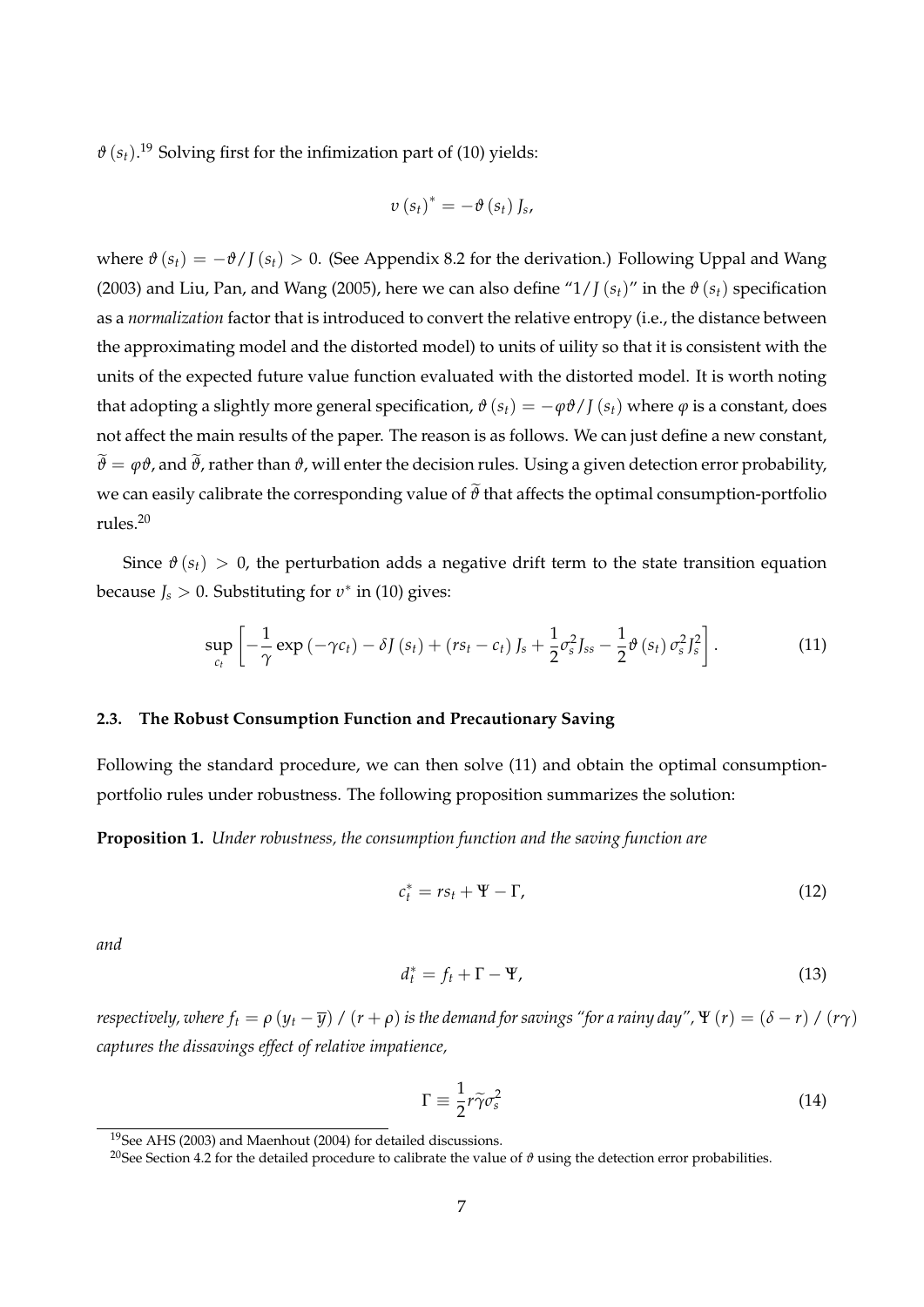*is the demand for precautionary savings due to the interaction of income uncertainty, risk aversion, and uncertainty aversion, and*  $\tilde{\gamma} \equiv (1 + \vartheta) \gamma$  *is the effective coefficient of absolute risk aversion. Finally, the worst possible distortion is*

$$
v^* = r\gamma \vartheta. \tag{15}
$$

 $\blacksquare$ 

*Proof.* See Appendix 8.2.

From (12), it is clear that robustness does not change the marginal propensity to consume out of permanent income (MPC), but affects the amount of precautionary savings (Γ). In other words, in the continuous-time setting, consumption is not sensitive to unanticipated income shocks. This conclusion is different from that obtained in the discrete-time robust LQG-PIH model of Hansen, Sargent, and Tallarini (1999) (henceforth, HST) in which the MPC increases with model uncertainty determined by the interaction between RB and income uncertainty.<sup>21</sup> It is worth noting that this univariate RB model unique state variable *s* leads to the same consumption and saving functions as the corresponding multivariate RB model in which the state variables are *w* and *y*. The intuition behind this result is that the level of financial wealth *w* evolves deterministically over time, so that the evil agent cannot influence it.<sup>22</sup> Adopting the univariate setting here can significantly help solve the model explicitly when we consider state uncertainty into the RB model.

Expression (14) shows that the precautionary savings demand is increasing with the degree of robustness ( $\vartheta$ ) via increasing the value of  $\tilde{\gamma}$  and interacting with the fundamental uncertainty: labor income uncertainty ( $\sigma_s^2$ ). An interesting question here is the relative importance of RB  $(\vartheta)$  and CARA  $(\gamma)$  in determining the precautionary savings demand, holding other parameters constant. We can use the elasticities of precautionary saving as a measure of their importance. Specifically, using (14), we have the following proposition:

**Proposition 2.** *The relative sensitivity of precautionary saving to robustness (RB, ϑ) and CARA* (*γ*) *can be measured by:*

$$
\mu_{\gamma\vartheta} \equiv \frac{e_{\gamma}}{e_{\vartheta}} = \frac{1+\vartheta}{\vartheta} > 1, \tag{16}
$$

where  $e_\vartheta\equiv\frac{\partial\Gamma/\Gamma}{\partial\vartheta/\vartheta}$  and  $e_\gamma\equiv\frac{\partial\Gamma/\Gamma}{\partial\gamma/\gamma}$  are the elasticities of the precautionary saving demand to RB and CARA, *respectively. (16) means that the precautionary savings demand is more sensitive to the coefficient of (absolute)* risk aversion measured by  $\gamma$  *than RB measured by*  $\vartheta$ *.* 

*Proof.* The proof is straightforward.

<sup>&</sup>lt;sup>21</sup>Consequently, consumption is more sensitive to unanticipated shocks. See HST (1999) for a detailed discussion on how RB affects consumption and precautionary savings within the discrete-time LQG setting.

<sup>&</sup>lt;sup>22</sup>The proof of the equivalence between the univaritae and multivariate RB models is available from the corresponding author by request.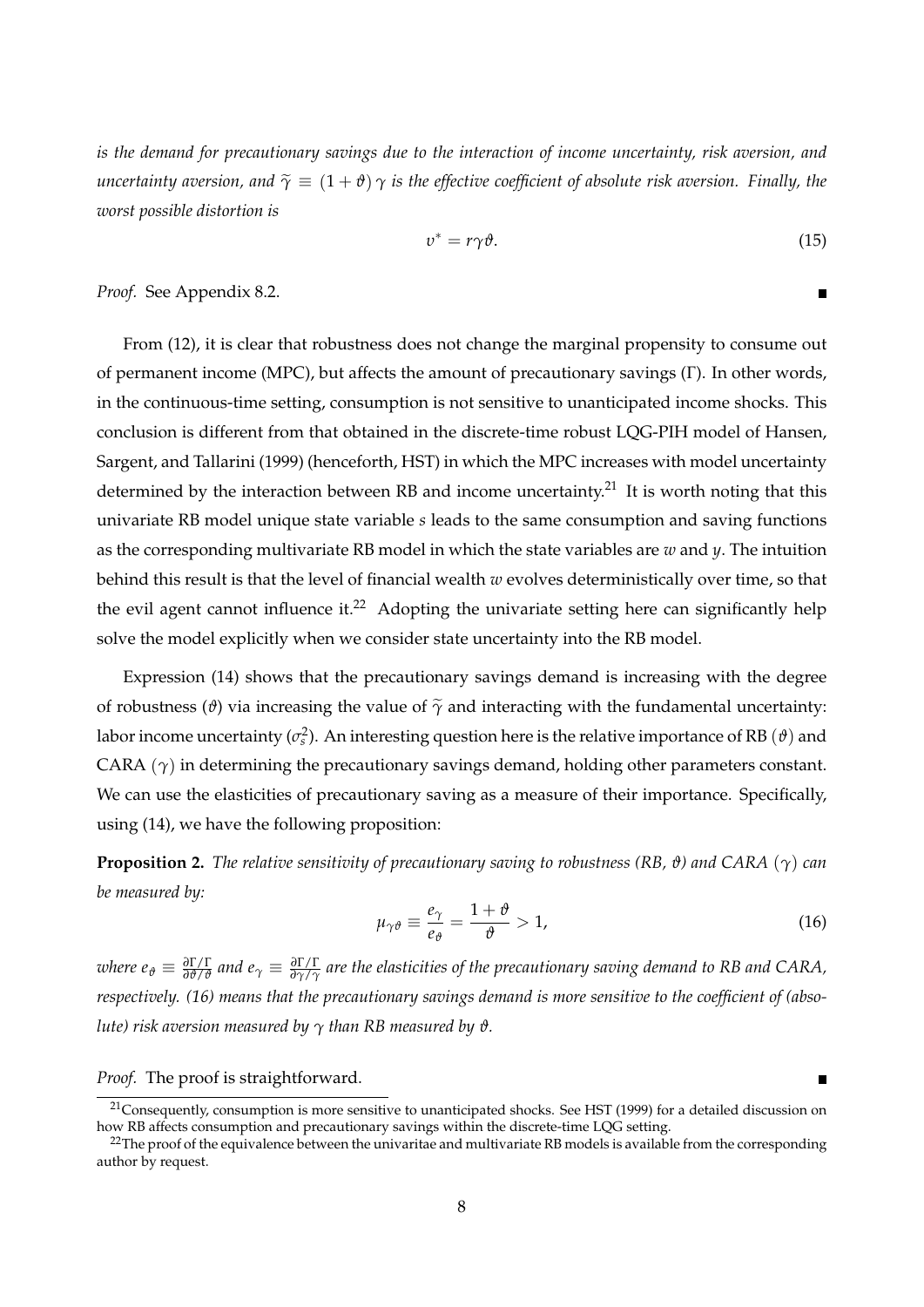HST (1999) showed that the discount factor and the concern about robustness are observationally equivalent in the sense that they lead to the same consumption and investment decisions in a discrete-time LQG representative-agent permanent income model. The reason for this result is that introducing a concern about robustness increases savings in the same way as increasing the discount factor, so that the discount factor can be changed to offset the effect of a change in RB on consumption and investment.<sup>23</sup> In contrast, for our continuous-time CARA-Gaussian model discussed above, we have a more general observational equivalence result between *δ*, *γ*, and *ϑ*:

#### **Proposition 3.** *Let*

$$
\gamma^{fi} = \gamma (1 + \vartheta) ,
$$

*where γ f i is the coefficient of absolute risk aversion in the FI-RE model, consumption and savings are identical in the FI-RE and RB models, holding other parameter values constant. Furthermore, let*  $\delta = r$ *in the RB model, and*

$$
\delta^{fi} = r - \frac{1}{2} \vartheta (r \gamma)^2 \sigma_s^2,
$$

*where δ f i is the discount rate in the FI-RE model, consumption and savings are identical in the FI-RE and RB models, ceteris paribus.*

 $\blacksquare$ 

*Proof.* Using (12) and (14), the proof is straightforward.

## **3. General Equilibrium Implications of RB**

## **3.1. Definition of the General Equilibrium**

As in Huggett (1993) and Wang (2003), we assume that the economy is populated by a continuum of *ex ante* identical, but *ex post* heterogeneous agents, with each agent having the saving function, (14). In addition, we also assume that the risk-free asset in our model economy is a pureconsumption loan and is in zero net supply. The initial cross-sectional distribution of income is assumed to be its stationary distribution  $\Phi(\cdot)$ . By the law of large numbers in Sun (2006), provided that the spaces of agents and the probability space are constructed appropriately, aggregate income and the cross-sectional distribution of permanent income  $\Phi(\cdot)$  are constant over time.

**Proposition 4.** *The total savings demand "for a rainy day" in the precautionary savings model with RB equals zero for any positive interest rate. That is,*  $F_t$  $(r) = \int_{y_t} f_t(r) d\Phi(y_t) = 0$ *, for*  $r > 0$ *.* 

<sup>&</sup>lt;sup>23</sup>As shown in HST (1999), the two models have different implications for asset prices because continuation valuations would alter as one alters the values of the discount factor and the robustness parameter within the observational equivalence set.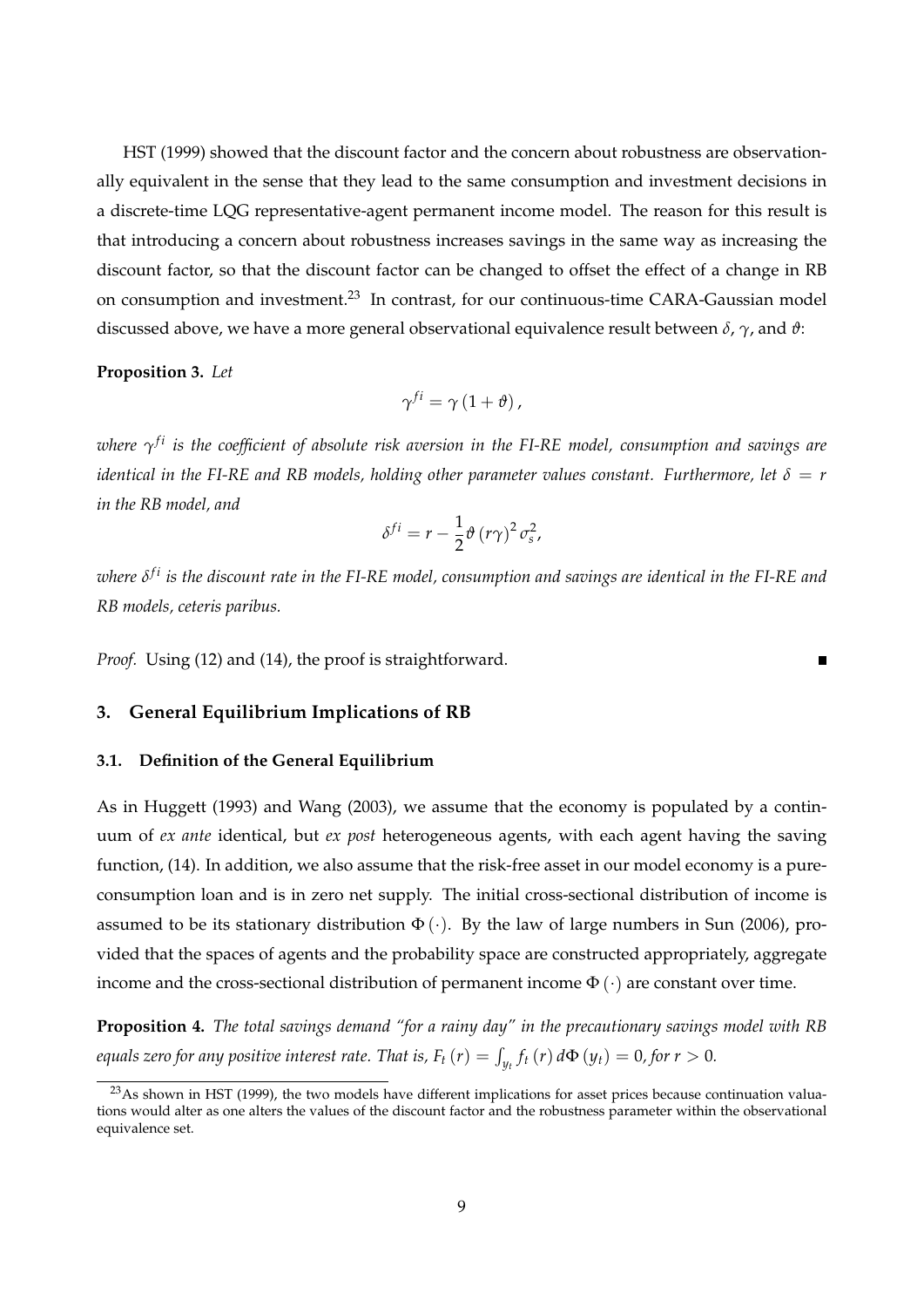*Proof.* Given that labor income is a stationary process, the LLN can be directly applied and the proof is the same as that in Wang (2003).

This proposition states that the total savings "for a rainy day" is zero, at any positive interest rate. Therefore, from (13), for  $r > 0$ , the expression for total savings under RB in the economy at time *t* can be written as:

$$
D(\vartheta, r) \equiv \Gamma(\vartheta, r) - \Psi(r). \qquad (17)
$$

We can now define the equilibrium in our model as follows:

**Definition 1.** *Given (17), a general equilibrium under RB is defined by an interest rate r*∗ *satisfying:*

$$
D\left(\vartheta, r^*\right) = 0.\tag{18}
$$

## **3.2. Theoretical Results**

The following proposition shows the existence of the equilibrium and the PIH holds in the RB general equilibrium:

**Proposition 5.** *There exists at least one equilibrium interest rate*  $r^* \in (0, \delta)$  *in the precautionary-savings model with RB; if δ* < *ρ the equilibrium interest rate is unique on* (0, *δ*)*. In equilibrium, each consumer's optimal consumption is described by the PIH, in that*

$$
c_t^* = r^* s_t. \tag{19}
$$

*Furthermore, the evolution equations of wealth and consumption are*

$$
dw_t^* = f_t dt, \tag{20}
$$

$$
dc_t^* = \frac{r^*}{r^* + \rho} \sigma_y dB_t, \tag{21}
$$

*respectively, where*  $f_t = \rho (y_t - \overline{y}) / (r^* + \rho)$ *. Finally, the relative volatility of consumption growth to income growth is*

$$
\mu \equiv \frac{\text{sd}\,(dc_t^*)}{\text{sd}\,(dy_t)} = \frac{r^*}{r^* + \rho}.\tag{22}
$$

*Proof.* If  $r > \delta$ , both  $\Gamma(\vartheta, r)$  and  $\Psi(r)$  in the expression for total savings  $D(\vartheta, r^*)$  are positive, which contradicts the equilibrium condition:  $D(\theta, r^*) = 0$ . Since  $\Gamma(\theta, r) - \Psi(r) < 0$  (> 0) when  $r = 0$  ( $r = \delta$ ), the continuity of the expression for total savings implies that there exists at least one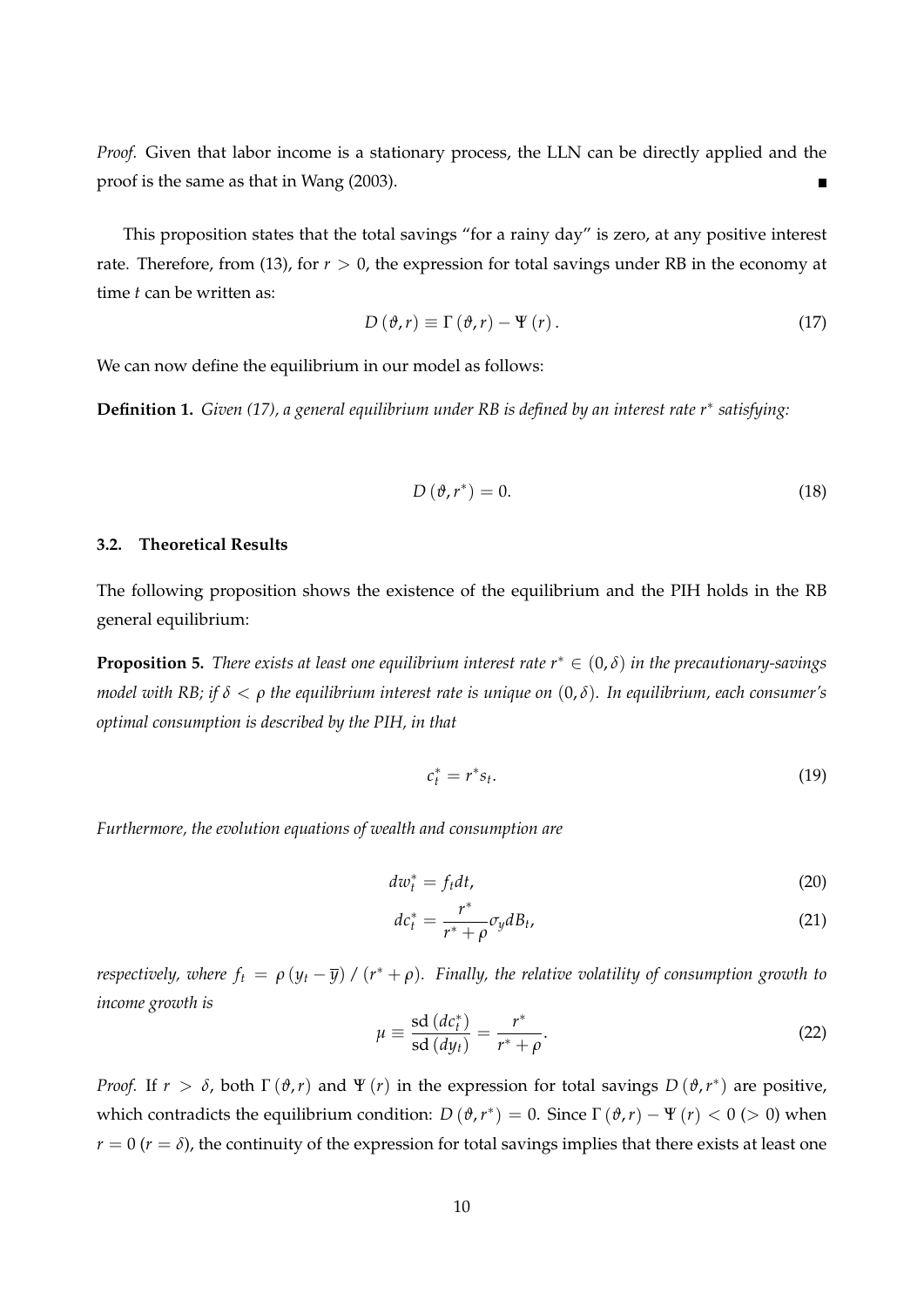interest rate  $r^* \in (0,\delta)$  such that  $D(\vartheta,r^*) = 0$ . To prove this equilibrium is unique, note that

$$
\frac{\partial D(\vartheta,r)}{\partial r} = (1+\vartheta)\,\gamma\frac{\sigma^2}{\left(r+\rho\right)^2}\left(\frac{1}{2}-\frac{r}{r+\rho}\right) + \frac{\delta}{r^2\gamma}.
$$

Let  $r > 0$ ; the derivative is positive if

 $\rho > r$ .

Therefore, if  $\rho > \delta$  there is only one equilibrium in  $(0, \delta)$ . From Expression (12), we can obtain the individual's optimal consumption rule under RB in general equilibrium as  $c_t^* = r^* s_t$ . Therefore, there exists a unique equilibrium in this aggregate economy. Substituting (72) into (3) yields (20). Using (4) and (72), we can obtain (21). П

The intuition behind this proposition is similar to that in Wang (2003). With an individual's constant total precautionary savings demand  $\Gamma(\vartheta, r)$ , for any  $r > 0$ , the equilibrium interest rate *r* ∗ must be at a level with the property that individual's dissavings demand due to impatience is exactly balanced by their total precautionary-savings demand,  $\Gamma(\vartheta, r^*) = \Psi(r^*)$ . Following Caballero (1991) and Wang (2003, 2009), we set that  $\gamma = 1.5$ ,  $\sigma_y = 0.309$ , and  $\rho = 0.128$ .<sup>24</sup> Figure 1 shows that the aggregate saving function  $D(\theta, r)$  is increasing with the interest rate, and there exists a unique interest rate  $r^*$  for every given  $\vartheta$  such that  $D\left(\vartheta, r^*\right)=0.^{25}$ 

Given (12), (14), and (18), it is clear that even though precautionary saving at the individual level increases with the degree of concerns about model misspecifications, the level of aggregate savings is equal to zero in the general equilibrium. That is, RB does not affect the level of aggregate wealth in the economy. Figure 1 shows how RB (*ϑ*) affects the equilibrium interest rate (*r* ∗ ). It is clear from the figure that the stronger the preference for robustness, the less the equilibrium interest rate. From (22), we can see that RB can affect the volatility of consumption by reducing the equilibrium interest rate. The following proposition summarizes the results about how the persistence coefficient of income affects the impact of RB on the relative volatility:

**Proposition 6.** *Using (22), we have:*

$$
\frac{\partial \mu}{\partial \vartheta} = \frac{\rho}{\left(r^* + \rho\right)^2} \frac{\partial r^*}{\partial \vartheta} \lesssim 0 \,\, \text{iff} \,\, \rho \gtrless 0,
$$

*because ∂r* <sup>∗</sup>/*∂ϑ* < 0*.*

 $24$ In Section 4.1, we will provide more details about how to estimate the income process using the U.S. panel data. The main result here is robust to the choices of these parameter values.

 $25$ We ignore negative interest rate equilibria because the resulting consumption function does not make economic sense. It is easy to see that *D* has the same zeroes as a cubic function, so that there exist conditions under which the equilibrium is globally unique, but these conditions are not amenable to analysis.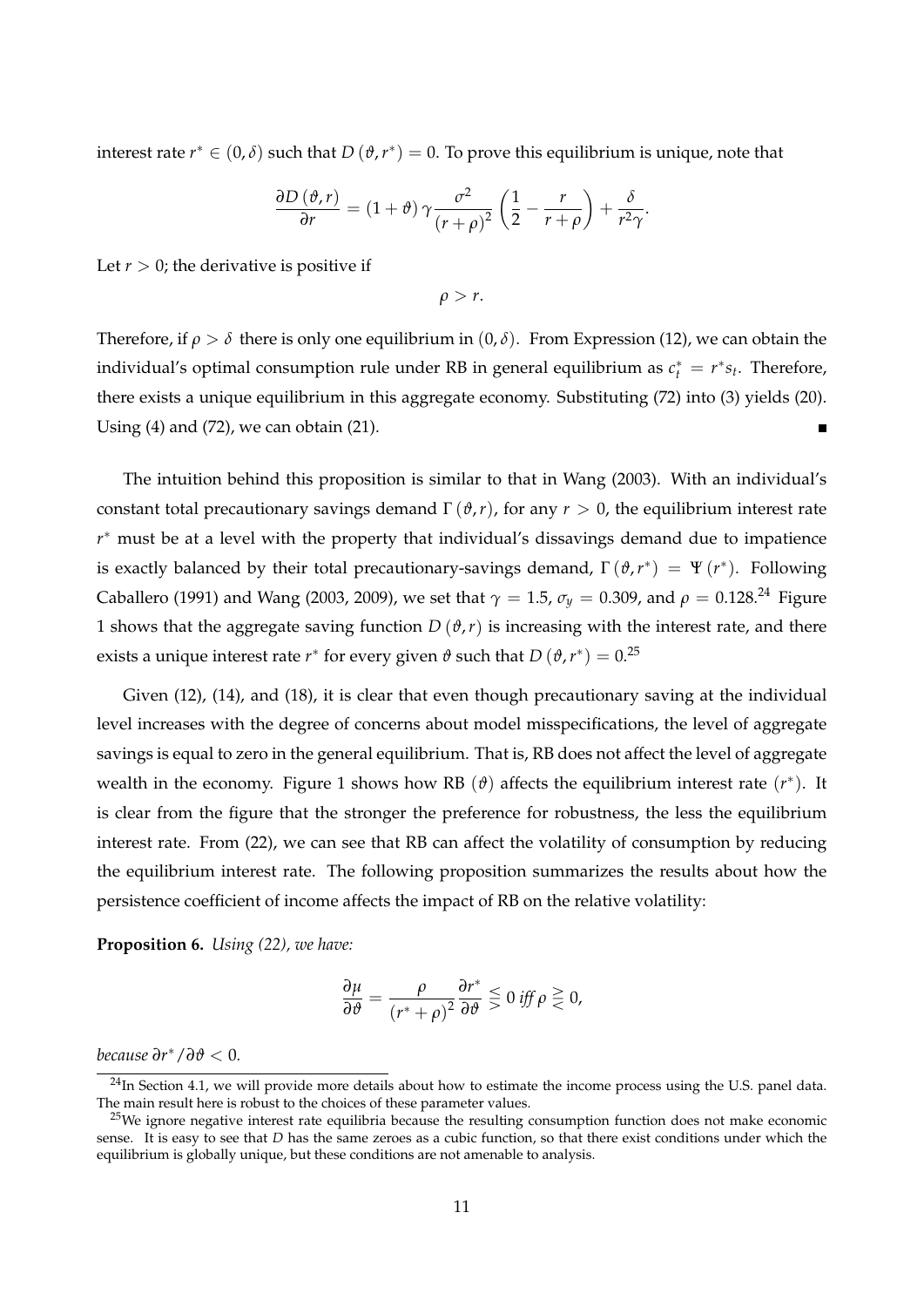*Proof.* The proof is straightforward.

In the next section, we will fully explore how RB affects the equilibrium interest rate and the equilibrium dynamics of consumption after estimating the income process and calibrating the RB parameter *ϑ*.

## **4. Quantitative Analysis**

In this section, we first describe how we estimate the income process and calibrate the robustness parameter. We then present quantitative results on how RB affects the equilibrium interest rate and relative volatility of consumption to income.

#### **4.1. Estimation of the Income Process**

To implement the quantitative analysis, we need to first estimate the income process. That is, we need to estimate  $\rho$  and  $\sigma_y$  in the income process specification (1). We use micro data from the Panel Study of Income Dynamics (PSID). Following Blundell, Pistaferri, and Preston (2008), we define the household income as total household income (including wage, financial, and transfer income of head, wife, and all others in household) minus financial income (defined as the sum of annual dividend income, interest income, rental income, trust fund income, and income from royalties for the head of the household only) minus the tax liability of non-financial income. This tax liability is defined as the total tax liability multiplied by the non-financial share of total income. Tax liabilities after 1992 are not reported in the PSID and so we estimate them using the TAXSIM program from the NBER. Details on sample selection are reported in Appendix 8.1.

Following Floden and Lindé (2001), we normalize household income measures as ratios of the mean for that year. We then exclude all household values in years in which the income is less than 10% of the mean for that year or more than ten times the mean. To eliminate possible heteroskedasticity in the income measures, we follow Floden and Lindé (2001) to regress each on a series of demographic variables to remove variation caused by differences in age and education. We next subtract these fitted values from each measure to create a panel of income residuals. We then use this panel to estimate the household income process as specified by an stationary  $AR(1)$ process by running panel regressions on lagged income. Specifically, we specify the AR(1) process with Gaussian innovations as follows:

$$
y_t = \phi_0 + \phi_1 y_{t-1} + \sigma \varepsilon_t, \ t \ge 1, \ |\phi_1| < 1,\tag{23}
$$

where  $\varepsilon_t \sim N(0,1)$ ,  $\phi_0 = (1 - \phi_1) \overline{y}$ ,  $\overline{y}$  is the mean of  $y_t$ , and the initial level of labor income  $y_0$ 

 $\blacksquare$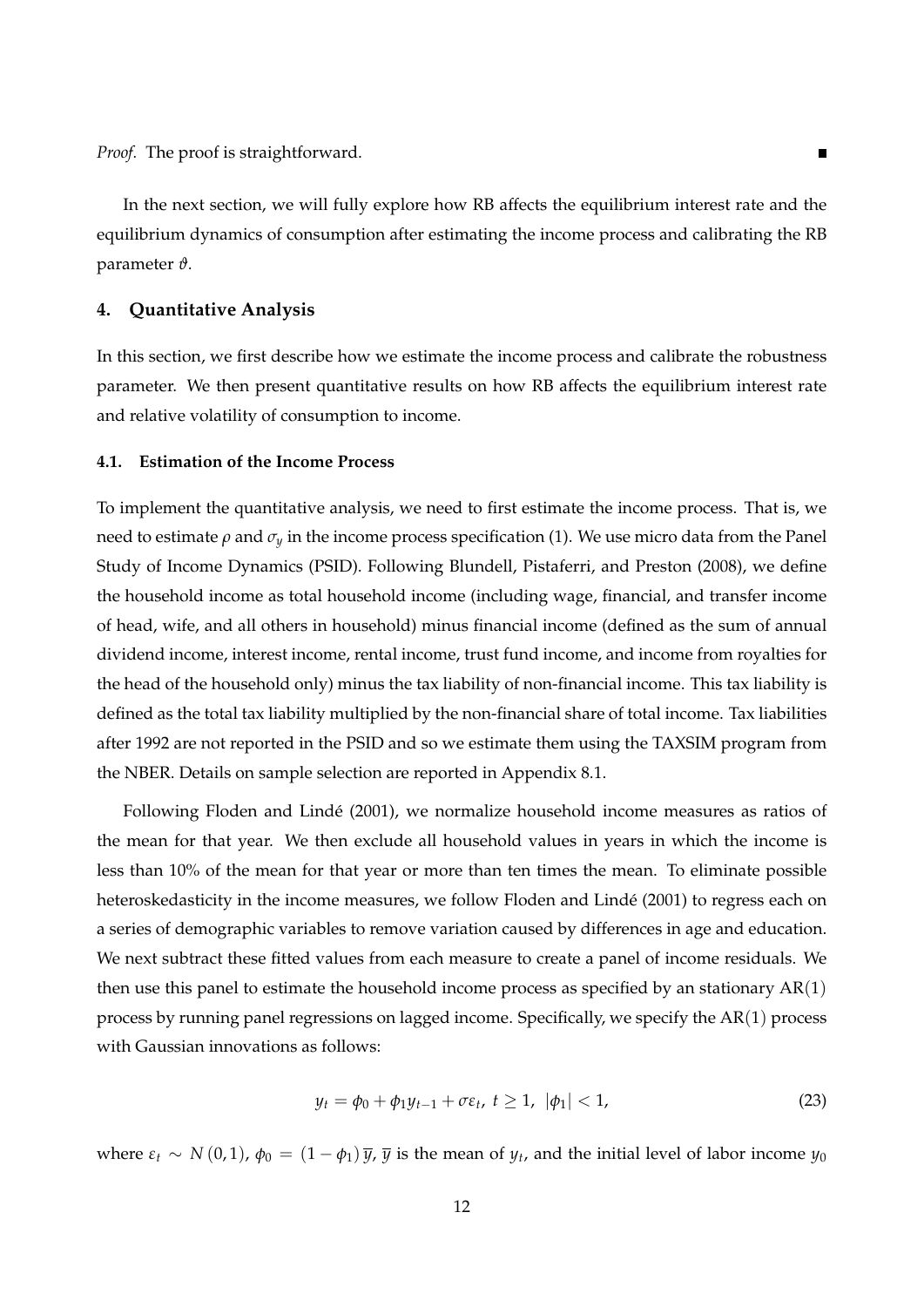are given. Once we have estimates of  $\phi_1$  and  $\sigma$ , we can recover the drift and diffusion coefficients in the Ornstein-Uhlenbeck process specified in (1). This can be done by rewriting (23) in the time interval of  $[t, t + \Delta t]$ :<sup>26</sup>

$$
y_{t+\Delta t} = \phi_0 + \phi_1 y_t + \sigma \sqrt{\Delta t} \varepsilon_{t+\Delta t}, \tag{24}
$$

 $\varphi_0 = \mu (1 - \exp(-\rho \Delta t)) / (\rho \Delta t), \varphi_1 = \exp(-\rho \Delta t), \sigma = \sigma_y \sqrt{(1 - \exp(-2\rho \Delta t)) / (2\rho \Delta t)}$ and  $\varepsilon_{t+\Delta t}$  is the time- $(t + \Delta t)$  standard normal distributed innovation to income. The estimation results are reported in Table 1.

## **4.2. Calibration of the Robustness Parameter**

To fully explore how RB affects the dynamics of consumption and labor income, we adopt the calibration procedure outlined in HSW (2002) and AHS (2003) to calibrate the value of the RB parameter  $(\vartheta)$  that governs the degree of robustness. Specifically, we calibrate  $\vartheta$  by using the method of detection error probabilities (DEP) that is based on a statistical theory of model selection. We can then infer what values of *ϑ* imply reasonable fears of model misspecification for empiricallyplausible approximating models. The model detection error probability denoted by *p* is a measure of how far the distorted model can deviate from the approximating model without being discarded; low values for this probability mean that agents are unwilling to discard many models, implying that the cloud of models surrounding the approximating model is large. In this case, it is easier for the consumer to distinguish the two models. The value of *p* is determined by the following procedure. Let model *P* denote the approximating model, (4) and model *Q* be the distorted model, (8). Define  $p_p$  as

$$
p_P = \text{Prob}\left(\ln\left(\frac{L_Q}{L_P}\right) > 0 \middle| P\right),\tag{25}
$$

where  $\ln \left( \frac{L_Q}{L_R} \right)$ *LP* ) is the log-likelihood ratio. When model  $P$  generates the data,  $p_P$  measures the probability that a likelihood ratio test selects model *Q*. In this case, we call *p<sup>P</sup>* the probability of the model detection error. Similarly, when model  $Q$  generates the data, we can define  $p<sub>O</sub>$  as

$$
p_Q = \text{Prob}\left(\ln\left(\frac{L_P}{L_Q}\right) > 0 \middle| Q\right). \tag{26}
$$

Given initial priors of 0.5 on each model and the length of the sample is *N*, the detection error probability, *p*, can be written as:

$$
p(\vartheta; N) = \frac{1}{2} (p_P + p_Q), \qquad (27)
$$

<sup>26</sup>Note that here we use the fact that  $ΔB_t = ε_t √Δt$ , where  $ΔB_t$  represents the increment of a Wiener process.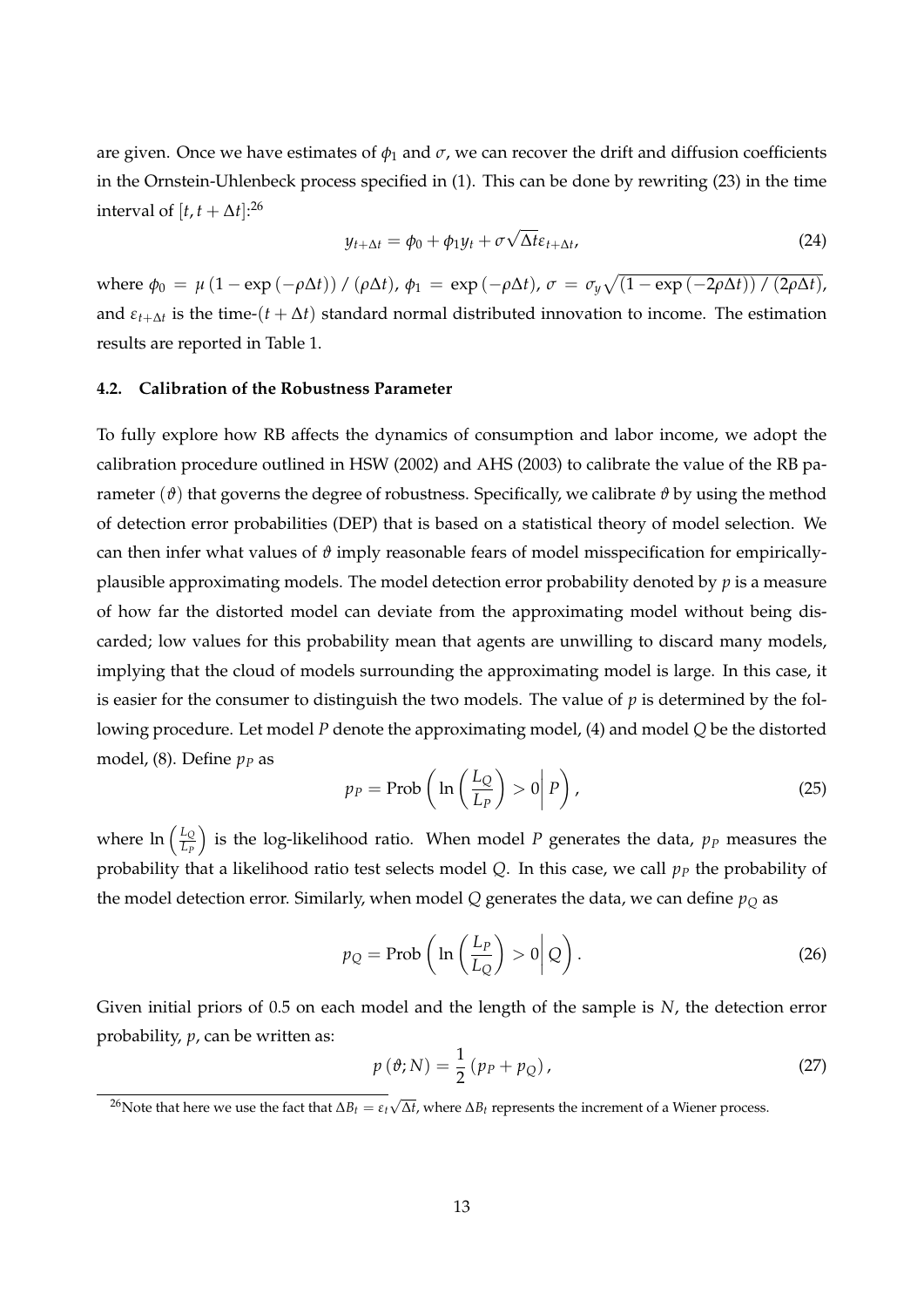where  $\vartheta$  is the robustness parameter used to generate model Q. Given this definition, we can see that  $1 - p$  measures the probability that econometricians can distinguish the approximating model from the distorted model.

The general idea of the calibration procedure is to find a value of  $\vartheta$  such that  $p(\vartheta; N)$  equals a given value (for example, 20%) after simulating model *P*, (4), and model *Q*, (8).<sup>27</sup> In the continuoustime model with the iid Gaussian specification,  $p(\theta; N)$  can be easily computed. Since both models *P* and *Q* are arithmetic Brownian motions with constant drift and diffusion coefficients, the loglikelihood ratios are Brownian motions and are normally distributed random variables. Specifically, the logarithm of the Radon-Nikodym derivative of the distorted model (*Q*) with respect to the approximating model  $(P)$  can be written as

$$
\ln\left(\frac{L_Q}{L_P}\right) = -\int_0^N \overline{v} dB_s - \frac{1}{2} \int_0^N \overline{v}^2 ds,\tag{28}
$$

where

$$
\overline{v} \equiv v^* \sigma_s = r^* \vartheta \gamma \sigma_s. \tag{29}
$$

Similarly, the logarithm of the Radon-Nikodym derivative of the approximating model (*P*) with respect to the distorted model (*Q*) is

$$
\ln\left(\frac{L_P}{L_Q}\right) = \int_0^N \overline{v} dB_s + \frac{1}{2} \int_0^N \overline{v}^2 ds. \tag{30}
$$

Using (25)-(30), it is straightforward to derive  $p(\vartheta; N)$ :

$$
p(\vartheta; N) = \Pr\left(x < -\frac{\overline{v}}{2}\sqrt{N}\right),\tag{31}
$$

where *x* follows a standard normal distribution. From the expressions of *υ*, (29), and *p* (*ϑ*; *N*), (31), it is clear that the value of  $p$  is decreasing with the value of  $\vartheta$ .

We first explore the relationship between the DEP  $(p)$  and the value of the RB parameter,  $\vartheta$ . A general finding is a negative relationship between these two variables. The left panel of Figure 2 illustrates how DEP (*p*) varies with the value of *ϑ* for different values of CARA (*γ*). <sup>28</sup> We can see from the figure that the stronger the preference for robustness (higher  $\vartheta$ ), the less the DEP ( $p$ )

<sup>&</sup>lt;sup>27</sup>The number of periods used in the calculation, *N*, is set to be the actual length of the data.

<sup>&</sup>lt;sup>28</sup>Based on the estimation results, we set  $\bar{y} = 1$ ,  $\sigma_y = 0.309$ , and  $\rho = 0.128$ . It is worth noting that the implied coefficient of relative risk aversion (CRRA) in our CARA utility specification can be written as: *γc* or *γy*. Given that the value of the CRRA is very stable and *v* can be expressed as *r* $\theta$ *γσ*<sub>*y*</sub>/ (*r* + *ρ*), proportional changes in the mean and standard deviation of *y* do not change our calibration results because their impacts on *γ* and *σy* are just cancelled out. For example, if both  $\bar{y}$  and  $\sigma_y$  are doubled,  $\gamma$  is reduced to half such that the product of  $\gamma$  and  $\sigma_y$  remains unchanged.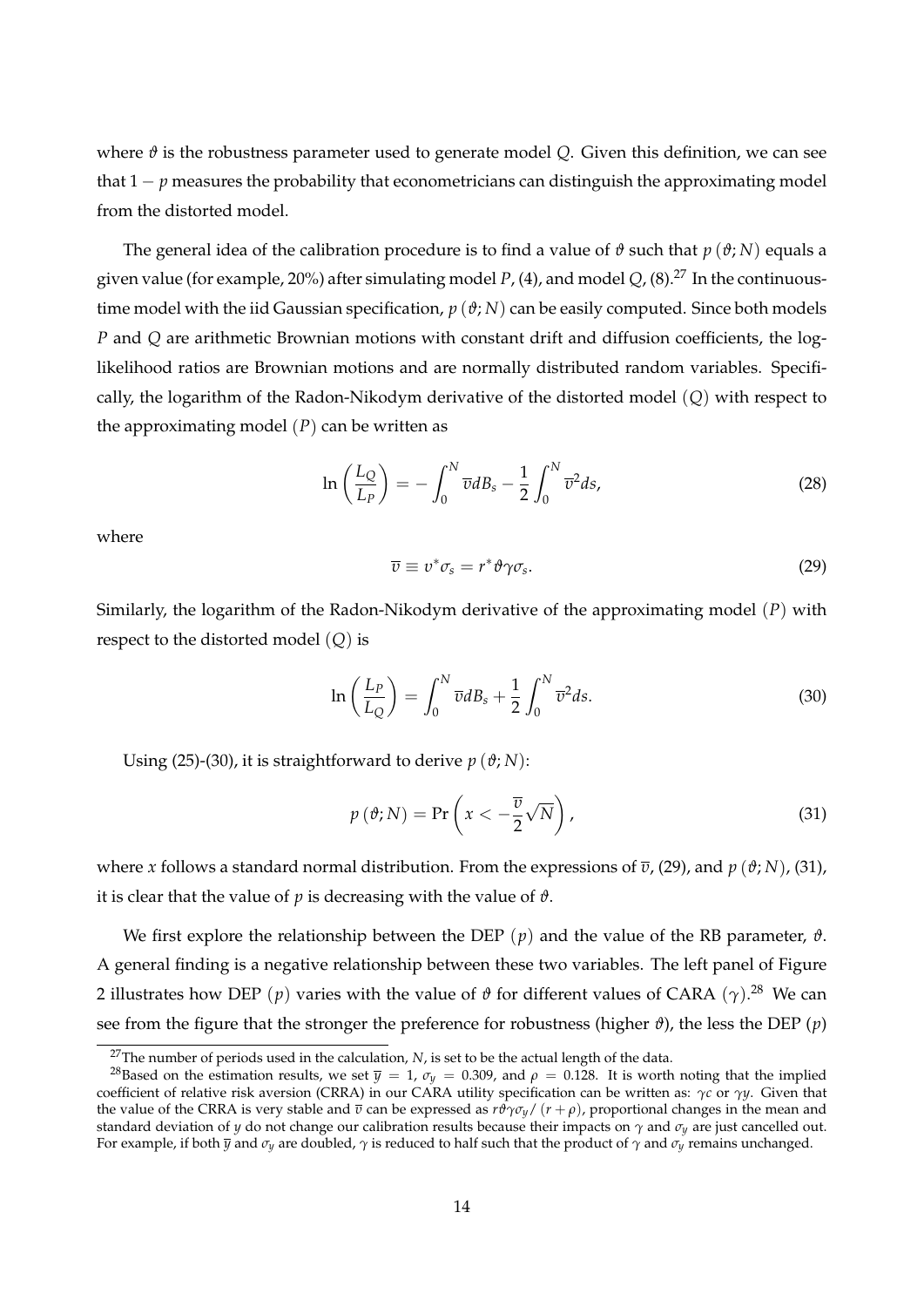is. For example, let  $\gamma = 1.5$ , then  $p = 0.22$  and  $r^* = 2.79\%$  when  $\vartheta = 2.5$ , while  $p = 0.31$  and  $r^{*}=3.02\%$  when  $\vartheta=1.5.^{29}$  Both values of  $p$  are reasonable as argued in AHS (2002), HSW (2002), Maenhout (2004), and Hansen and Sargent (Chapter 9, 2007). In other words, a value of *ϑ* between 1.5 and 2.5 is reasonable.<sup>30</sup> Using (16), we have  $\mu_{\gamma\theta} = 1.4$  and 1.67 when we set  $p = 0.22$  and 0.31, respectively. That is, risk aversion is relatively more important than RB in determining the precautionary savings demand given plausibly calibrated values of *ϑ*.

The right panel of Figure 2 illustrates how DEP (*p*) varies with  $\vartheta$  for different values of  $\sigma_y$  when *γ* equals 1.5.<sup>31</sup> It also shows that the higher the value of *ϑ*, the less the DEP (*p*). In addition, to calibrate the same value of  $p$ , less values of  $\sigma_y$  (i.e., more volatile labor income processes) leads to higher values of *ϑ*. <sup>32</sup> The intuition behind this result is that *σ<sup>s</sup>* and *ϑ* have opposite effects on *υ*. (It is clear from (29).) To keep the same value of *p*, if one parameter increases, the other one must reduce to offset its effect on *υ*.

An important comment follows these calibration results. As emphasized in Hansen and Sargent (2007), in the robustness model, *p* can be used to measure the amount of model uncertainty, whereas  $\vartheta$  is used to measure the degree of the agent's preference for RB. If we keep  $p$  constant when recalibrating *θ* for different values of  $\gamma$ ,  $\rho$ , or  $\sigma$ <sub>*y*</sub>, the amount of model uncertainty is held constant, i.e., the set of distorted models with which we surround the approximating model does not change. In contrast, if we keep *ϑ* constant, *p* will change accordingly when the values of *γ*, *ρ*, or  $\sigma_y$  change. That is, the amount of model uncertainty is "elastic" and will change accordingly when the fundamental factors change.

## **4.3. Effects of RB on the Equilibrium Interest Rate and Consumption Volatility**

As shown in the theoretic results, the equilibrium interest rate and relative volatility of consumption to income are jointly determined by the degree of robustness, the risk aversion, and the income process. To better see how RB affects the equilibrium interest rate and the relative volatility, we present two quantitative exercises here. The first exercise fixes the parameters of the income process at the estimated values and allows the risk aversion parameter to change, while the second exercise fixes risk aversion parameter and allows the key income process parameter to vary.

Figure 3 shows that the equilibrium interest rate and the equilibrium relative volatility decrease with the calibrated value of  $\vartheta$  for different values of  $\gamma$  when  $\sigma_y = 0.309$ , and  $\rho = 0.128$ . For

<sup>&</sup>lt;sup>29</sup>Caballero (1990) and Wang (2009) also consider the  $\gamma = 2$  case.

 $30$ As shown by Figure 2, when DEP declines,  $\vartheta$  increases monotonically.

<sup>&</sup>lt;sup>31</sup>Since  $\sigma_s = \sigma_y/(\tilde{r} + \rho)$ , both changes in the persistence coefficient  $(\rho)$  and changes in volatility coefficient  $(\sigma_y)$  will change the value of *σs*.

<sup>&</sup>lt;sup>32</sup>It is straightforward to show that a reduction in *ρ* has similar impacts on the calibrated value of  $\theta$  as an increase in *σy*.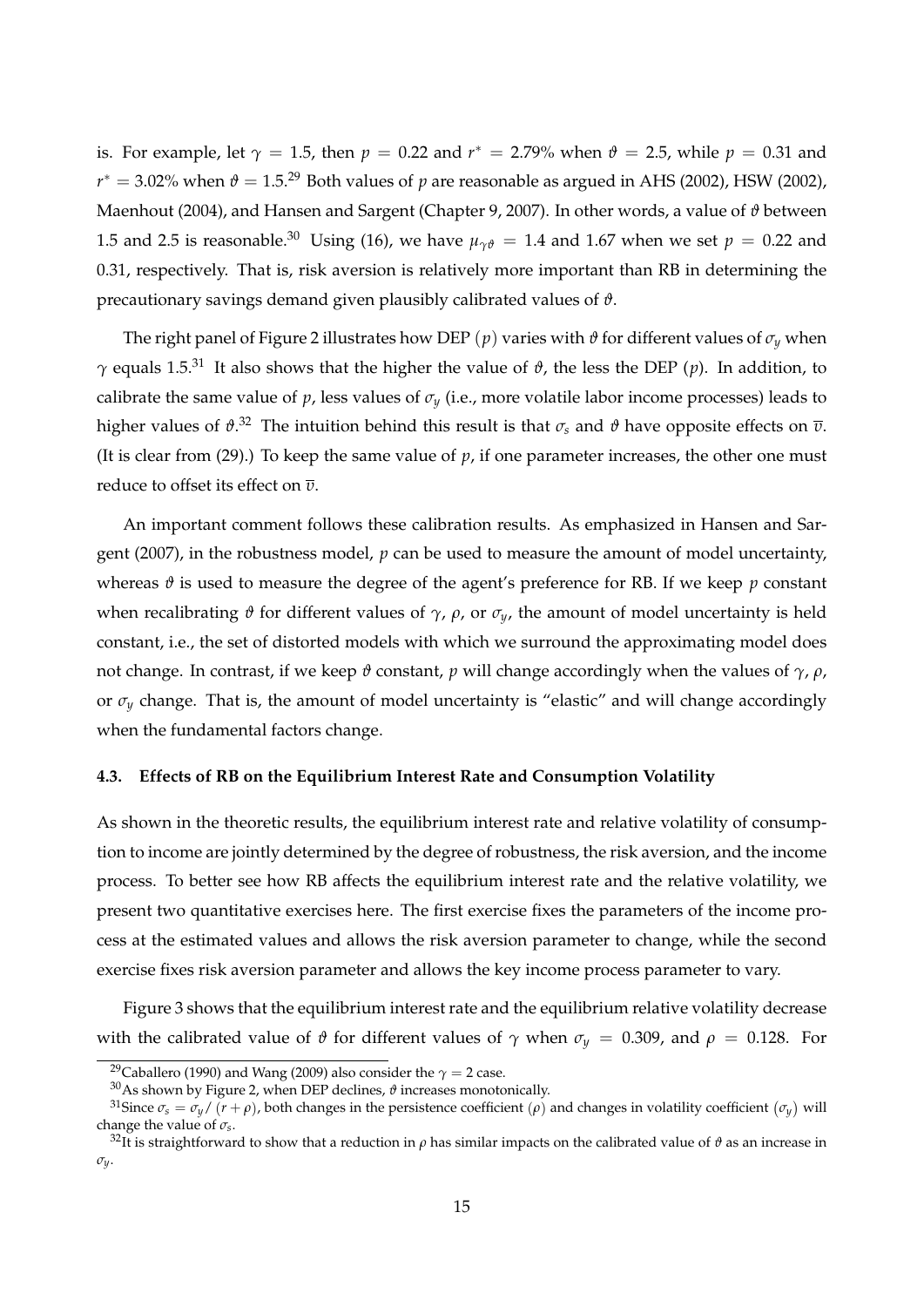example*,* when  $\vartheta$  is increased from 1.5 to 2 (i.e., when  $p$  decreases from 0.313 to 0.223),  $r^*$  is reduced from 3.02% to 2.79%, and  $\mu$  is reduced from 0.191 to 0.179 when  $\gamma = 1.5$ . In addition, the figure also shows that the interest rate and the relative volatility decrease with *γ* for different values of *ϑ*.

Figure 4 shows that the equilibrium interest rate and the equilibrium relative volatility decrease with the value of  $\vartheta$  for different values of  $\sigma_y$  when  $\gamma = 1.5$  and  $\rho = 0.128$ . The pattern of this figure is similar to that of Figure 3. In addition, the figure also shows that the interest rate and the relative volatility decrease with  $σ<sub>γ</sub>$  for different values of  $\vartheta$ . For example, when  $σ<sub>γ</sub>$  is doubled from 0.2 to 0.4, *r* ∗ is reduced from 3.48% to 2.66% and *µ* is reduced from 0.214 to 0.172 when *γ* = 1.5 and  $\vartheta = 1.5$ .

Using the same constructed panel of household income and consumption described in the previous subsection, Figure 5 shows the relative dispersion of consumption, defined as the ratio of the standard deviation of the consumption change to the standard deviation of the income change between 1980 and 2000.<sup>33</sup> From the figure, the average empirical value of the relative volatility  $(\mu)$  is 0.209, and the minimum and maximum values of the empirical relative volatility are 0.159 and 0.285, respectively. Comparing these results with Figures 3 and 4, we can see that our model, with plausibly estimated and calibrated parameter values, can match the empirical evidence on the relative volatility of consumption to income.

## **4.4. The Welfare Cost of Model Uncertainty**

We can also quantify the effects of RB on the welfare cost of volatility in the general equilibrium using the Lucas elimination-of-risk method. (See Lucas 1987, 2000; Tallarini 2000).<sup>34</sup> It is worth noting that although we do not discuss the welfare costs of business cycles in our heterogeneousagent economy without aggregate uncertainty, we can still use the Lucas approach to explore the welfare cost of model uncertainty due to RB.<sup>35</sup> Specifically, following the literature, we define the total welfare cost of volatility as the percentage of permanent income the consumer is ready to give

 $33$  Details on how the panel data are constructed are described in Appendix 8.1.

<sup>&</sup>lt;sup>34</sup>Tallarini (2000) found that the welfare costs of aggregate fluctuations are non-trivial when the representative agent has a recursive utility that breaks the link between risk aversion and intertemporal substitution. However, in Tallarini's model, high welfare costs also require the agent to have implausibly high levels of risk aversion. In contrast, Barillas, Hansen, and Sargent (2009) showed that the high coefficients of risk aversion in Tallarini (2000) may not only reflect the agent's risk attitudes but also reflect his concerns about model misspecification. They found that market prices of model uncertainty contain information about the benefits of removing model uncertainty, not the consumption fluctuations that Lucas (1987, 2000) studied.

<sup>&</sup>lt;sup>35</sup>Ellison and Sargent (2014) found that idiosyncratic consumption risk has a greater impact on the cost of business cycles when they fear model misspecification. In addition, they showed that endowing agents with fears about misspecification leads to greater welfare costs that the exisiting idiosyncratic consumption risk.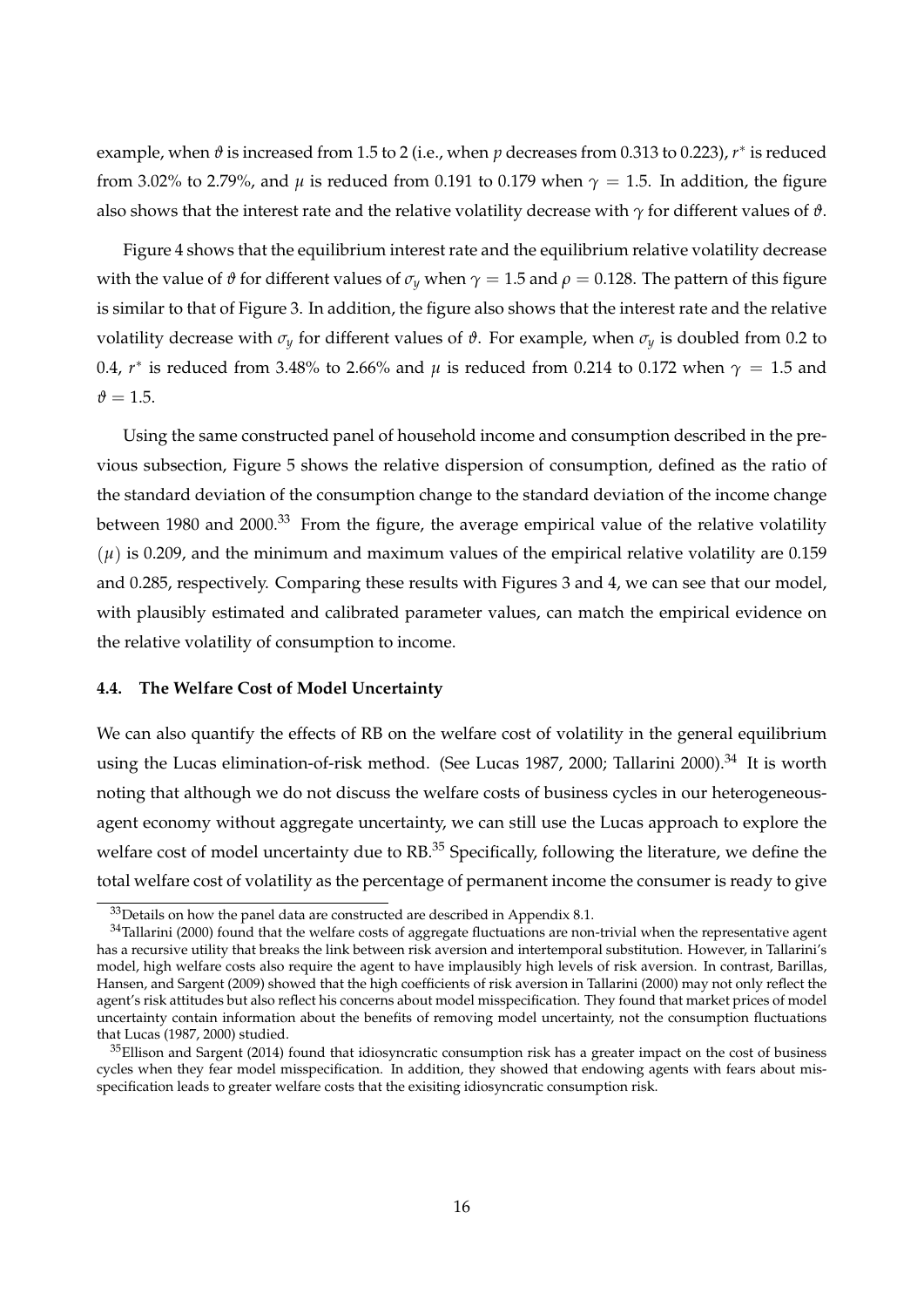up at the initial period to be as well off in the FI-RE economy as he is in the RB economy:<sup>36</sup>

$$
\widetilde{J}(s_0(1-\Delta))=J(s_0),\qquad(32)
$$

where

$$
\widetilde{J}(s_0(1-\Delta)) = -\frac{1}{\widetilde{\alpha}_1} \exp\left(-\widetilde{\alpha}_0 - \widetilde{\alpha}_1 s_0(1-\Delta)\right) \text{ and } J(s_0) = -\frac{1}{\alpha_1} \exp\left(-\alpha_0 - \alpha_1 s_0\right)
$$

are the value functions under FI-RE and RB, respectively, ∆ is the compensating amount measured by the percentage of  $s_0$ ,  $\alpha_1 = r^* \gamma$ ,  $\widetilde{\alpha}_1 = \widetilde{r}^* \gamma$ ,  $\alpha_0 = \delta/r^* - 1 - (1 + \vartheta) r^* \gamma^2 \sigma_s^2 / 2$ ,  $\widetilde{\alpha}_0 = \delta/\widetilde{r}^* -$ 1 −  $\tilde{r}$ <sup>\*</sup>  $\gamma$ <sup>2</sup> $\tilde{\sigma}$ <sup>2</sup><sub>*s*</sub> /2, and *r*<sup>\*</sup> and  $\tilde{r}$ <sup>\*</sup> are the equilibrium interest rates in the RB and FI-RE economies, respectively.<sup>37</sup> The following proposition summarizes the result about how RB affects the welfare costs in general equilibrium:

**Proposition 7.** *When the equilibrium condition, (18), holds, the welfare costs due to model uncertainty can be written as:*

$$
\Delta = \frac{s_0 \left(\widetilde{\alpha}_1 - \alpha_1\right) - \ln\left(\widetilde{\alpha}_1/\alpha_1\right)}{\widetilde{\alpha}_1 s_0} = \left(1 - \frac{r^*}{\widetilde{r}^*}\right) - \frac{1}{\widetilde{r}^* \gamma s_0} \ln\left(\frac{\widetilde{r}^*}{r^*}\right),\tag{33}
$$

*which implies that*

$$
\frac{\partial \Delta}{\partial \vartheta} = \frac{\partial \Delta}{\partial r^*} \frac{\partial r^*}{\partial \vartheta} > 0
$$

*because*  $\partial r^*/\partial \theta < 0$ , and  $\partial \Delta/\partial r^* = -1/\widetilde{r}^* \left[1 - 1/\left(r^* \gamma s_0\right)\right] < 0$  for plausible parameter values.

*Proof.* Substituting (18) into the expressions of  $\alpha_0$  and  $\tilde{\alpha}_0$  in the value functions under FI-RE and RB, we obtain that  $\alpha_0 = \tilde{\alpha}_0 = 0$ . Combining these results with (32) yields (33).

To do quantitative welfare analysis, we need to know the initial level of *s*, *s*<sub>0</sub>. We assume that  $s_0 = E[s]$  and the ratio of the initial level of financial wealth  $(w_0)$  to mean income  $(y_0 \equiv E[y_t])$ is 5, that is,  $w_0/y_0 = 5^{38}$  Given that  $y_0 = 1$ ,  $\gamma = 1.5$ , and  $\rho = 0.128$ , we can easily calculate that  $s_0 = w_0 + y_0/r^{39}$  Figure 6 illustrates how the welfare cost of model uncertainty varies with  $\vartheta$  for different values of  $\gamma$  and  $\sigma_y$ .<sup>40</sup> We can see from this figure that the welfare costs of model

<sup>&</sup>lt;sup>36</sup>This approach is also used in Epaulard and Pommeret (2003) to examine the welfare cost of volatility in a representative-agent model with recursive utility. In their model, the total welfare cost of volatility is defined as the percentage of capital the representative agent is ready to give up at the initial period to be as well off in a certain economy as he is in a stochastic one.

<sup>&</sup>lt;sup>37</sup>See Appendix 8.2 for the derivation of the value functions. Note that  $\Delta = 0$  when  $\theta = 0$ .

 $38$ This number varies largely for different individuals, from 2 to 20. 5 is the average wealth/income ratio in the Survey of Consumer Finances 2001. We find that changing the value of this ratio does not change our conclusion about the welfare implication of RB.

<sup>&</sup>lt;sup>39</sup>Note that here we use the definition of  $s_t$ :  $s_t = w_t + y_t / (r + \rho) + \rho \overline{y} / [r (r + \rho)].$ 

<sup>&</sup>lt;sup>40</sup>When generating the left and right panels of this figure, we set  $\sigma_y = 0.309$  and  $\gamma = 1.5$ , respectively.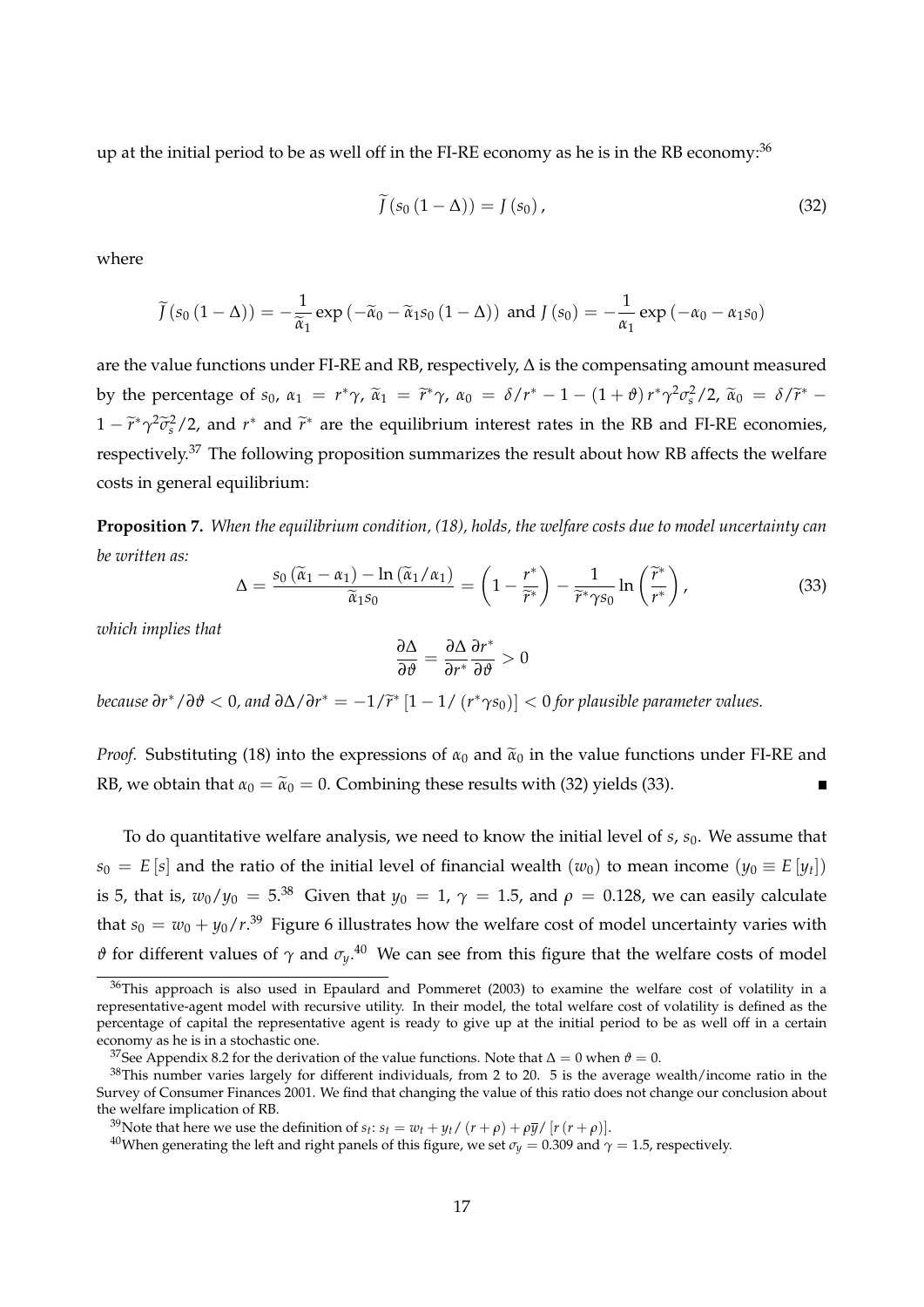uncertainty are nontrivial, and increase with  $\gamma$  and  $\sigma_{\gamma}$ . The intuition behind this result is that higher income uncertainty leads to higher the induced model uncertainty. For example, when *γ* = 1.5 and  $\vartheta$  = 1.5, the welfare cost of model uncertainty  $\Delta$  is 5.37%. When  $\vartheta$  increases from 1.5 to 2.5, ∆ increases from 5.37% to 13.64%. Furthermore, the figure also shows that an increase income volatility can significantly increase the welfare cost of model uncertainty. For example, when  $\gamma = 1.5$ ,  $\vartheta = 1.5$ , and income volatility  $(\sigma_y)$  is reduced from 0.4 to 0.2,  $\Delta$  decreases from 6.7% to 3.13%. We can thus learn from this result that macroeconomic policies that aim to reduce income inequality are beneficial in an economy in which agents have a fear of model misspecification.

## **5. Further Discussion on the Impact of RB on the Interest Rate**

Our theoretical and quantitative results obtained in the previous sections have implications for explaining the observed low real interest rate as well as the declines in the equilibrium real interest rate (or the natural rate of interest) in the U.S. economy. We discuss them in this section.

#### **5.1. The Observed Low Interest Rate**

Our theoretical results show that a larger concern about model uncertainty lowers the equilibrium real interest rate. In the U.S. the average real risk-free interest rate is about 1.15 percent between 1985 and 2014.<sup>41</sup> The full-information model without RB requires the coefficient of risk aversion parameter to be 10 to match this rate.<sup>42</sup> This value of CRRA might be too high to be plausible for ordinary consumers. In contrast, when consumers take into account model uncertainty, the model can generate an equilibrium interest rate of 1.15 percent with much lower values of the coefficient of risk aversion.<sup>43</sup> Figure 7 shows the relationship between  $\gamma$  and  $\vartheta$  for the given real interest rate 1.15%.<sup>44</sup> For example, when  $\gamma = 5$  and  $\theta = 3$ , the RB model leads to the same interest rate as in the FI model with  $\gamma = 10$ . Using the same calibration procedure discussed in Section 4.1, we find that the corresponding DEP is  $p = 0.16$ . In other words, agents have 16% probability that they cannot distinguish the distorted model from the approximating model. As argued in Hansen and Sargent

<sup>&</sup>lt;sup>41</sup>Following Campbell (2003), we calculate the average of the real 3-month Treasury yields. The averages from the beginning of 1985 to the end of 2014 are 0.88% using core CPI inflation and 1.37% using core PCE inflation. Therefore, depending on what inflation index is used, the risk-free rate is between 0.9 and 1.4. (In our following discussion, we set the risk free rate to be 1.15 which is the average of the two real interest rates under CPI and PCE.) We choose this period because it is more consistent with our sample period in estimating the income process. The average 3-month real treasury yields over the 1949 − 2014 period is 0.79% using headline CPI inflation. Notice that the core CPI inflation became available only starting from 1958.

 $^{42}$ Note that since we set the mean income level to be 1, the coefficient of relative risk aversion (CRRA) evaluated at this level is equal to the coefficient of absolute risk aversion (CARA).

 $43$ This result is comparable to that obtained in Barillas, Hansen, and Sargent (2009). They found that most of the observed high market price of uncertainty in the U.S. can be reinterpreted as a market price of model uncertainty rather than the traditional market price of risk.

<sup>&</sup>lt;sup>44</sup>The pattern is robust for different values of the equilibrium interest rate.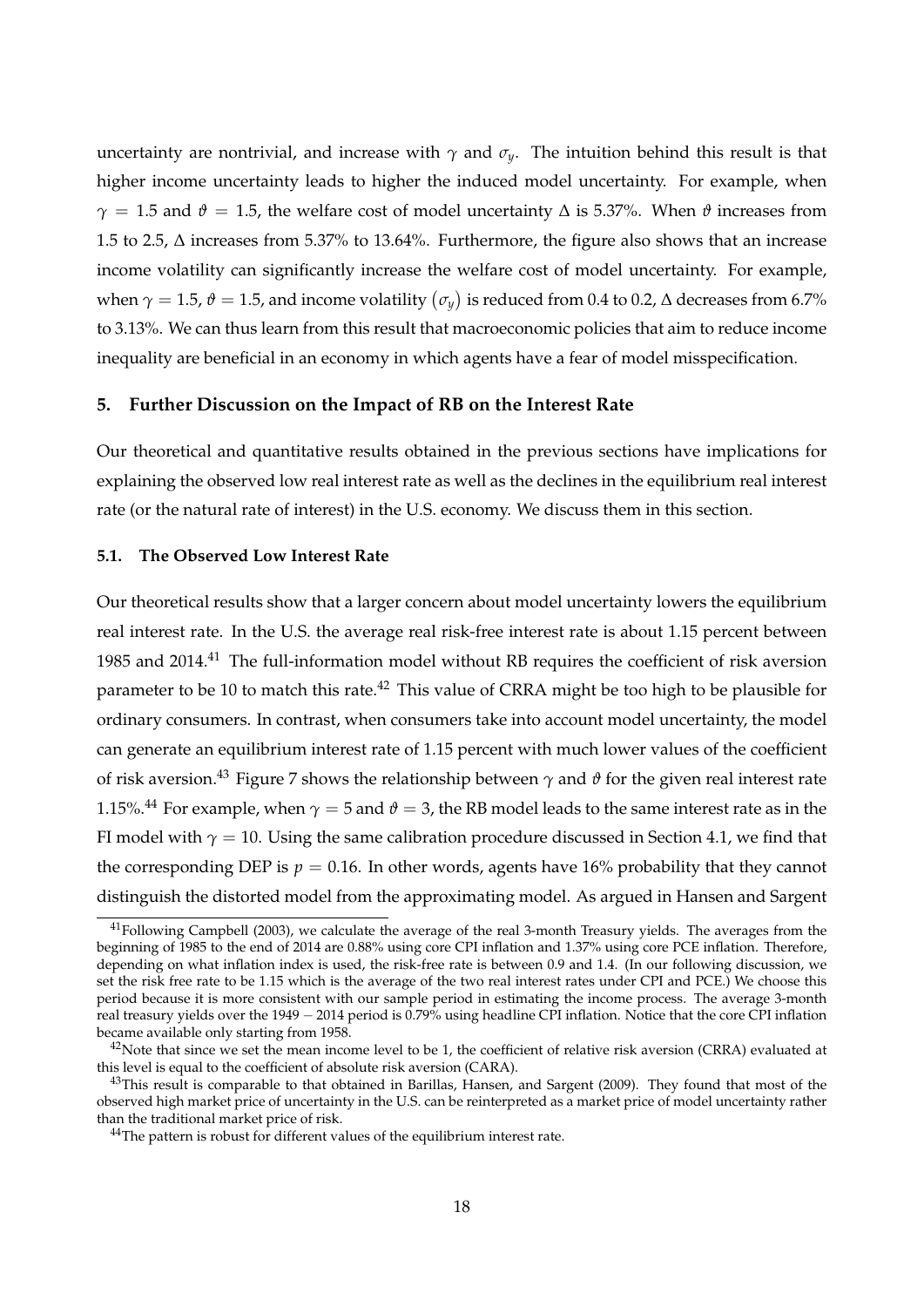(2007) and in Section 4.2, this value seems reasonable in the literature. In summary, incorporating model uncertainty due to RB can relax the restriction on CRRA imposed by the model and thus has the potential to explain the low interest rate we observed in the U.S. economy.

## **5.2. Declines in the Equilibrium Real Interest Rate in the U.S.**

Recent studies on monetary policy suggest a possible decline in the U.S. equilibrium real interest rate (Hamilton et al., 2015). In the monetary policy literature, this equilibrium real interest rate is also called the natural rate of interest or the neutral rate of interest, which simply refers to the equilibrium interest rate that is consistent with full employment and stable inflation.<sup>45</sup> Within the context of a New Keynesian Dynamic Stochastic General Equilibrium (DSGE) model, it is the equilibrium rate when the economy has no wage and price rigidities and no shocks to wage markups, price markups, or technology. This concept is important because it helps to determine the level at which policymakers should set the interest rate to be given the current inflation and economic conditions. In general, when the equilibrium interest rate is lower, policymakers should also lower the nominal interest rate (i.e., the federal funds rate in the U.S.) to keep the economy to stay at or move back to a full employment level with stable inflation (i.e, an inflation level of 2 percent in the U.S.).

The equilibrium real interest rate is unobserved because the real economy consists of distortions such as price and wage rigidities as mentioned above. However, many researchers have applied statistical methods to estimate the equilibrium real interest rate and show it has been lower , especially following the financial crisis (Laubach and Williams 2003, 2014 and Hamilton et al., 2015). Figure 8 plots Laubach and Williams' estimates. It clearly shows the equilibrium real interest rate became significantly lower after the 2007-09 financial crisis.<sup>46</sup>

Our results provide an explanation for a lower equilibrium interest rate by showing an increase in model uncertainty (i.e., an increase in  $\vartheta$ ) could contribute to a decline in the equilibrium real interest rate. First, the comparison between a model without model uncertainty (the FI-RE model) with a model taking into account model uncertainty (the RB model) shows agents' concern about model misspecification will increase aggregate savings and thus drives down the equilibrium interest rate. Second, within the RB framework, we show an increase in the degree of model uncertainty will further reduce the equilibrium interest rate through increasing precautionary savings.

<sup>&</sup>lt;sup>45</sup>In a Taylor rule (Taylor 1993, 1999), it is the  $r^*$  in the rule:  $i_t = r^* + \pi_t + \alpha_\pi(\pi_t - \pi^*) + \alpha_y(y_t - y_t^*)$ , where  $\pi^*$  is the inflation target and y\* is potential output. Policymakers thus set the nominal interest rate (*i*) based on the equilibrium real interest rate  $(r^*)$ , inflation  $(\pi)$ , inflation gap  $(\pi_t - \pi^*)$ , and output gap  $(y_t - y_t^*)$ .

<sup>&</sup>lt;sup>46</sup>It worth noting that in a standard Taylor rule which prescribes the monetary policy, the equilibrium interest rate is set to be a constant. In other words, a change in this equilibrium interest rate could be interpreted as a change in fundamentals in the economy.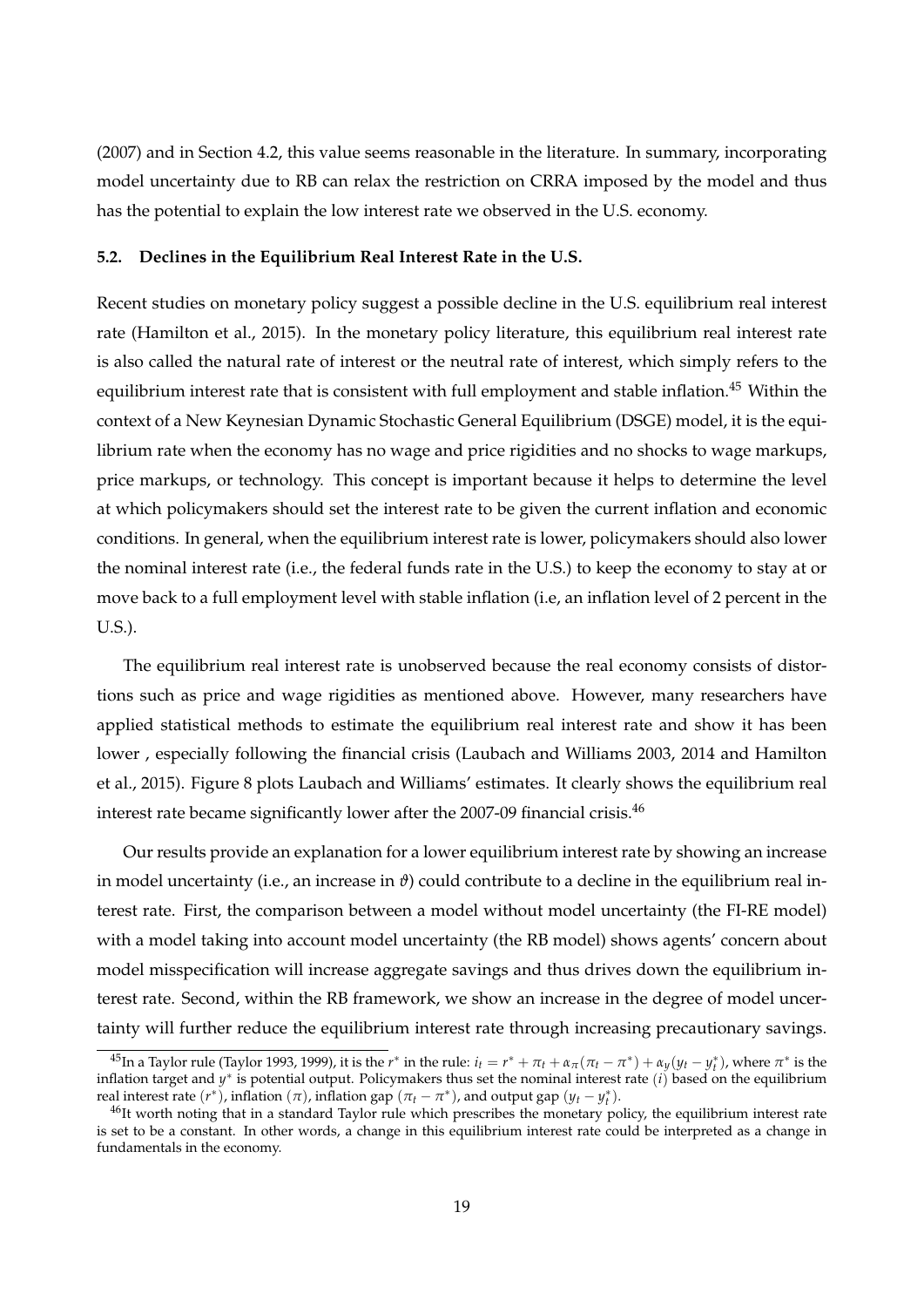The explanation that agents have become more concerned about model misspecification after the 2007 − 09 financial crisis is not unreasonable given the long and deep recession which generated skepticism about whether the standard macro models can fully capture how the economy is working. Actually, as Figure 8 shows, most large declines in the equilibrium rate followed recessions, which is consistent with the view that recessions may have caused people to be more concerned about how the economy is truly working. Consider the following numerical example. Before the financial crisis, the equilibrium real interest rate is 2% when  $\gamma = 3$  and  $\vartheta = 2$ . After the financial crisis, consumers became more concerned about the true model governing the macroeconomy and  $\vartheta$  is thus increased from 2 to 6; consequently, the equilibrium interest rate reduces to 1.4%.

It is worth noting that the explanation of a lower equilibrium real interest rate due to higher savings is not new. Summers (2014) and Blanchard et al. (2014) also argue that increases in global savings could be a reason for a lower equilibrium real interest rate in the U.S. and other advanced economies. However, their explanations for higher savings usually rely on demographic trends (such as an aging population) and capital flows from emerging economies to advanced economies, while our explanation for increases in savings comes purely from agents' concern about model uncertainty. In addition, neither of these papers provides a structural model to quantify the effects, while we explicitly solve a stochastic general equilibrium model to show both the channel and the effect.

## **6. Extensions**

In this section, we consider three extensions. In the first extension, we assume that consumers have recursive utility and thus risk aversion and intertemporal substitution are separated in their preferences. In the second extension, we consider incomplete information about individual income (IC). Specifically, in this extension we assume that consumers only observe total income and cannot perfect distinguish individual income components (see Muth 1960, Pischke 1995 and Wang 2003). In the third extension, we incorporate regime-swtiching in income process into the benchmark model and discuss how regime-switching in income growth affects individual consumption and savings decisions and the equilibrium interest rate.

#### **6.1. Separation of Risk Aversion and Intertemporal Substitution**

In the previous sections, we discussed how the interaction of risk aversion and robustness affects the equilibrium interest rate, consumption volatility, and welfare costs of model uncertainty. However, given the time-separable utility setting, we cannot examine how intertemporal substitution affects the equilibrium outcomes. In this section, we consider a continuous-time recursive utility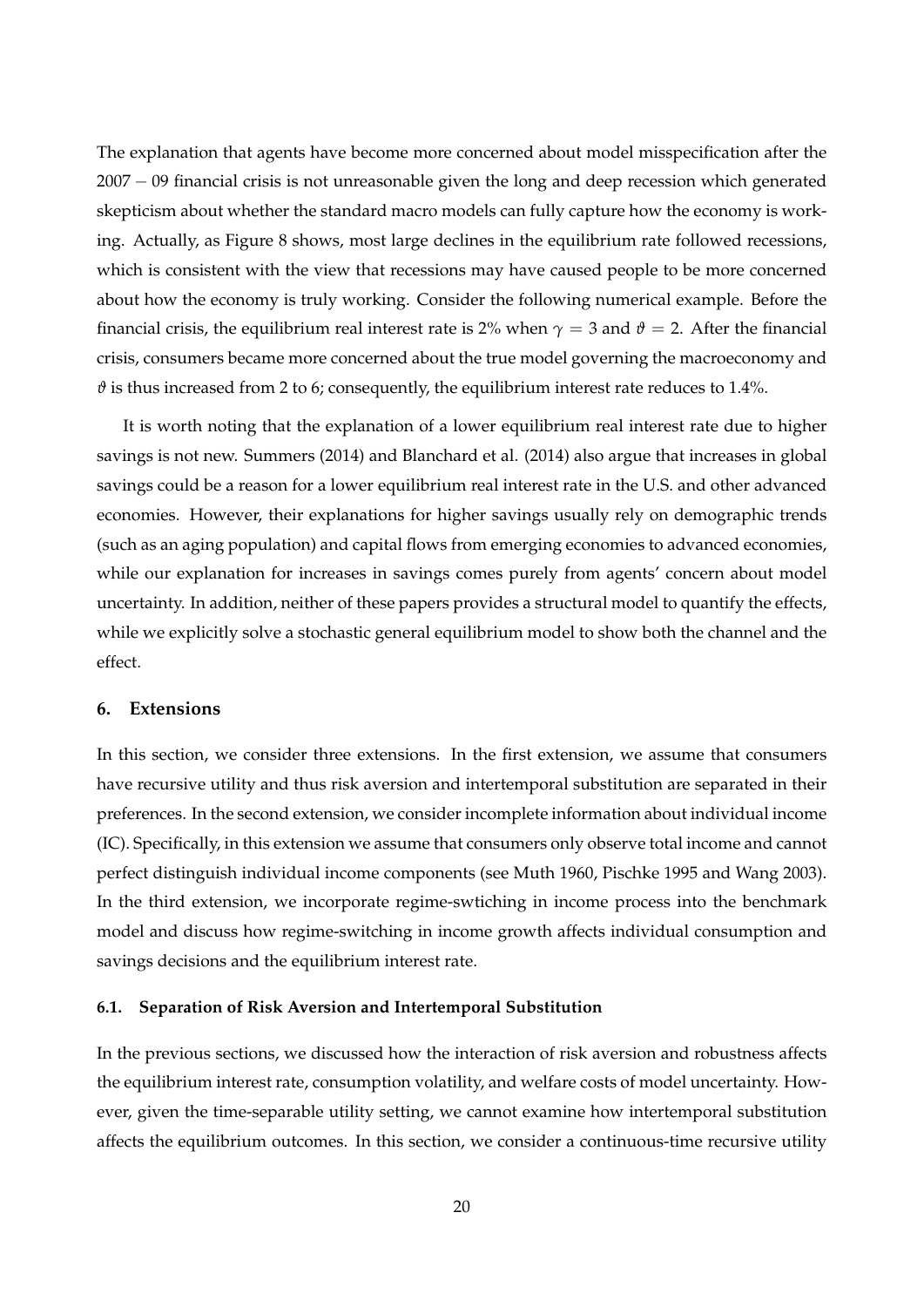(RU) model with iso-elastic intertemporal substitution and exponential risk aversion. This recursive utility specification is proposed in Weil (1993) in a discrete-time consumption-saving model. In our continuous-time setting, the Bellman equation for the optimization problem can be written as:

$$
J\left(s_{t}\right)^{1-1/\varepsilon} = \max_{c_{t}} \left\{ \left(1 - e^{-\delta dt}\right) c_{t}^{1-1/\varepsilon} + e^{-\delta dt} \mathcal{C} E_{t}^{1-1/\varepsilon} \right\}
$$
(34)

subject to (4), where *ε* is the intertemporal elasticity of substitution,  $\delta$  is the discount rate,  $\gamma$  is the coefficient of absolute risk aversion, and

$$
CE_t \equiv -\frac{1}{\gamma} \ln \left( E_t \left[ \exp \left( -\gamma J \left( s_{t+dt} \right) \right) \right] \right)
$$

denotes the certainty equivalent in terms of period-*t* consumption of the uncertain total utility in the future periods. Furthermore, (34) can be reduced to

$$
0 = \max_{c_t} \left\{ \delta c_t^{1-1/\varepsilon} - \delta \widetilde{J}(s_t) + \left( rs_t - c_t - \frac{1}{2} \gamma A \sigma_s^2 \right) \widetilde{J}_s \left( s_t \right) \right\},\tag{35}
$$

where  $\tilde{J}(s_t) = J(s_t)^{1-1/\varepsilon} = (As_t + A_0)^{1-1/\varepsilon}$ , and *A* and  $A_0$  are undetermined coefficients.<sup>47</sup> (See Online Appendix for the derivation.)

If the consumer trusts the model represented by (4), we can solve for the consumption function and the corresponding value function as follows:

$$
c_t^* = \left[r + (\delta - r)\epsilon\right]s_t - \frac{1}{2}\gamma A \left[1 + \left(\frac{\delta}{r} - 1\right)\epsilon\right]\sigma_s^2\tag{36}
$$

and  $J(s_t) = As_t + A_0$ , where  $A = \left[\frac{r+(\delta-r)\varepsilon}{\delta^{\varepsilon}}\right]^{1/(1-\varepsilon)}$  and  $A_0 = -\gamma A^2\sigma^2/ (2r)^{.48}$  Here we need to impose that  $r + (\delta - r) \varepsilon > 0$  to guarantee the existence of an optimal plan. In addition, as in Weil (1993), we also need to assume that the initial financial wealth level,  $w_0$ , is sufficiently high and the share of risky human wealth is sufficiently low in total wealth to guarantee that consumption would not become negative in finite time with positive probability.

$$
\ln \left( E_t \left[ \exp \left( -\gamma J \left( s_{t+dt} \right) \right) \right] \right) = -\gamma A s_t - \gamma A_0 - \gamma A \left( r s_t - c_t \right) dt + \frac{1}{2} \gamma^2 A^2 \sigma_s^2 dt.
$$

<sup>48</sup>Note that when  $\delta = r$ , i.e., the discount rate equals the interest rate, the consumption rule reduces to:  $c_t^* = rs_t \frac{1}{2}\gamma\sigma_s^2$ , which means that consumption is independent of intertemporal substitution in this special case.

 $47$ Note that here we use the fact that the log-exponenial operator can be simplified to: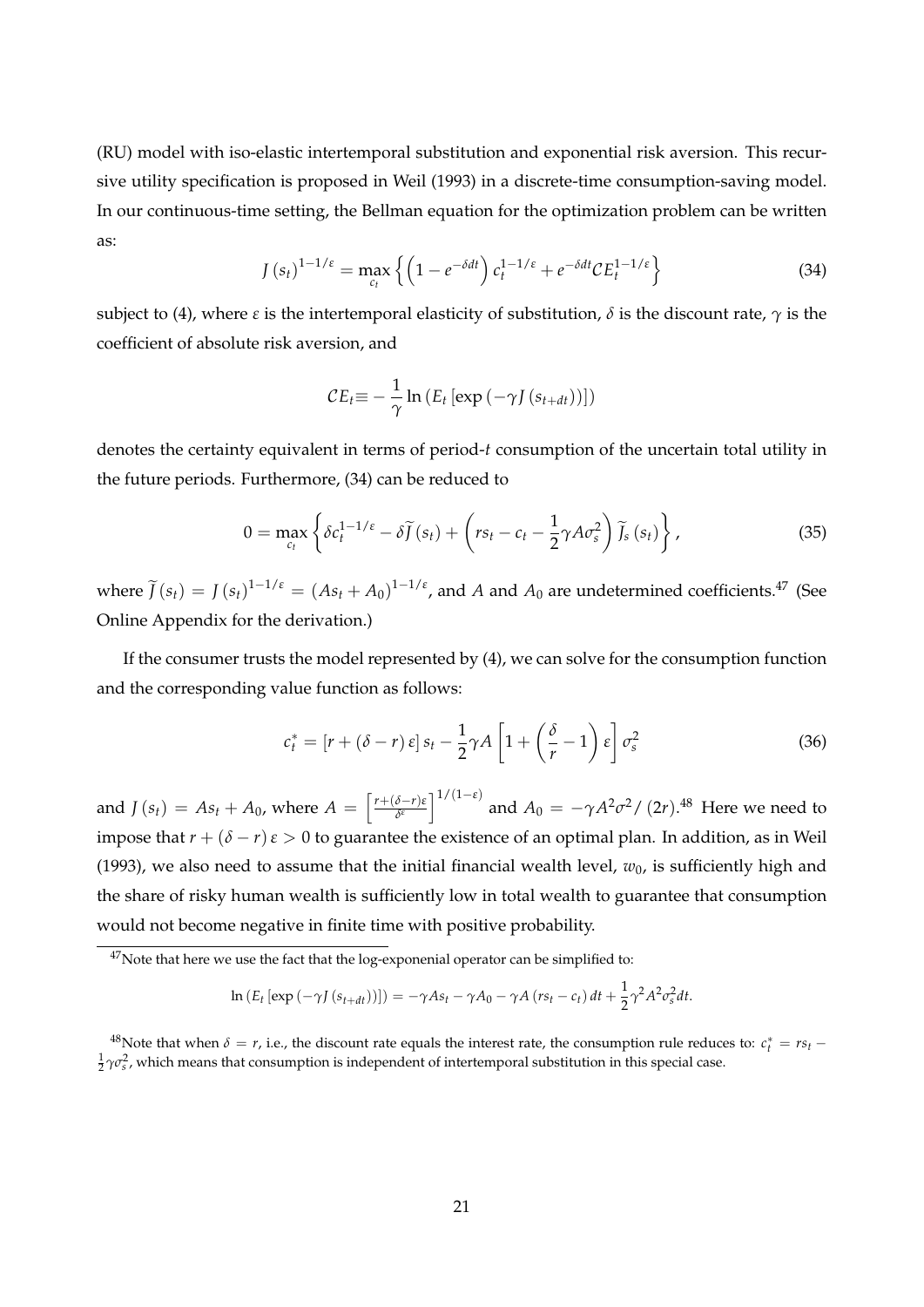#### **6.1.1. Consumption and Saving Rules under RB**

To introduce robustness into the above recursive utility model, we follow the same procedure as in the previous section and write the distorting model by adding an endogenous distortion *υ* (*st*) to the law of motion of the state variable *s<sup>t</sup>* ,

$$
ds_t = (rs_t - c_t) dt + \sigma_s (\sigma_s v (s_t) dt + dB_t).
$$
\n(37)

The drift adjustment *υ* (*st*) is chosen to minimize the sum of the expected continuation payoff, but adjusted to reflect the additional drift component in (37), and of an entropy penalty:

$$
0 = \sup_{c_t} \inf_{v_t} \left\{ \delta c_t^{1-1/\varepsilon} - \delta \widetilde{J}(s_t) + \left( rs_t - c_t - \frac{1}{2} A \alpha \sigma_s^2 \right) \widetilde{J}_s \left( s_t \right) + \sigma_s^2 v_t \widetilde{J}_s \left( s_t \right) + \frac{1}{2 \vartheta_t} \sigma_s^2 v_t^2 \right\},\,
$$

where  $\tilde{J}(s_t) = (As_t + A_0)^{1-1/\varepsilon}$  and  $\tilde{J}_s(s_t) = (1 - 1/\varepsilon) A (As_t + A_0)^{-1/\varepsilon}$ . The following proposition summarizes the solution to this RB problem:

**Proposition 8.** *Given ϑ, the optimal consumption and saving functions under robustness are*

$$
c_t^* = rs_t + \Psi_t - \Gamma,\tag{38}
$$

$$
d_t^* = f_t - \Psi_t + \Gamma,\tag{39}
$$

*respectively, where*  $f_t = \rho (y_t - \overline{y}) / (r + \rho)$  *is the demand for savings "for a rainy day",* 

$$
\Psi_t \equiv (\delta - r) \, \varepsilon s_t \tag{40}
$$

*captures the dissavings effect of relative impatience,*

$$
\Gamma \equiv \frac{1}{2} \frac{A}{r} \left( A^{1-\varepsilon} \delta^{\varepsilon} \right) \tilde{\gamma} \sigma_s^2 \tag{41}
$$

*is the precautionary savings demand,*  $\tilde{\gamma} \equiv \gamma + \vartheta$  *is the effective coefficient of absolute risk aversion, and* 

$$
A = \left[\frac{r + (\delta - r)\,\varepsilon}{\delta^{\varepsilon}}\right]^{1/(1-\varepsilon)} \ge r,\tag{42}
$$

*Proof.* See Online Appendix.

When  $\delta = r$ ,  $A = r$  and this RU model is reduced to the benchmark model. The reason is that when the interest rate equals the discount rate, the effect of EIS on consumption growth and saving

 $\blacksquare$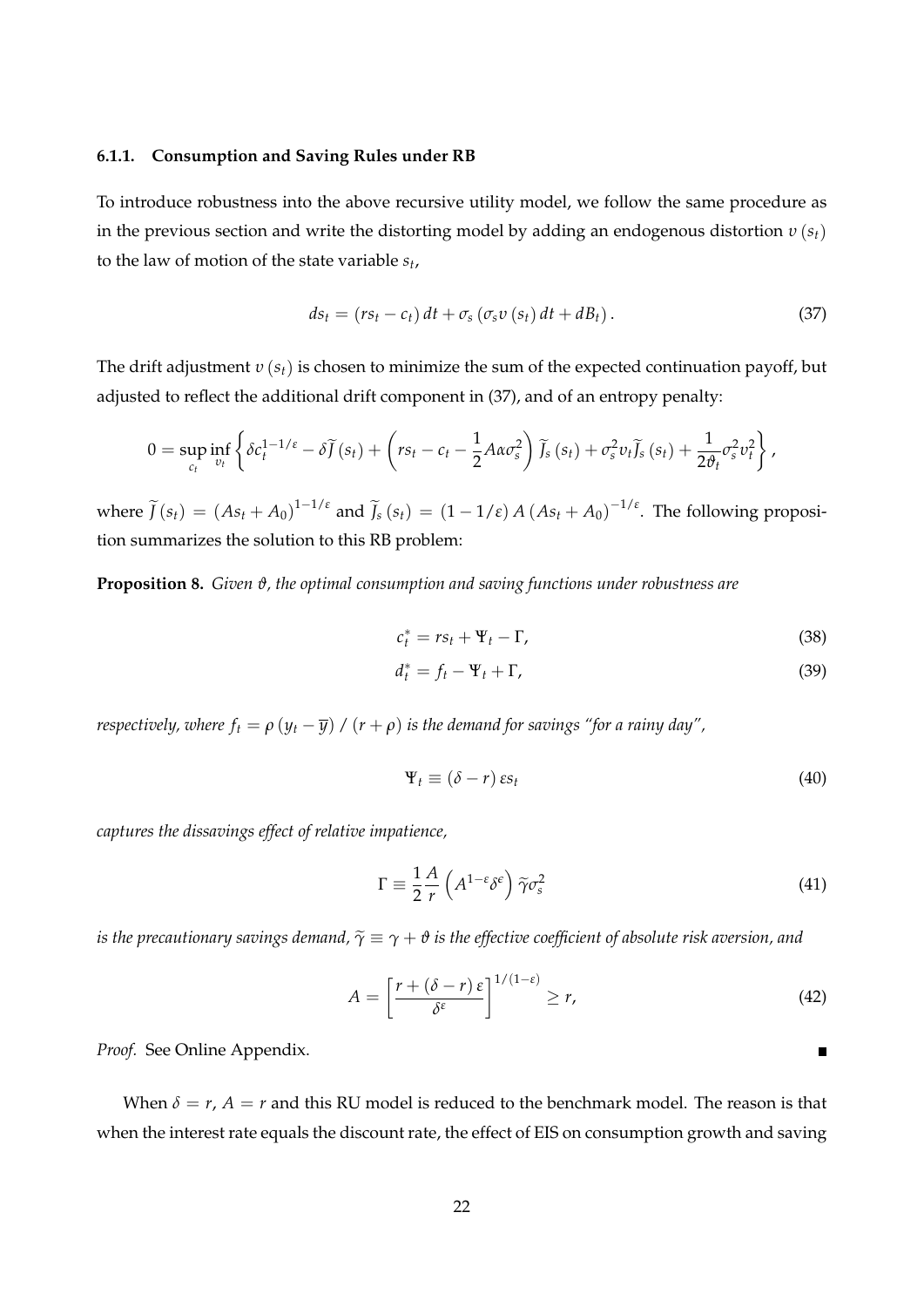disappears. When  $\delta \neq r$ , *A* is increasing in  $\varepsilon$ . (We can see this from Figure 9.)<sup>49</sup> From (38), (40), and (41), we can see that EIS affects both the MPC out of  $s_t$  and  $\Gamma$  when  $\delta \neq r$ . Specifically, both MPC and the precautionary saving demand increases with  $\varepsilon$  when  $\delta > r$ . It is worth noting that the OE between the discount factor and a concern about robustness established in HST (1999) also no longer holds in this RU model. It is clear from (38) to (41) that *δ* affect the MPC, *r* + (*δ* − *r*)*ε*, whereas  $\vartheta$  does not appear in the MPC.

The saving function, (39), can be decomposed as follows:

$$
d_t^* = f_t - \Psi_{1,t} - \Psi_2 + \Gamma,\tag{43}
$$

 $\blacksquare$ 

where

$$
\Psi_{1,t} \equiv (\delta - r) \varepsilon (s_t - \overline{s})
$$
 and  $\Psi_2 \equiv (\delta - r) \varepsilon \overline{s}$ .

The term,  $\Psi_t = \Psi_{1,t} + \Psi_{2,t}$ , captures the dissaving effect due to relative impatience, which is affine in the value of total source, the sum of financial wealth and human wealth. Furthermore,  $\Psi_{1,t}$  is a mean reverting process and  $\Psi_2$  is a constant term. It is worth noting that this part of saving measures consumers' intertemporal consumption smoothing motive, and is independent of the degree of risk aversion and labor income uncertainty. Unlike the benchmark model with the timeadditive utility, in the RU case the  $\Psi_t$  term increases with the value of total wealth  $(s_t)$  when the consumers are relatively more impatient, i.e.,  $\delta > r$ . This result is consistent with that obtained in Wang (2006) in which the dissaving effect is generated by the endogenous discount factor. In addition, the Ψ*<sup>t</sup>* term can also capture the intuition that richer consumers are more impatient and thus dissave more in the long run used to model the endogenous discount factor.

## **6.1.2. General Equilibrium Implications**

Using the individual saving function (43) and following the same aggregation procedure used in the previous sections, we have the following result on the total saving demand:

**Proposition 9.** *Both the total demand of savings "for a rainy day" and the total demand for the estimationrisk-induced savings in the RB model with IC equal zero for any positive interest rate. That is,*  $F_t(r)$  *=*  $\int_{y_t} f_t(r) d\Phi(y_t) = 0$  and  $H_t(r) = \int_{s_t} \Psi_{1,t} d\Phi_s(s_t) = 0$ , for  $r > 0$ .

*Proof.* The proof uses the LLN and is the same as that in Wang (2003).

 $^{49}$ Empirical studies using aggregate data usually find the EIS to be close to zero, whereas calibrated RBC models usually require it to be close to one. For example, Hall (1988) found in the expected utility setting that the value of *ε* is close to 0.1. Guvenen (2006) allowed heterogeneity and estimated that the true value of *ε* is 0.47 in an economy with both stockholders who have high EIS and non-stockholders who have low EIS. Although theoretically we cannot rule out the  $\varepsilon > 1$  case, we follow the literature and assume that  $\varepsilon \leq 1$  in this paper.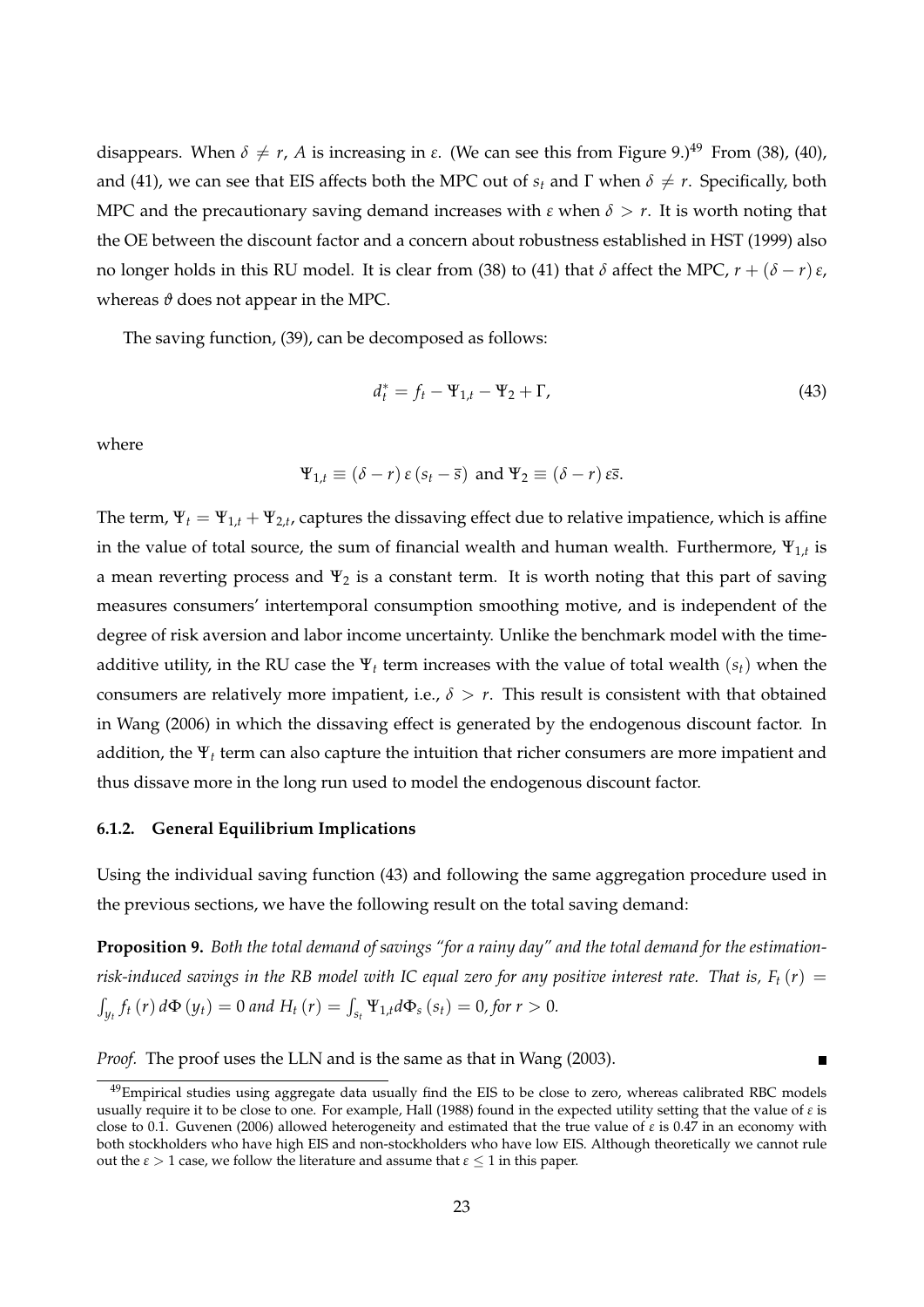This proposition states that the total savings "for a rainy day" is zero, at any positive interest rate. Therefore, from (43), after aggregating across all consumers, the expression for total savings in this RU model can be written as:

$$
D(r) \equiv \Gamma(r) - \Psi_2(r), \qquad (44)
$$

where the first term measures the amount of precautionary savings due to risk aversion and uncertainty aversion, and the second term captures the steady state dissavings effects of impatience. As in the benchmark model, we define the equilibrium in our model as:  $D\left( r^{\ast }\right) =0.$  The following proposition shows the existence of the equilibrium and the PIH holds in the general equilibrium:

**Proposition 10.** *There exists at least one equilibrium with an interest rate r*<sup>∗</sup> ∈ (0, *δ*) *in the RB model with IC. In any such equilibrium, each consumer's optimal consumption is described by the PIH, in that*

$$
c_t^* = [r^* + (\delta - r) \varepsilon] s_t - (\delta - r) \varepsilon \overline{s}.
$$
 (45)

*Furthermore, in this equilibrium, the evolution equations of wealth and consumption are*

$$
dw_t^* = \left(f_t - \Psi_{1,t}\right)dt,\tag{46}
$$

$$
dc_t^* = [r^* + (\delta - r^*) \varepsilon] ds_t, \tag{47}
$$

*respectively. Finally, the relative volatility of consumption growth to income growth is*

$$
\mu \equiv \frac{\text{sd}\,(dc_t^*)}{\text{sd}\,(dy_t)} = \frac{r^* + (\delta - r^*)\,\varepsilon}{r^* + \rho}.\tag{48}
$$

*Proof.* If  $r > \delta$ ,  $D(\vartheta, r^*) > 0$  because  $\Gamma > 0$  and  $\Psi_2 < 0$ , which contradicts the equilibrium condition:  $D(\vartheta, r^*) = 0$ . When  $r = \delta$ , it is straightforward to show that  $\Gamma > 0$  and  $\Psi_2 = 0$ , which implies that Since  $\Gamma - \Psi_2 > 0$ . When *r* converges to 0,  $\Psi_2 > 0$  and  $\Gamma$  converges to 0 because the value of *A/r* converges to 1, which implies that  $\Gamma - \Psi_2 < 0$ . The continuity of the expression for total savings thus implies that there exists at least one interest rate  $r^* \in (0,\delta)$  such that  $D(r^*) =$  $\Gamma - \Psi_2 = 0.$  $\blacksquare$ 

We can establish that uniqueness obtains on  $(0, \delta)$  under a restriction that households are sufficiently close to expected utility.

**Proposition 11.** *The equilibrium is unique if*  $\varepsilon > 0$  *is small enough.*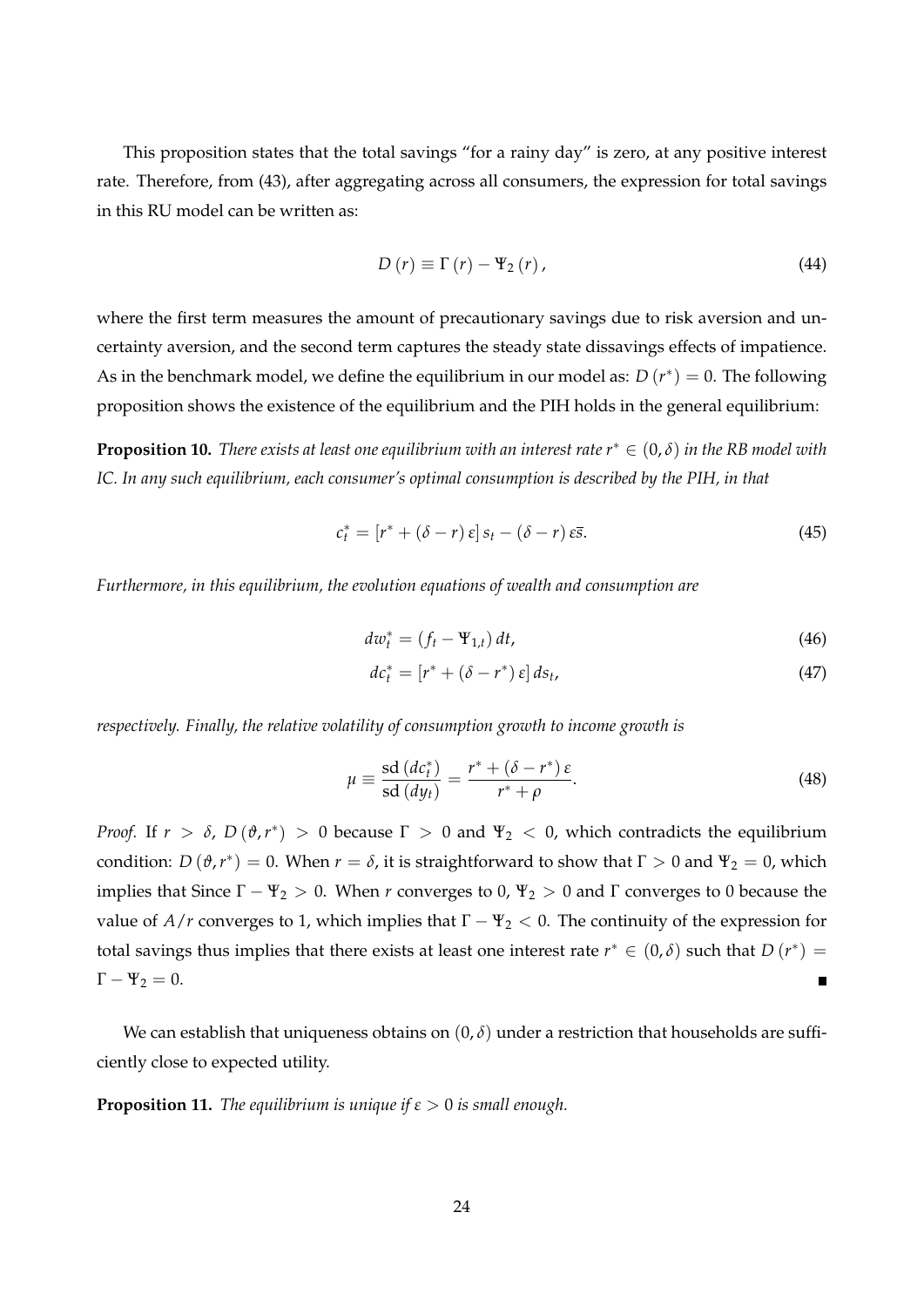*Proof.* We have

$$
\frac{\partial D\left(\vartheta,r\right)}{\partial r}>0
$$

if

$$
(2\varepsilon-1) r^2 + (\rho - 3\delta \varepsilon) r - \delta \varepsilon \rho > 0.
$$

There are no real roots of this quadratic if the discriminant is negative:

$$
\Delta = (\rho - 3\delta \varepsilon)^2 + 4(2\varepsilon - 1)\,\delta \varepsilon \rho.
$$

A necessary condition for  $\Delta < 0$  is  $0 < \varepsilon < \frac{1}{2}$ ; thus, necessary conditions for uniqueness are

$$
\varepsilon < \frac{1}{2}
$$
\n
$$
(2\varepsilon - 1) r^2 + (\rho - 3\delta\varepsilon) r - \delta\varepsilon\rho > 0.
$$

At  $\varepsilon = 0$  the second condition reduces to

*ρ* > *r*,

which holds as before if  $\rho > \delta$ . By continuity these conditions continue to be satisfied for  $\varepsilon$  close enough to zero, so that *D* is monotonic on  $(0, \delta)$ .

Following the same calibration procedure adopted in Section 4.2, we can easily calibrate the value of *ϑ* using the DEP. Specifically, given that *υ* ∗ = *ϑA*, the DEP for this RU case, *p* (*ϑ*; *N*), can be expressed as:

$$
p(\vartheta; N) = \Pr\left(x < -\frac{\overline{v}}{2}\sqrt{N}\right),\tag{49}
$$

 $w$  here  $\overline{v} \equiv v^* \sigma_s = \vartheta A \sigma_s$ . Since *A* increases with *ε*, (49) clearly shows that *p* decreases with *ε* for given values of  $\vartheta$ . For example, when  $\vartheta = 2.5$  and  $\gamma = 2$ , *p* decreases from  $p = 0.3465$  to 0.3373 when *ε* increases from 0.5 to 0.9. That is, EIS does not have significant impacts on the amount of model uncertainty facing the consumer if we fix  $\vartheta$  and allow for elastic model uncertainty. This result is not surprising because *ε* does not influence *A* significantly. (We can see this from Figure 9.)

Figure 10 shows that the aggregate saving function *D* (*r*) is increasing with the interest rate, and there exists a unique interest rate  $r^*$  for different values of  $\varepsilon$  such that  $D(r^*) = 0.50$  From this figure, it is clear that that the equilibrium interest rate (*r* ∗ ) increases with *ε*. That is, the larger the elasticity of intertemporal substitution, the larger the equilibrium interest rate. Furthermore, the

<sup>&</sup>lt;sup>50</sup>As in the benchmark mode, here we also set that  $\gamma = 2$  and  $\theta = 1.5$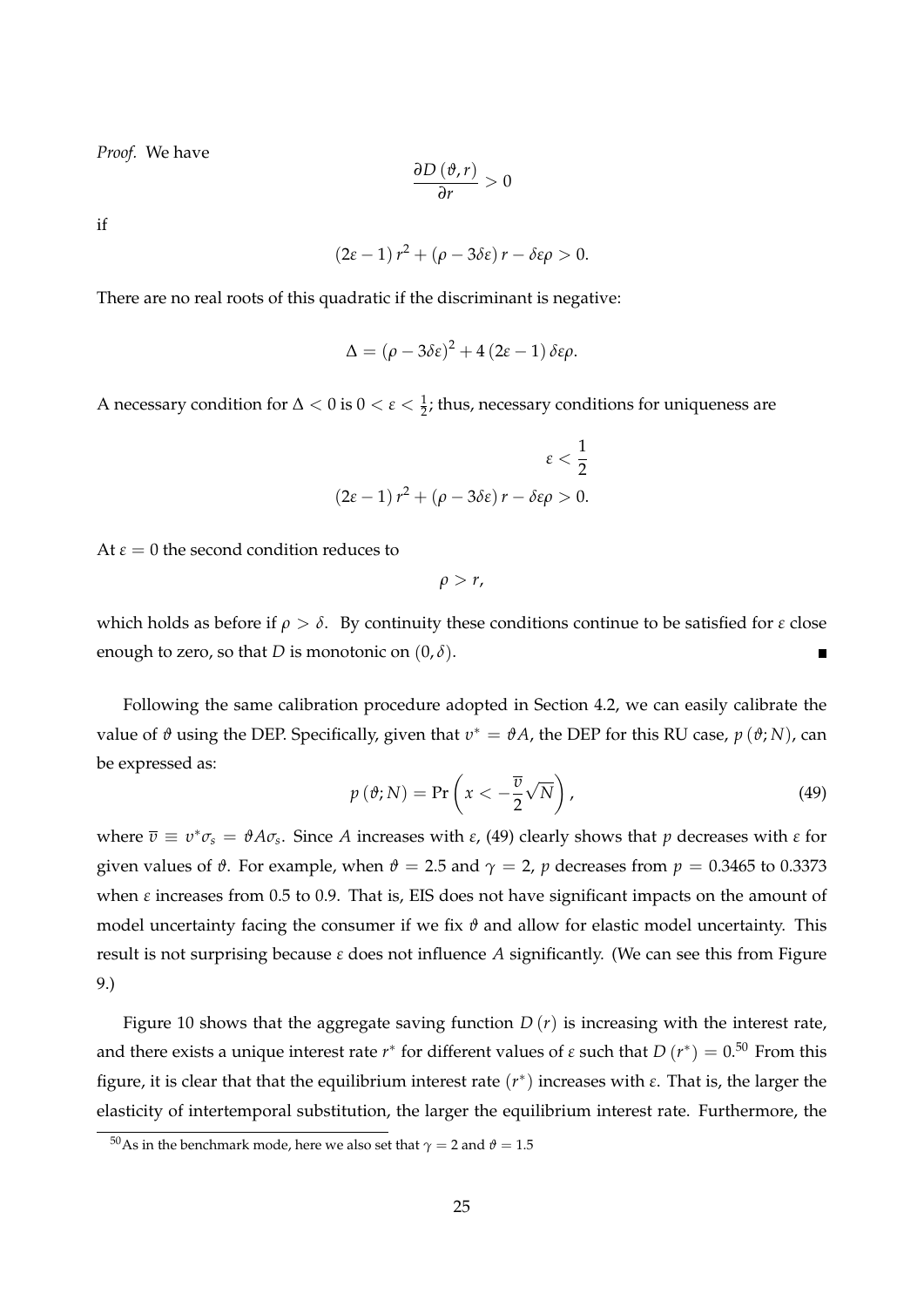impact of *ε* on *r* ∗ is significant. For example, *r* ∗ increases from 0.88% to 1.87% as *ε* increases from 0.1 to 0.4. In addition, the impact of  $\varepsilon$  on  $\mu$  is also significant. For example,  $\mu$  decreases from 0.1173 to 0.2150 as *ε* increases from 0.1 to 0.4.

## **6.2. Incomplete Information about Individual Income Components**

In this section, we consider a more realistic and interesting income specification. Following Wang (2004), we assume that labor income has two distinct components:

$$
y_t = y_{1,t} + y_{2,t},
$$

where

$$
dy_{1,t} = (\mu_1 - \rho_1 y_{1,t}) dt + \sigma_1 dB_{1,t},
$$
\n(50)

$$
dy_{2,t} = (\mu_2 - \rho_2 y_{2,t}) dt + \rho_{12} \sigma_2 dB_{1,t} + \sqrt{1 - \rho_{12}} \sigma_2 dB_{2,t},
$$
\n(51)

and  $\rho_{12}$  is the instantaneous correlation between the two individual components,  $y_{1,t}$  and  $y_{2,t}$ .<sup>51</sup> All the other notations are similar to that we used in our benchmark model. Without loss of generality, we assume that  $\rho_1 < \rho_2$ . That is, the first income component is a unit root and the second component is mean-reverting. It is straightforward to show that if both components in the income process are observable, this model is essentially the same as our benchmark model. We therefore consider a more interesting case in which consumers only observe total income but cannot observe the two individual components. In this incomplete-information case, we need to use the filtering technique to obtain the best estimates of the unobservable income components first and then solve the optimization problem given the estimated income components. Following the same technique adopted in Wang (2004), in the steady state in which the conditional variance-covariance matrix is constant, we can obtain the following updating equations for the conditional means of  $(y_{1,t}, y_{2,t})$ :

$$
d\left(\begin{array}{c}\widehat{y}_{1,t}\\\widehat{y}_{2,t}\end{array}\right)=\left(\begin{array}{c}\mu_1-\rho_1\widehat{y}_{1,t}\\\mu_2-\rho_2\widehat{y}_{2,t}\end{array}\right)dt+\left(\begin{array}{c}\widehat{\sigma}_1\\\widehat{\sigma}_2\end{array}\right)dZ_t,\tag{52}
$$

where  $\widehat{y}_{i,t} = E_t [y_{i,t}]$  and  $Z_t$  is a standard Brownian motion. The standard deviations of  $d\widehat{y}_{1,t}$  and  $d\widehat{y}_{2,t}$  are:

$$
\widehat{\sigma}_1 = \frac{1}{\sigma} \left[ (\rho_2 - \rho_1) \Sigma_{11} + \sigma_1^2 + \sigma_{12} \right] \text{ and } \widehat{\sigma}_2 = \frac{1}{\sigma} \left[ -(\rho_2 - \rho_1) \overline{\Sigma}_{11} + \sigma_2^2 + \sigma_{12} \right],
$$

<sup>51</sup>Pischke (1995) considers a similar two-component income specification in a discrete-time setting.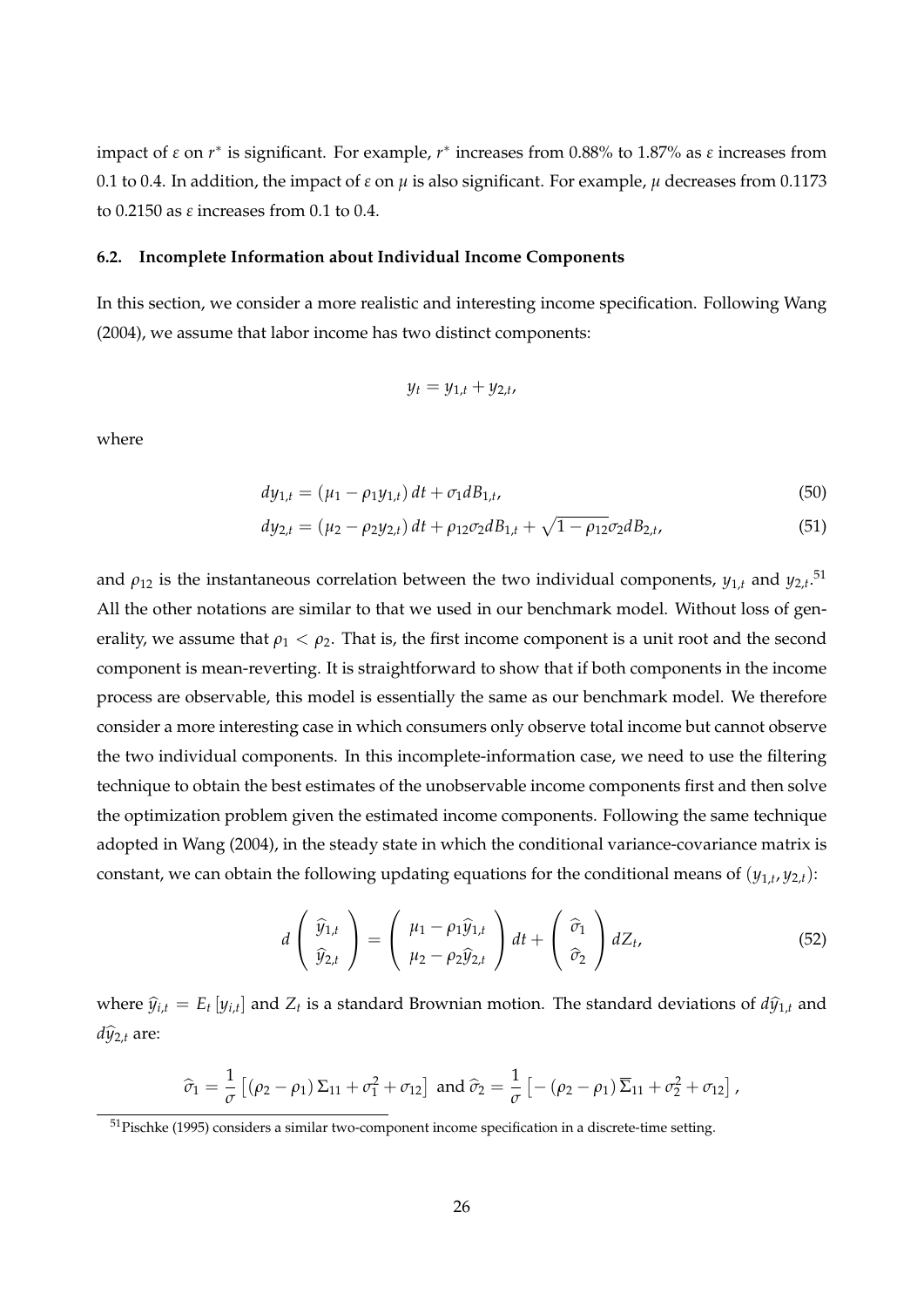respectively, where

$$
\Sigma_{11} = \frac{1}{\left(\rho_2 - \rho_1\right)^2} \left(\sqrt{\Theta^2 + \left(1 - \rho_{12}^2\right) \sigma_1^2 \sigma_2^2 \left(\rho_2 - \rho_1\right)^2} - \Theta\right)
$$
(53)

is the steady state conditional variance of  $y_{1,t}$ ,  $\sigma=\sqrt{\sigma_1^2+2\sigma_{12}+\sigma_2^2}$ ,  $\Theta=\rho_1\sigma_2^2+\rho_2\sigma_1^2+(\rho_1+\rho_2)\,\sigma_{12}$ , and  $\sigma_{12} = \rho_{12}\sigma_1\sigma_2$ .<sup>52</sup> It is worth noting that for this bi-variate Gaussian income specification,  $\Sigma_{11}$ can fully characterize the estimation risk induced by partially observed income. Figure 11 illustrates how  $\Sigma_{11}$  varies with  $\rho_2$  and  $\sigma_2/\sigma_1$ .<sup>53</sup> It clearly shows that given the persistence and volatility coefficients of *y*1,*<sup>t</sup>* , the estimation risk increases with the persistence and volatility of *y*2,*<sup>t</sup>* (i.e., the less  $\rho_2$  and the higher  $\sigma_2/\sigma_1$ ).

Following the same procedure used in the benchmark model, we can introduce RB into this incomplete-information (IC) model by assuming that the consumers take (52) as the approximating model. The corresponding distorted model can thus be written as:

$$
d\hat{y}_{1,t} = (\mu_1 - \rho_1 \hat{y}_{1,t}) dt + \hat{\sigma}_1 (\hat{\sigma}_1 v_{1,t} dt + dZ_t), \qquad (54)
$$

$$
d\hat{y}_{2,t} = (\mu_2 - \rho_2 \hat{y}_{1,t}) dt + \hat{\sigma}_2 (\hat{\sigma}_2 v_{2,t} dt + dZ_t), \qquad (55)
$$

where we denote  $v_t \equiv \begin{bmatrix} v_{1,t} & v_{2,t} \end{bmatrix}$  $\int_0^T$  the distortion vector chosen by the evil agent. Following the same procedure we use in the preceding sections, we can solve this IC model with RB. The following proposition summarizes the solution to this IC model:

**Proposition 12.** *Given ϑ, the consumption and saving functions under RB and IC are:*

$$
c_t^* = r \left[ w_t + \frac{1}{r + \rho_1} \left( \hat{y}_{1,t} + \frac{\mu_1}{r} \right) + \frac{1}{r + \rho_2} \left( \hat{y}_{2,t} + \frac{\mu_2}{r} \right) \right] + \Psi - \Gamma, \tag{56}
$$

$$
d_t^* = f_t + h_t + \Gamma - \Psi,\tag{57}
$$

*respectively, where*  $f_t = \rho_1 (y_{1,t} - \overline{y}_1) / (r + \rho_1) + \rho_2 (y_{2,t} - \overline{y}_2) / (r + \rho_2)$  *captures the consumer's de* $m$ and for savings "for a rainy day",  $h_t = r x_t$  is the estimation-risk induced saving,

$$
x_t = \frac{1}{r + \rho_1} (y_{1,t} - \widehat{y}_{1,t}) + \frac{1}{r + \rho_2} (y_{2,t} - \widehat{y}_{2,t})
$$

 $52$ The detailed derivation of these equations is similar to that in Wang (2004) and is available from the corresponding author by request.

<sup>&</sup>lt;sup>53</sup>Here we set  $\rho_1 = 0$ ,  $\sigma_1 = 0.05$ , and  $\rho_{12} = 0$ . That is, the first income component is a unit root and the two components are independent. The pattern of the figure does not change if these parameters change. The only exception is the  $\rho_{12} = \pm 1$  case. In this specifical,  $\Sigma_{11} = 0$  because the two components are perfectly correlted and the bivariate income specificaiton is essentially the same as the univariate income specification.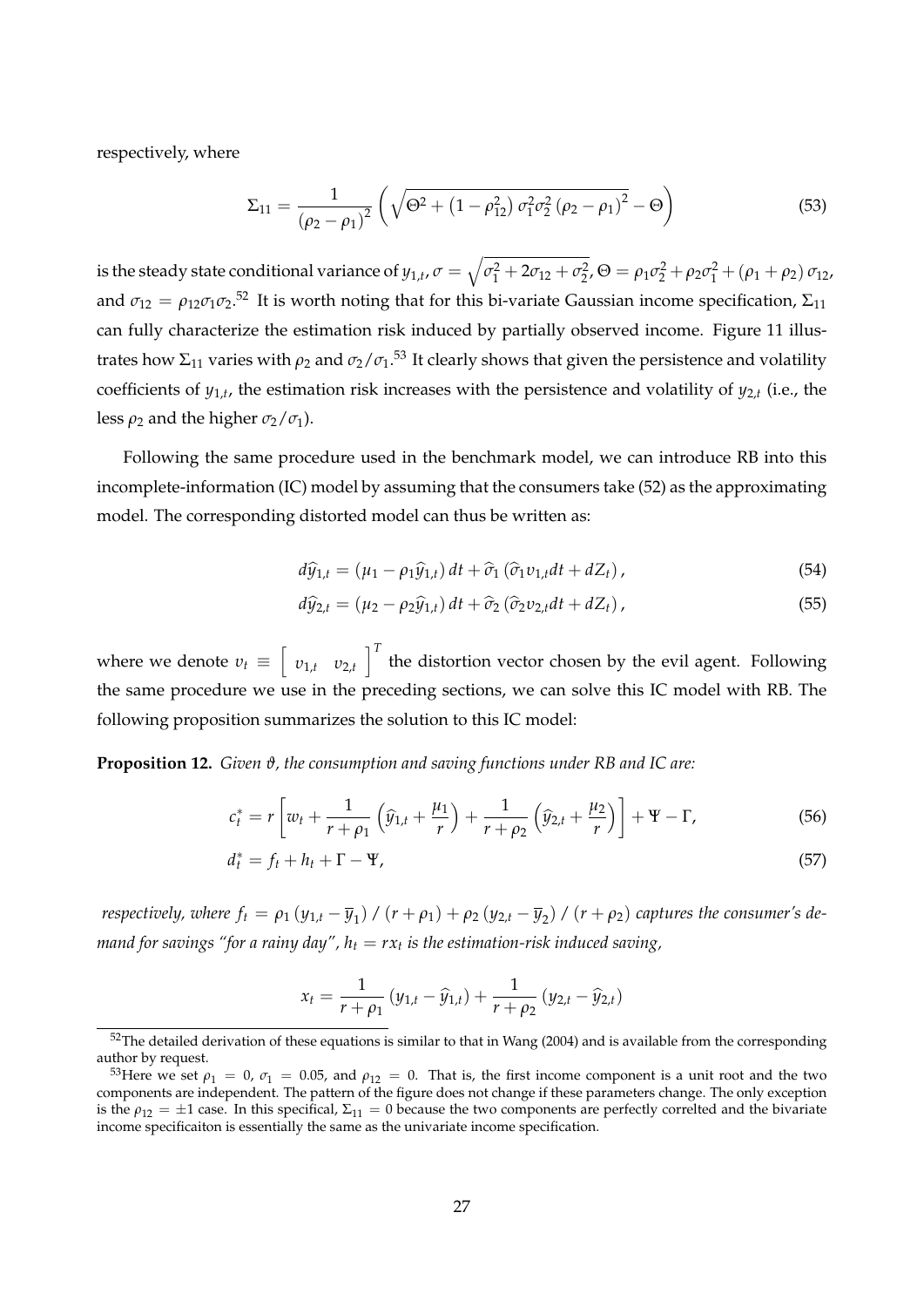*is the estimation risk,*  $\Psi = (\delta - r) / (r\gamma)$  *captures the dissavings effect of relative impatience, and* 

$$
\Gamma = \frac{1}{2}r\tilde{\gamma}\left(\frac{\hat{\sigma}_1}{r+\rho_1} + \frac{\hat{\sigma}_2}{r+\rho_2}\right)^2
$$
\n(58)

П

*is the precautionary savings demand, where*  $\tilde{\gamma} \equiv (1 + \vartheta) \gamma$ *.* 

*Proof.* See Online Appendix.

Expression (58) shows that for given *ϑ*, IC increases precautionary savings by increasing the variance of perceived permanent income from  $\left(\frac{\sigma_1}{r+d}\right)$ *r*+*ρ*<sup>1</sup>  $\int^{2} + 2 \frac{\rho_{12}\sigma_{1}\sigma_{2}}{(r+\rho_{1})(r+\rho_{2})} + \left(\frac{\sigma_{2}}{r+\rho_{2}}\right)$ *r*+*ρ*<sup>2</sup>  $\int^2$  to  $\left(\frac{\widehat{\sigma}_1}{r+\rho_1} + \frac{\widehat{\sigma}_2}{r+\rho_2}\right)$  $\big)^2$ . 54 In other words, both RB and IC lead to higher precautionary savings. Using the individual saving function (57) and following the same aggregation procedure used in the previous sections, we have the following result on the total saving demand:

**Proposition 13.** *Both the total demand of savings "for a rainy day" and the total demand for the estimationrisk-induced savings in the RB model with IC equal zero for any positive interest rate. That is,*  $F_t(r)$  *=*  $\int_{y_t} f_t(r) d\Phi(y_t) = 0$  and  $H_t(r) = \int_{x_t} h_t(r) d\Phi_x(x_t) = 0$ , for  $r > 0$ .

*Proof.* The proof uses the LLN and is the same as that in Wang (2003).

This proposition states that the total savings "for a rainy day" and for the estimation risk is zero, at any positive interest rate. Therefore, from (57), after aggregating across all consumers, we define the equilibrium in this RB model with SU as:  $D(r^*) \equiv \Gamma(r^*) - \Psi(r^*) = 0$ , where  $D(r^*)$ measures aggregate savings in equilibrium. The following proposition shows the existence of the equilibrium and the PIH holds in the general equilibrium:

**Proposition 14.** *There exists at least one interest rate r*<sup>∗</sup> ∈ (0, *δ*) *in the RB model with IC. In any such equilibrium, each consumer's optimal consumption is described by the PIH, in that*

$$
c_t^* = r^* \left[ w_t + \frac{1}{r^* + \rho_1} \left( \widehat{y}_{1,t} + \frac{\mu_1}{r^*} \right) + \frac{1}{r^* + \rho_2} \left( \widehat{y}_{2,t} + \frac{\mu_2}{r^*} \right) \right]. \tag{59}
$$

<sup>54</sup>Note that

$$
\Delta \equiv \left(\frac{\hat{\sigma}_1}{r+\rho_1} + \frac{\hat{\sigma}_2}{r+\rho_2}\right)^2 - \left[\left(\frac{\sigma_1}{r+\rho_1}\right)^2 + \frac{2\rho_{12}\sigma_1\sigma_2}{(r+\rho_1)(r+\rho_2)} + \left(\frac{\sigma_2}{r+\rho_2}\right)^2\right]
$$
  
=  $2r\Sigma_{11} \left[\frac{(\rho_2-\rho_1)}{(r+\rho_1)(r+\rho_2)}\right]^2 > 0.$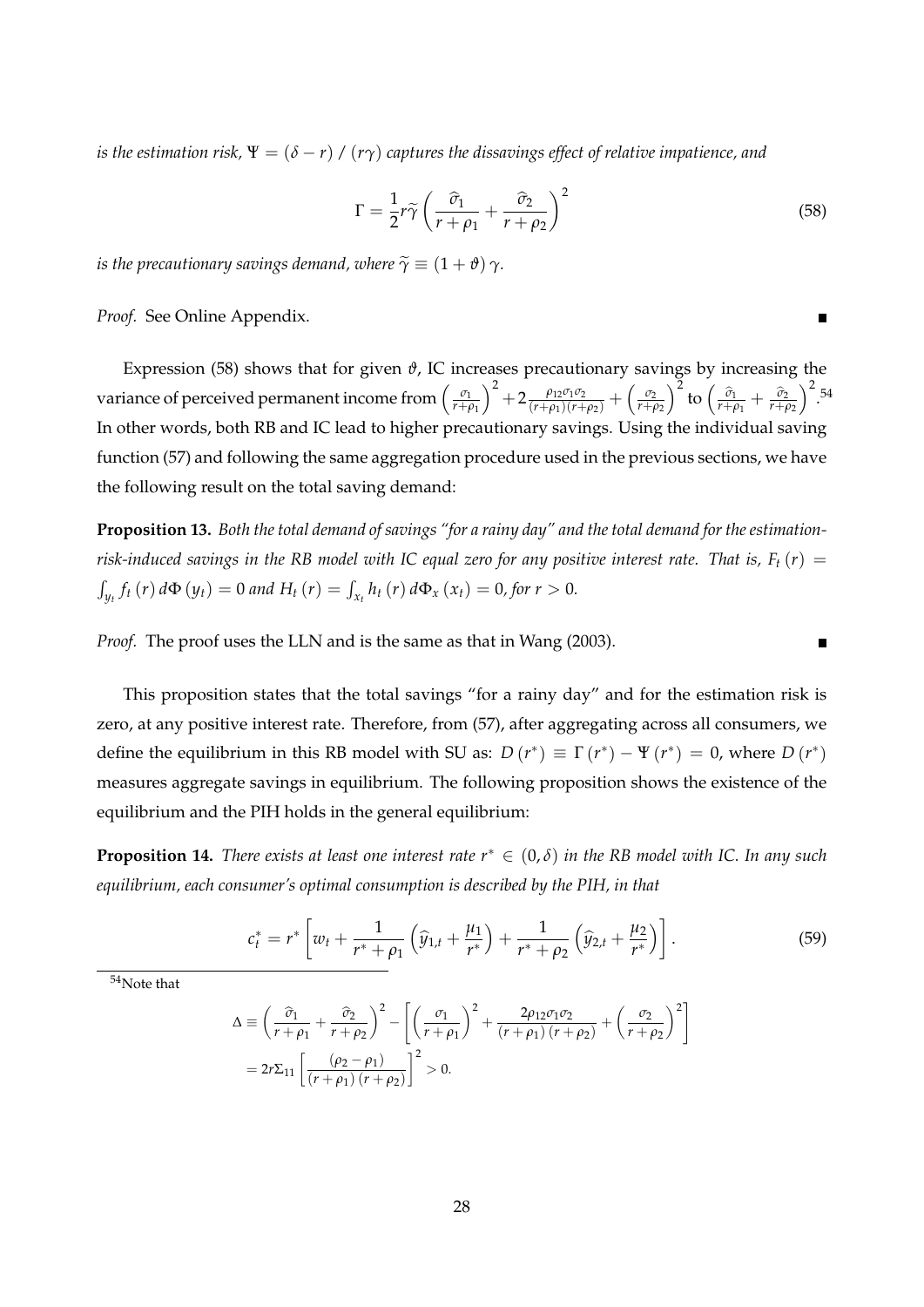*Furthermore, in this equilibrium, the evolution equations of wealth and consumption are*

$$
dw_t^* = (f_t + h_t) dt, \tag{60}
$$

$$
dc_t^* = \left(\frac{r^*}{r^* + \rho_1} \sigma_{\widehat{y}_1} + \frac{r^*}{r^* + \rho_2} \sigma_{\widehat{y}_2}\right) dZ_t, \tag{61}
$$

respectively, where  $f_t = \rho_1 (y_{1,t} - \overline{y}_1) / (r^* + \rho_1) + \rho_2 (y_{2,t} - \overline{y}_2) / (r^* + \rho_2)$  and  $h_t = r^* (y_{1,t} - \widehat{y}_{1,t}) / (r^* + \rho_1) +$  $r^*(y_{2,t} - \widehat{y}_{2,t})$  /  $(r^* + \rho_2)$ . Finally, the relative volatility of consumption growth to income growth is

$$
\mu \equiv \frac{\mathrm{sd}\,(dc_t^*)}{\mathrm{sd}\,(dy_t)} = \left[ \left( \frac{r^*}{r^* + \rho_1} \widehat{\sigma}_1 \right)^2 + \left( \frac{r^*}{r^* + \rho_2} \widehat{\sigma}_2 \right)^2 \right] / \sqrt{\sigma_1^2 + 2\sigma_{12} + \sigma_2^2}.\tag{62}
$$

*Proof.* The proof is the same as that in the benchmark model in Section 3.

The sufficient conditions for uniqueness on  $(0, \delta)$  are much more cumbersome than in the benchmark case and we omit them (they involve the discriminant of a cubic). Continuity will imply that the uniqueness result will still obtain if one component has small enough variance or the correlation of the two shocks is close enough to 1 or −1, since these special cases reduce to the univariate environment.

As in the above numerical analysis, we still set that  $\gamma = 2$  and  $\vartheta = 1.5$  when examining how IC interacts with RB in this model. In addition, we assume that  $\rho_{12} = 0$  and  $\rho_1 = 0$ . That is, the two individual income components are uncorrelated and the first component is a unit root.<sup>55</sup> The upper panel of Figure 12 shows that the aggregate saving function  $D(r)$  is increasing with the interest rate, and there exists a unique interest rate  $r^*$  for different values of  $\sigma_2/\sigma_1$  such that  $D(r^*)=0$ . From this figure, it is clear that that the equilibrium interest rate  $(r^*)$  decreases with  $\sigma_2/\sigma_1$ . That is, the larger the standard deviation of the transitory income innovation, the less the equilibrium interest rate. However, the impact of  $\sigma_2/\sigma_1$  on  $r^*$  is not significant. For example,  $r^*$  decreases from 1.25% to 1.18% as  $\sigma_2/\sigma_1$  increases from 0.2 to 2. In contrast, the impact of  $\sigma_2/\sigma_1$  on  $\mu$  is significant. For example,  $\mu$  decreases from 0.9809 to 0.4473 as  $\sigma$ <sub>2</sub>/ $\sigma$ <sub>1</sub> increases from 0.2 to 2. The lower panel of Figure 12 shows that the aggregate saving function *D* (*r*) is increasing with the interest rate, and there exists a unique interest rate *r*<sup>\*</sup> for different values of  $ρ$ <sub>2</sub> such that  $D(r^*) = 0$ . This panel also shows that the equilibrium interest rate  $(r^*)$  increases with  $\rho_2$ . That is, the less the persistence of the transitory income component, the larger the equilibrium interest rate. In addition, we find that the impact of *ρ*<sup>2</sup> on *r* ∗ and *µ* are not very significant. For example, *r* ∗ and *µ* increase from 1.14% to 1.24% and decreases from 0.7108 to 0.7073, respectively, as  $\rho_2$  increases from 0.1 to 0.5.

 $^{55}$ Changing the values of  $\rho_{12}$  and  $\rho_1$  does not change our main results here. By setting them to be 0, we can use  $\rho_2$  and  $\sigma_2/\sigma_1$  to characterize the degree of IC. In addition, we set  $\sigma_1$  to be 0.05. Recall that this IC model can be reduced to the case with perfect information about income when  $\rho_2 = \rho_1$ .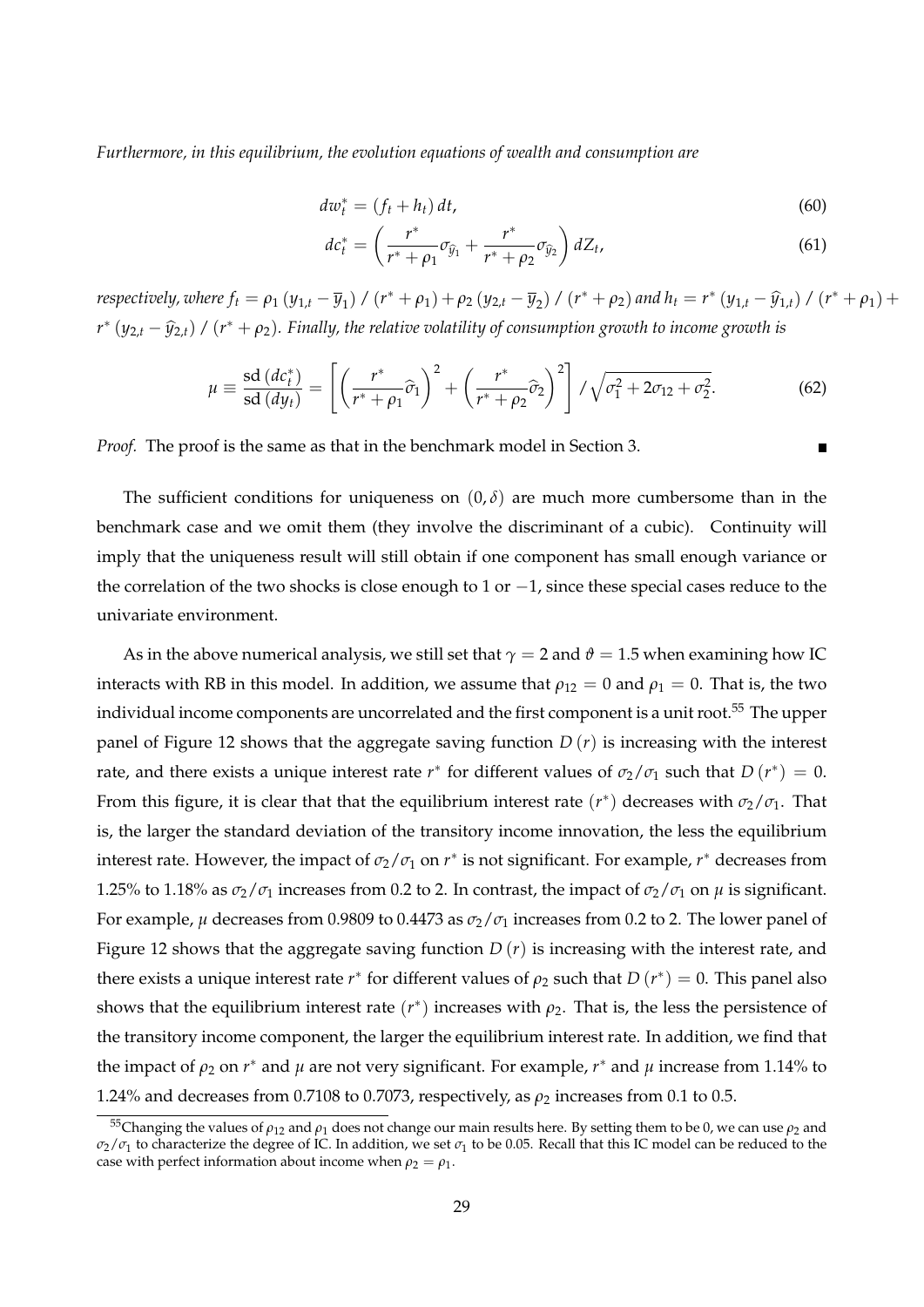#### **6.3. Regime-Switching in Mean Income Growth**

In this subsection, we consider aggregate uncertainty due to regime-switching. Specifically, we assume that the mean income growth parameter,  $\mu$ , is no longer constant and is governed by a two-state continuous-time regime-switching process.<sup>56</sup> For simplicity, here we assume that there are two states for the macroeconomic condition: low-income growth (0) and high-income growth (1). Specifically, let  $X_t = \{0, 1\}$  denote the regime for the economy's income growth  $\mu_t = \{\mu_0, \mu_1\}$ at *t*. For a small time period ∆*t*, the state of *µ<sup>t</sup>* jumps from 1 to 0 with the transition probability  $\pi_1 \Delta t$  and jumps from 0 to 1 with the transition probability  $\pi_0 \Delta t$ . The transition densities,  $\pi_1$  and  $\pi_0$ , measure the persistence of the Markov chain:<sup>57</sup>

$$
\pi(X_t) = \begin{cases} \pi_1, X_t = 1, \\ \pi_0, X_t = 0. \end{cases}
$$
\n(63)

Under RB, the HJB can be written as

$$
\delta J^{1}(w_{t}, y_{t}) = \max_{c_{t}} \left\{ u(c_{t}) + (rw_{t} + y_{t} - c_{t}) J_{w}^{1} + \left(\mu^{1} - \rho y_{t}\right) J_{y}^{1} + \frac{1}{2} \sigma_{y}^{2} J_{yy}^{1} - \frac{1}{2} \vartheta_{t}^{1} \sigma_{y}^{2} \left(J_{y}^{1}\right)^{2} + \pi_{1} \left(J^{0} - J^{1}\right) \right\},
$$
\n
$$
\delta J^{0}(w_{t}, y_{t}) = \max \left\{ u(c_{t}) + (rw_{t} + y_{t} - c_{t}) J_{w}^{0} + \left(\mu^{0} - \rho y_{t}\right) J_{y}^{0} + \frac{1}{2} \sigma_{y}^{2} J_{yy}^{0} - \frac{1}{2} \vartheta_{t}^{0} \sigma_{y}^{2} \left(J_{y}^{0}\right)^{2} + \pi_{0} \left(J^{1} - J^{0}\right) \right\},
$$
\n(64)

$$
\delta J^0(w_t, y_t) = \max_{c_t} \left\{ u(c_t) + (rw_t + y_t - c_t) J^0_w + (\mu^0 - \rho y_t) J^0_y + \frac{1}{2} \sigma_y^2 J^0_{yy} - \frac{1}{2} \theta_t^0 \sigma_y^2 (\int_y^0)^2 + \pi_0 (\int_y^1 - \int_y^0) \right\}.
$$
\n(65)

subject to the distorted equation:

$$
dy_t = \rho \left(\frac{\mu^i}{\rho} - y_t\right) dt + \sigma_y \left(\sigma_y v_t^i + dB_t\right),\tag{66}
$$

for  $i = 0, 1$ , where  $J^i(w_t, y_t)$  is the value function when the macro state is  $i$ , and the last terms in (64) and (65) measure how regime-switching affects the expected change in the value function.

Following the same procedure as in the benchmark model, we can solve for robust consumptionportfolio rules under regime-switching. The following proposition summarizes the solution:

**Proposition 15.** *In the RB model with regime-switching, the consumption function and the saving function are*

$$
c_t^i = rs_t^i + \Psi(r) - \Gamma^i\left(\vartheta, r\right),\tag{67}
$$

<sup>&</sup>lt;sup>56</sup>See Honda (2003) and Wang (2009) for studying optimal consumption and portfolio problem in a model with regime-switching.

<sup>&</sup>lt;sup>57</sup>The steady state distribution of the good and bad states in this regime-switching model are thus  $\frac{\pi_0}{\pi_1+\pi_0}$  and  $\frac{\pi_1}{\pi_1+\pi_0}$ , respectively.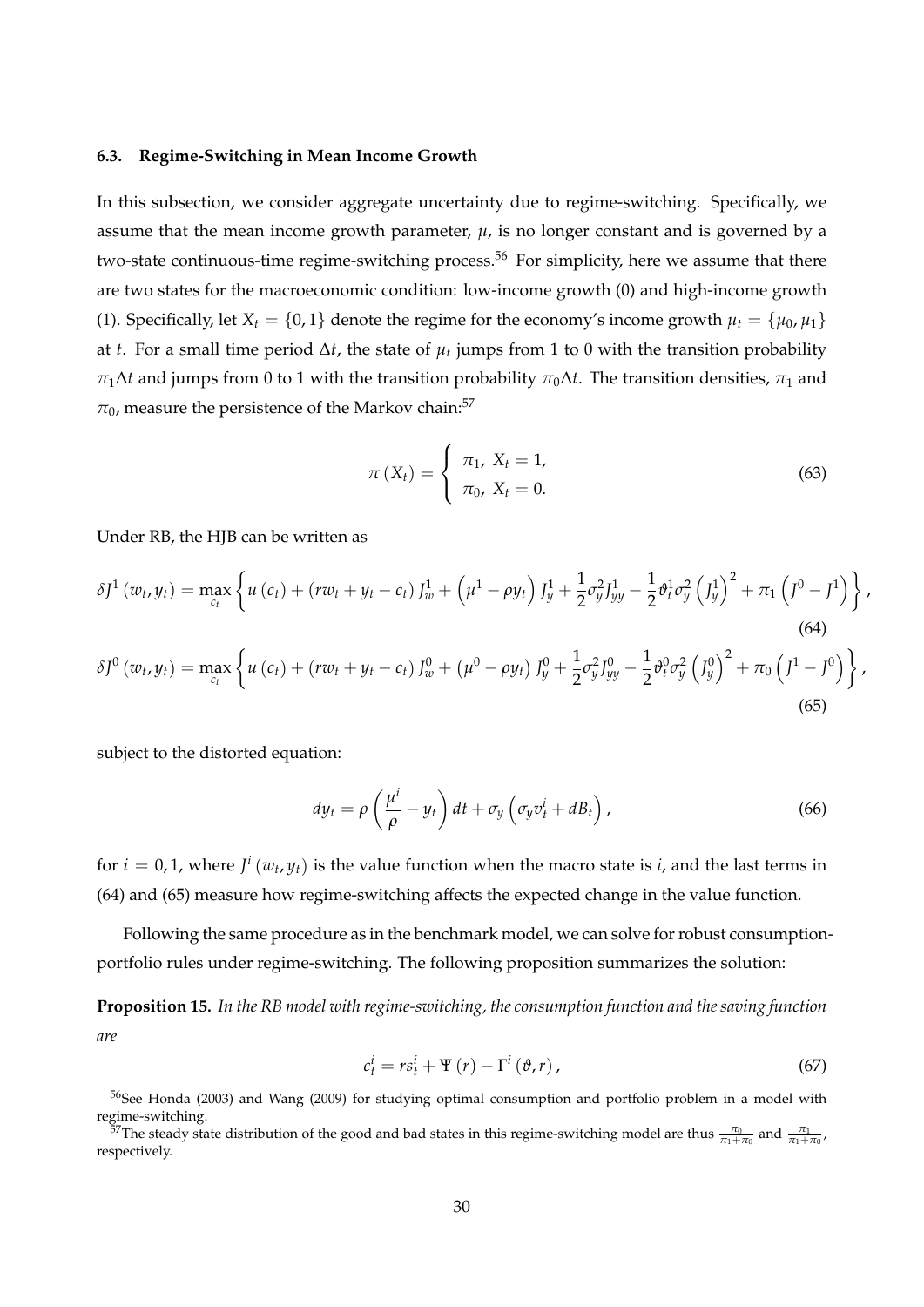*and*

$$
d_t^i = f_t + \Gamma^i \left( \vartheta, r \right) - \Psi \left( r \right), \tag{68}
$$

 $\blacksquare$ 

*where*  $s_t^i = w_t + \frac{y_t}{r+\rho} + \frac{\mu^i}{r(r+\rho)}$  $\frac{\mu^t}{r(r+\rho)},$   $f_t = \rho \left( y_t - \overline{y} \right) / \left( r + \rho \right)$ ,  $\Psi \left( r \right) = \frac{\delta - r}{r\gamma},$ 

$$
\Gamma^{i}(\vartheta,r) \equiv \frac{r\tilde{\gamma}\sigma_{y}^{2}}{2\left(r+\rho\right)^{2}} + \frac{\pi_{i}}{r\gamma}\left(\exp\left(r\gamma x\right) - 1\right),\tag{69}
$$

*where*  $\tilde{\gamma} \equiv (1 + \vartheta) \gamma$ *, and*  $x > 0$  *is determined by* 

$$
rx = \frac{\phi}{r+\rho} + \frac{\pi_1}{r\gamma} \left(1 - \exp\left(r\gamma x\right)\right) - \frac{\pi_0}{r\gamma} \left(1 - \exp\left(-r\gamma x\right)\right),\tag{70}
$$

*for*  $i = 1, 0$ *, where*  $\phi = \mu^1 - \mu^{0.58}$ 

*Proof.* See Online Appendix.

Expression (69) measures the precautionary saving demand in the regime-swtiching case. The first term in (69) is the same as the expression for the precautionary saving demand in the benchmark model. The second term is the precautionary saving demand induced by the stochastic regime-switching process.<sup>59</sup>

As in the benchmark model, we define the equilibrium in our model as:  $D^i(r^*) = \Gamma^i(\vartheta, r^*)$  $\Psi(r^*) = 0$ , i.e.,

$$
\frac{\delta - r}{r\gamma} = \frac{r\gamma \left(1 + \vartheta\right) \sigma_y^2}{2 \left(r + \rho\right)^2} + \frac{\pi_i}{r\gamma} \left(\exp\left(r\gamma x\right) - 1\right),\tag{71}
$$

where  $x \cong \frac{\phi}{(r+a)(r+a)}$  $\frac{\phi}{(r+\rho)(r+\pi_0+\pi_1)}$ .<sup>60</sup>

The following proposition shows the existence of the equilibrium and the PIH holds in the RB general equilibrium:

**Proposition 16.** *There exists at least one equilibrium interest rate*  $r^* \in (0, \delta)$  *in the RB model with regimeswitching. In any such equilibrium, each consumer's optimal consumption is described by the PIH, in that*

$$
c_t^{i,*} = r^{i,*} s_t^i,
$$
\n(72)

<sup>58</sup>If  $π_0 = π_1 = π$ , (70) reduces to

$$
rx = \frac{\phi}{r+\kappa} + \frac{\pi}{r\gamma} \left( \exp\left(-r\gamma x\right) - \exp\left(r\gamma x\right) \right).
$$

If  $\phi = 0$  (i.e.,  $\mu^1 = \mu^0$ ),  $x = 0$ .

<sup>60</sup>This approximation is accurate because the value of  $r\gamma x$  is a small value in equilibrium.

<sup>&</sup>lt;sup>59</sup>Note that when  $x = 0$  or  $\pi = 0$ , this term reduces to 0.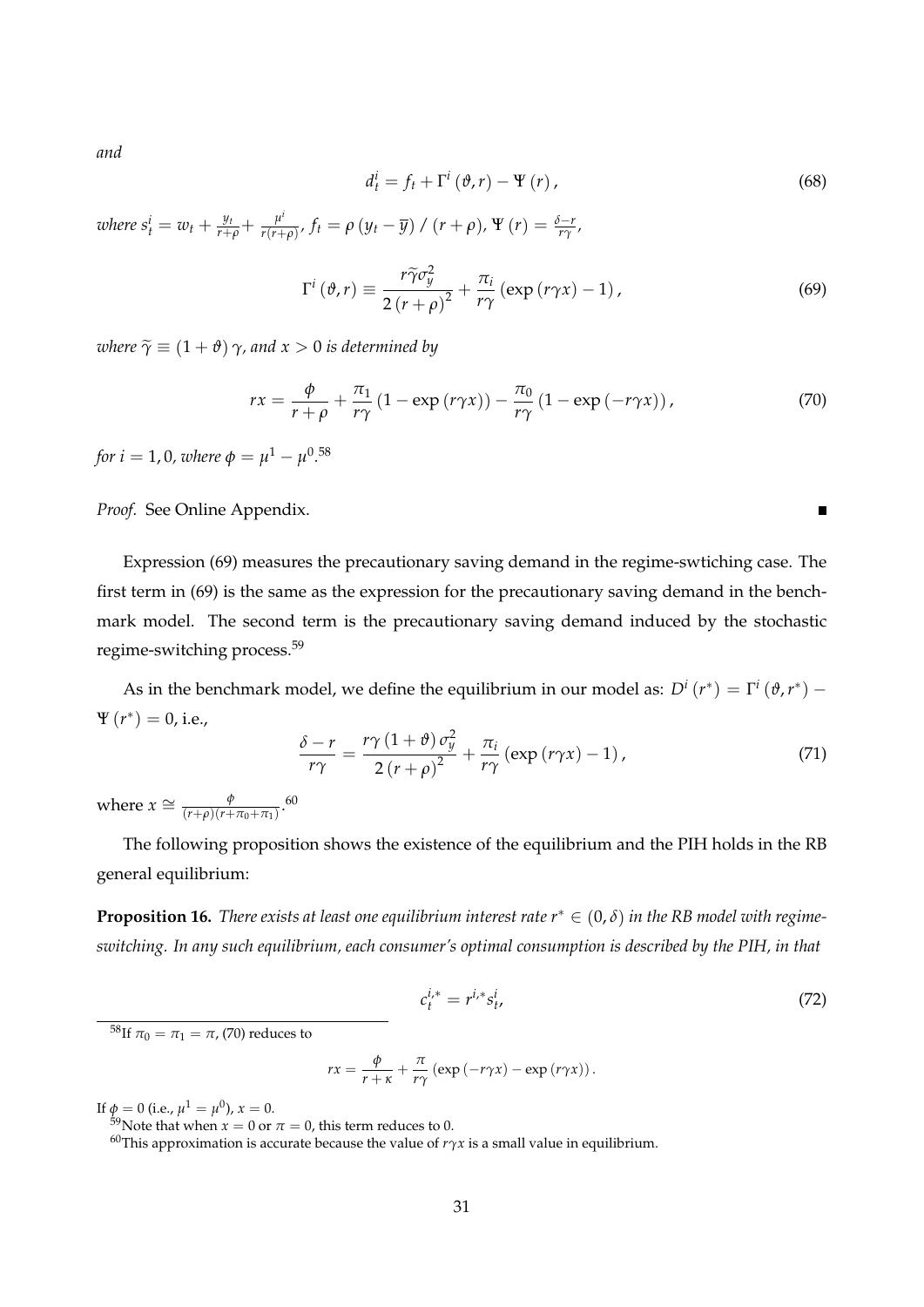*where*  $s_t^i = w_t + \frac{y_t}{r+\kappa} + \frac{\mu^i}{r(r+\kappa)}$  $\frac{\mu}{r(r+\kappa)}$ .

*Proof.* If  $r > \delta$ , both  $\Gamma^i(\vartheta, r)$  and  $-\Psi(r)$  are positive, which contradicts the equilibrium condition:  $D(\vartheta, r^*) = 0$ . Since  $\Gamma^i(\vartheta, r) - \Psi(r) < 0$  (> 0) when  $r = 0$  ( $r = \delta$ ), the continuity of the expression for total savings implies that there exists at least one interest rate  $r^* \in (0,\delta)$  such that  $D\left(\vartheta,r^{*}\right)\,=\,0.$  From (12), we can obtain the individual's optimal consumption rule under RB in general equilibrium as  $c_t^{i,*} = r^{i,*} s_t^i$  for  $i = 1, 0$ .

As with the case above, the conditions that establish uniqueness are impenetrable and are therefore omitted. Again, we can use continuity to argue that if the regimes are sufficiently similar uniqueness still obtains on  $(0, \delta)$ .

To explore how regime-switching affects the equilibrium interest rate via interacting with robustness. We first set  $\gamma = \vartheta = 1.5$  and  $\pi_1 = \pi_0 = 0.1$ .<sup>61</sup> Figure 13 shows how the gap between high- and low-income growth rates affects the equilibrium interest rate (*r* ∗ ). It is clear from the figure that for given values of RB, the larger the value of  $\phi$  (=  $\mu^1 - \mu^0$ ), the larger the value of *x*, and the less the equilibrium interest rate. We then study how the transition probability between the two states affects the equilibrium interest rate. Figure 14 shows the interest rate decreases with the transition probability  $\pi$  when  $\pi_0 = \pi_1 = \pi^{.62}$  In this economy with RB, the precautionary saving demand due to regime-switching measured by  $\phi$  and  $\pi$  further drives down the equilibrium interest rate.

However, if we assume that  $\pi_0 > \pi_1$ , the equilibrium interest rate is different across good and bad regimes.<sup>63</sup> When  $\pi_1 = 10\%$  and  $\pi_0 = 15\%$ , the interest rate is 2.74% in the bad state, while it is  $2.83\%$  in the good state.<sup>64</sup> Under RB, if consumers are more concerned about model misspecification in a recession (i.e., the value of  $\vartheta$  is higher in a recession), they choose to save more and thus further reduce the equilibrium interest rate.

## **7. Conclusions**

This paper has developed a tractable continuous-time CARA-Gaussian framework to explore how model uncertainty due to robustness affects the interest rate and the dynamics of consumption and wealth in a general equilibrium heterogenous-agent economy. Using the explicit consumption-

<sup>&</sup>lt;sup>61</sup>Wang (2009) considers two values, 0 and 3%, for the transition probabilities,  $π$ . In Krusell and Smith (1998), they set  $\pi = 20\%$  such that the average duration of a boom or a recession is five years.

<sup>&</sup>lt;sup>62</sup>Here we also set  $\gamma = \theta = 1.5$  and  $\phi = 0.04$ .

 $63$ In post-WWII U.S. data, we observe that the average length of a boom is longer than that of a recession.

<sup>&</sup>lt;sup>64</sup>Here we set  $\gamma = \theta = 1.5$  and  $\varphi = 3\%$ . The results are robust for higher values of  $\pi_0$ . For example, holding all the other parameters fixed, if  $\pi_0$  is increased from 0.15 to 0.2, the interest rate becomes 2.70% in the bad state and 2.86% in the good state.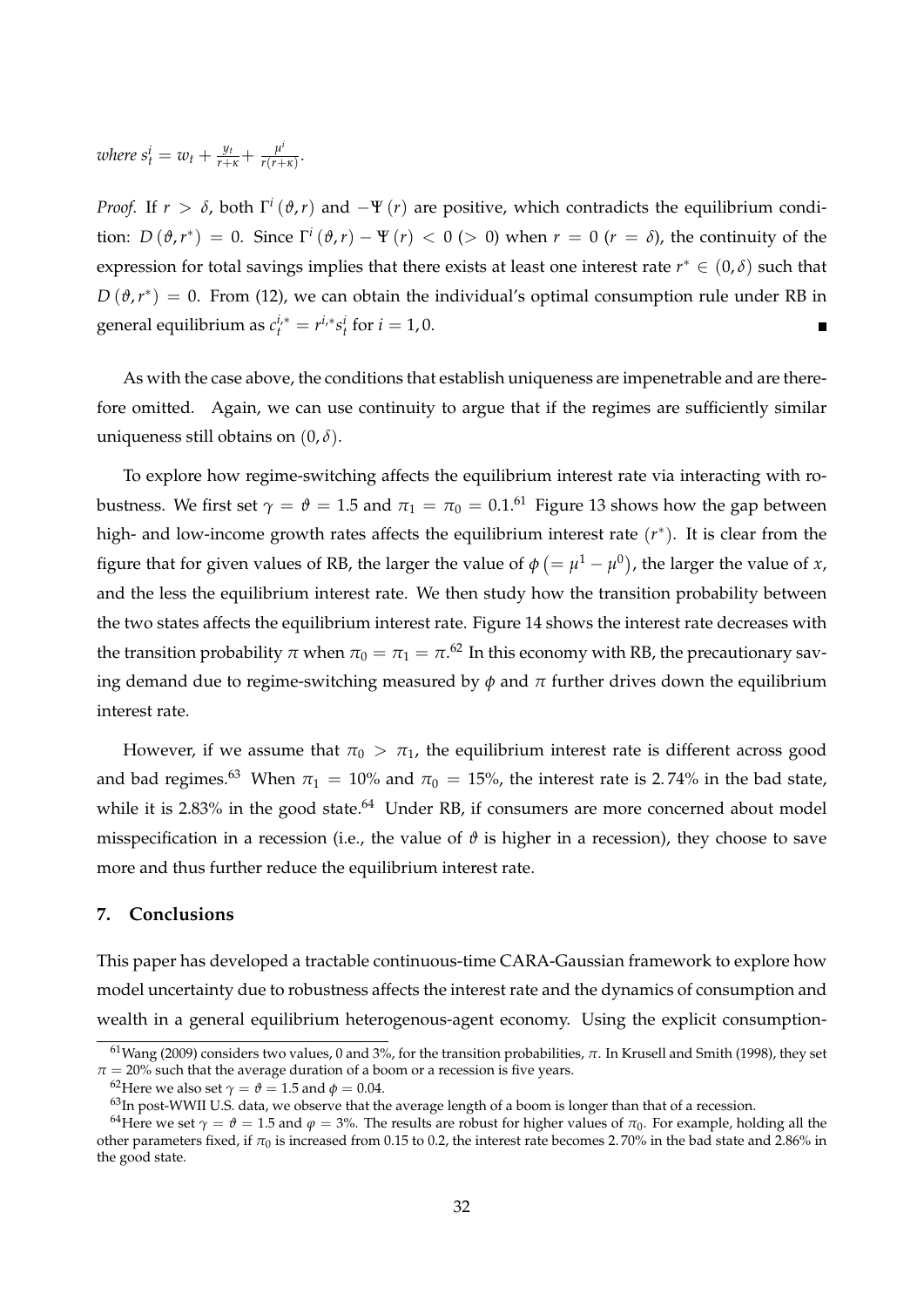saving rules, we explored the relative importance of robustness and risk aversion in determining precautionary savings. Furthermore, we evaluated the quantitative effects of model uncertainty measured by the interaction of labor income uncertainty and calibrated values of the RB parameter on the general equilibrium interest rate, consumption volatility, and the welfare costs of model uncertainty. Finally, we studied how RB interacts with recursive utility, incomplete information about income, and stochastic volatility in income, and affect the equilibrium interest rate and consumption volatility.

## **8. Appendix**

#### **8.1. Data and Sample Selections**

This appendix provides details on how we select the sample and construct a panel of both household income and consumption for our empirical analysis.

The PSID does not include enough consumption expenditure data to create full picture of household nondurable consumption. Such detailed expenditures are found, though, in the Consumer Expenditure Survey (CEX) from the Bureau of Labor Statistics. But households in this study are only interviewed for four consecutive quarters and thus do not form a panel. To create a panel of consumption to match the PSID income measures, we use an estimated demand function for imputing nondurable consumption created by Guvenen and Smith (2014). Using an IV regression, they estimate a demand function for nondurable consumption that fits the detailed data in the CEX. The demand function uses demographic information and food consumption which can be found in both the CEX and PSID. Thus, we use this demand function of food consumption and demographic information (including age, family size, inflation measures, race, and education) to estimate nondurable consumption for PSID households, creating a consumption panel.

Our household sample selection closely follows that of Blundell et al. (2008) as well.<sup>65</sup> We exclude households in the PSID low-income and Latino samples. We exclude household incomes in years of family composition change, divorce or remarriage, and female headship. We also exclude incomes in years where the head or wife is under 30 or over 65, or is missing education, region, or income responses. We also exclude household incomes where non-financial income is less than \$1000, where year-over-year income change is greater than \$90, 000, and where year-over-year consumption change is greater than \$50, 000. Our final panel contains 7, 220 unique households with 54, 901 yearly income responses and 50, 422 imputed nondurable consumption values.<sup>66</sup>

 $65$ They create a new panel series of consumption that combines information from PSID and CEX, focusing on the period when some of the largest changes in income inequality occurred.

<sup>&</sup>lt;sup>66</sup>There are more household incomes than imputed consumption values because food consumption - the main input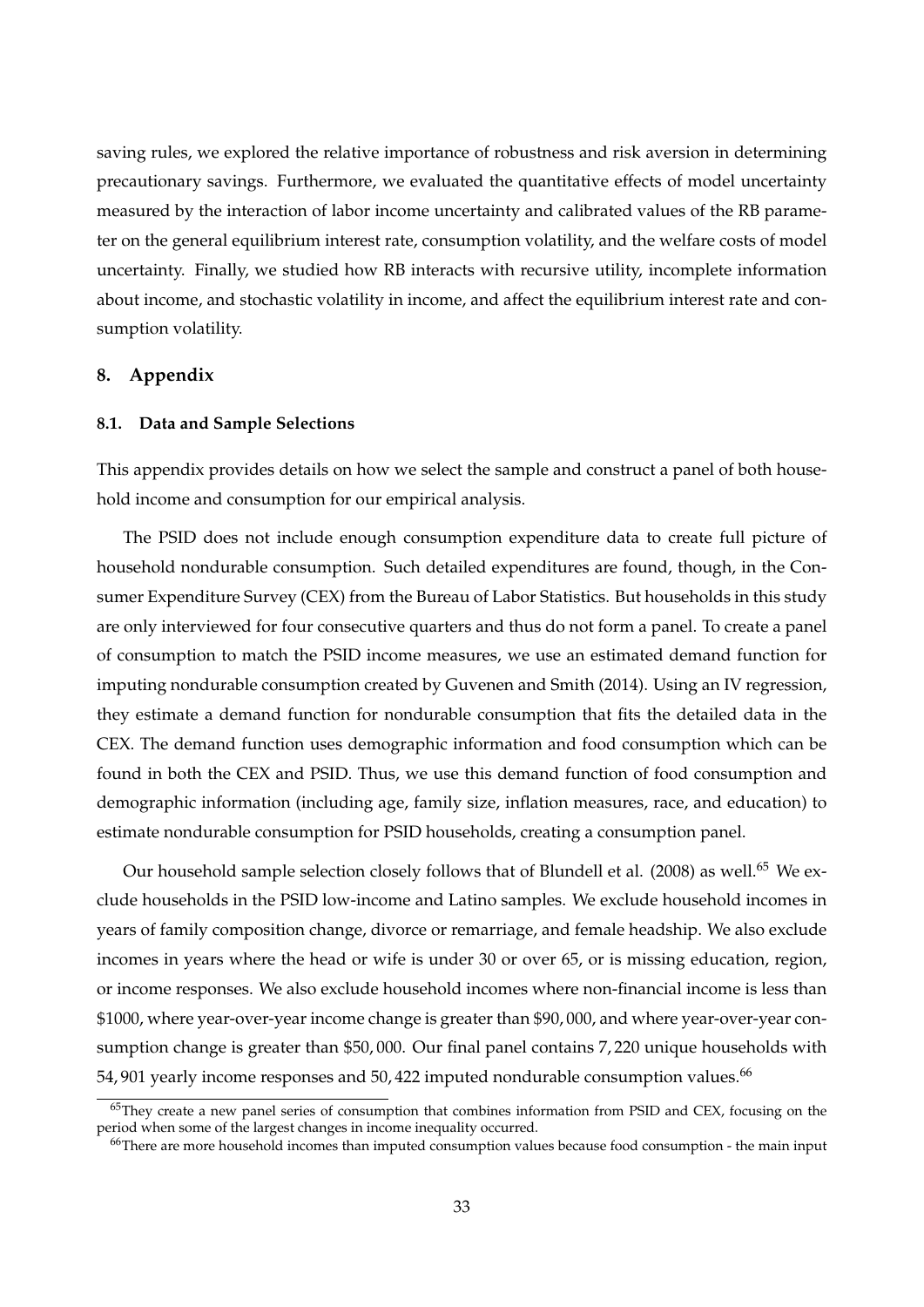In order to estimate the income process, we narrow the sample period to the years 1980 − 1996, due to the PSID survey changing to a biennial schedule after 1996. To further restrict the sample to exclude households with dramatic year-over-year income and consumption changes, we eliminate household observations in years where either income or consumption has increased more than 200% or decreased more than 80% from the previous year.

#### **8.2. Solving the Benchmark RB Model**

The Bellman equation associated with the optimization problem is

$$
J(s_t) = \sup_{c_t} \left[ -\frac{1}{\gamma} \exp \left( -\gamma c_t \right) + \exp \left( -\delta dt \right) J(s_{t+dt}) \right],
$$

subject to (8), where *J* (*st*) is the value function. The Hamilton-Jacobi-Bellman (HJB) equation for this problem is then

$$
0 = \sup_{c_t} \left[ -\frac{1}{\gamma} \exp \left( -\gamma c_t \right) - \delta J \left( s_t \right) + \mathcal{D} J \left( s_t \right) \right],
$$

where  $\mathcal{D}J(s_t) = J_s(r s_t - c_t) + \frac{1}{2} J_{ss} \sigma_s^2$ . Under RB, the HJB can be written as

$$
\sup_{c_t} \inf_{v_t} \left[ -\frac{1}{\gamma} \exp \left( -\gamma c_t \right) - \delta J \left( s_t \right) + \mathcal{D} J \left( s_t \right) + v \left( s_t \right) \sigma_s^2 J_s + \frac{1}{2 \vartheta \left( s_t \right)} v \left( s_t \right)^2 \sigma_s^2 \right]
$$

subject to the distorting equation, (8). Solving first for the infimization part of the problem yields

$$
v^*(s_t)=-\vartheta\left(s_t\right)J_s.
$$

Given that  $\vartheta(s_t) > 0$ , the perturbation adds a negative drift term to the state transition equation because *J<sup>s</sup>* > 0. Substituting for *υ* ∗ in the robust HJB equation gives:

$$
\sup_{c_t} \left[ -\frac{1}{\gamma} \exp\left( -\gamma c_t \right) - \delta J\left( s_t \right) + \left( r s_t - c_t \right) J_s + \frac{1}{2} \sigma_s^2 J_{ss} - \frac{1}{2} \vartheta\left( s_t \right) \sigma_s^2 J_s^2 \right]. \tag{73}
$$

Performing the indicated optimization yields the first-order condition for *c<sup>t</sup>* :

$$
c_t = -\frac{1}{\gamma} \ln \left( J_s \right). \tag{74}
$$

variable in Guvenen and Smith's nondurable demand function - is not reported in the PSID for the years 1987 and 1988. Dividing the total income responses by unique households yields an average of 7 − 8 years of responses per household. These years are not necessarily consecutive as our sample selection procedure allows households to be excluded in certain years but return to the sample if they later meet the criteria once again.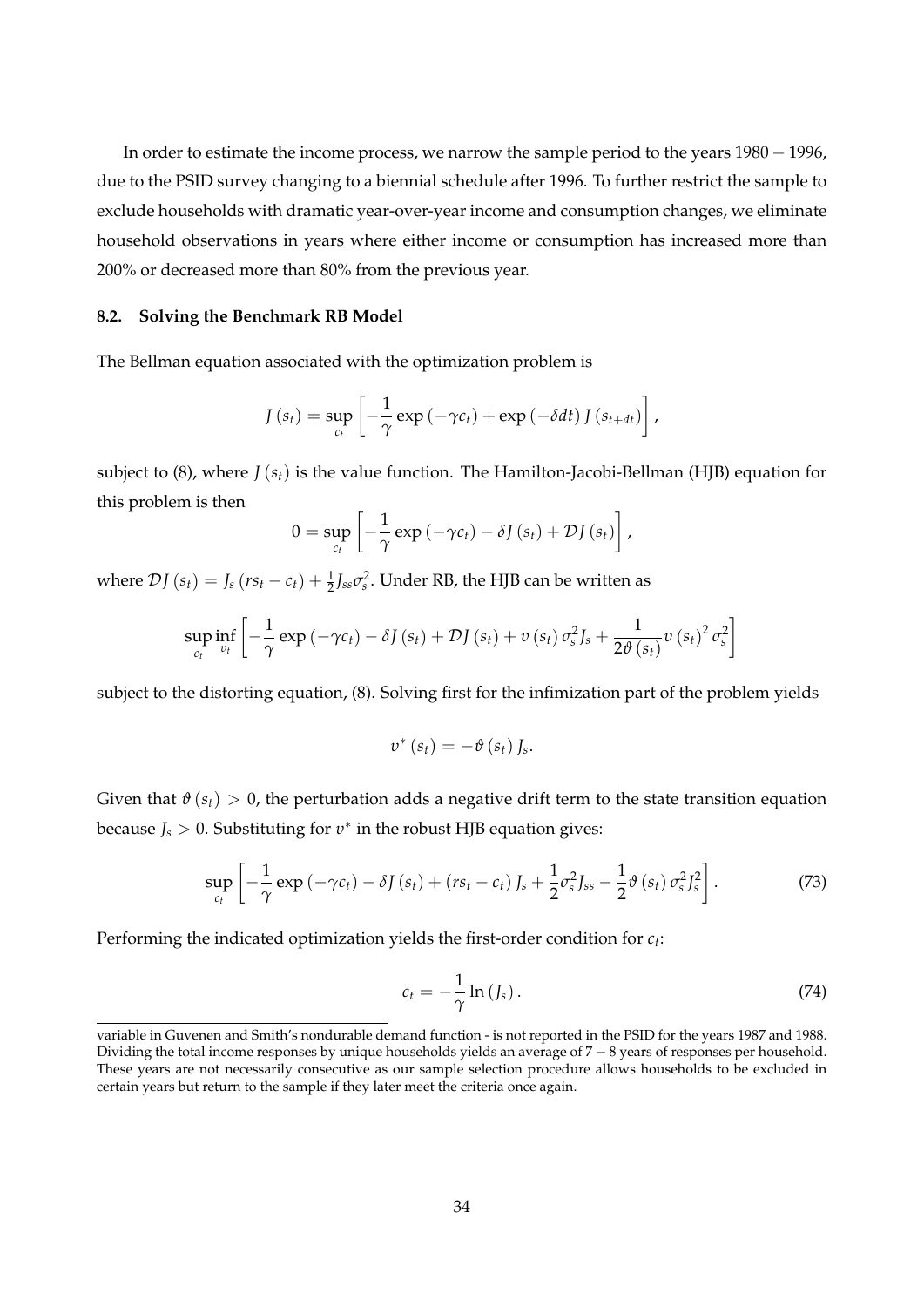Substituting (74) back into (73) to arrive at the partial differential equation (PDE):

$$
0 = -\frac{J_s}{\gamma} - \delta J + \left( rs_t + \frac{1}{\gamma} \ln \left( J_s \right) \right) J_s + \frac{1}{2} \left( J_{ss} - \vartheta_t J_s^2 \right) \sigma_s^2. \tag{75}
$$

Conjecture that the value function is of the form

$$
J(s_t) = -\frac{1}{\alpha_1} \exp(-\alpha_0 - \alpha_1 s_t),
$$

where  $\alpha_0$  and  $\alpha_1$  are constants to be determined. Using this conjecture, we obtain that  $J_s$  = exp ( $-\alpha_0 - \alpha_1 s_t$ ) > 0 and  $J_{ss} = -\alpha_1 \exp(-\alpha_0 - \alpha_1 s_t) < 0$ , and guess that

$$
\vartheta\left(s_{t}\right)=-\frac{\vartheta}{\int\left(s_{t}\right)}=\frac{\alpha_{1}\vartheta}{\exp\left(-\alpha_{0}-\alpha_{1}s_{t}\right)}>0.
$$

(75) can thus be reduced to

$$
-\delta \frac{1}{\alpha_1} = -\frac{1}{\gamma} + \left[ rs_t - \left( \frac{\alpha_0}{\gamma} + \frac{\alpha_1}{\gamma} s_t \right) \right] - \frac{1}{2} \alpha_1 \left( 1 + \vartheta \right) \sigma_s^2.
$$

Collecting terms, the undetermined coefficients in the value function turn out to be

$$
\alpha_1 = r\gamma
$$
 and  $\alpha_0 = \frac{\delta}{r} - 1 - \frac{1}{2} (1 + \vartheta) r \gamma^2 \sigma_s^2$ .

Substituting them back into the first-order condition (74) yields the consumption function, (12), in the main text.

Finally, we check if the consumer's transversality condition (TVC),

$$
\lim_{t \to \infty} E\left[\exp\left(-\delta t\right) |J\left(s_t\right)|\right] = 0,\tag{76}
$$

is satisfied. Substituting the consumption function,  $c_t^*$ , into the state transition equation for  $s_t$ yields:

$$
ds_t = A dt + \sigma dB_t,
$$

where  $A = -\frac{\delta-r}{r\gamma} + \frac{1}{2}r\tilde{\gamma}\sigma_s^2$  under the approximating model. This Brownina motion with drift can be rewritten as:

$$
s_t = s_0 + At + \sigma (B_t - B_0), \qquad (77)
$$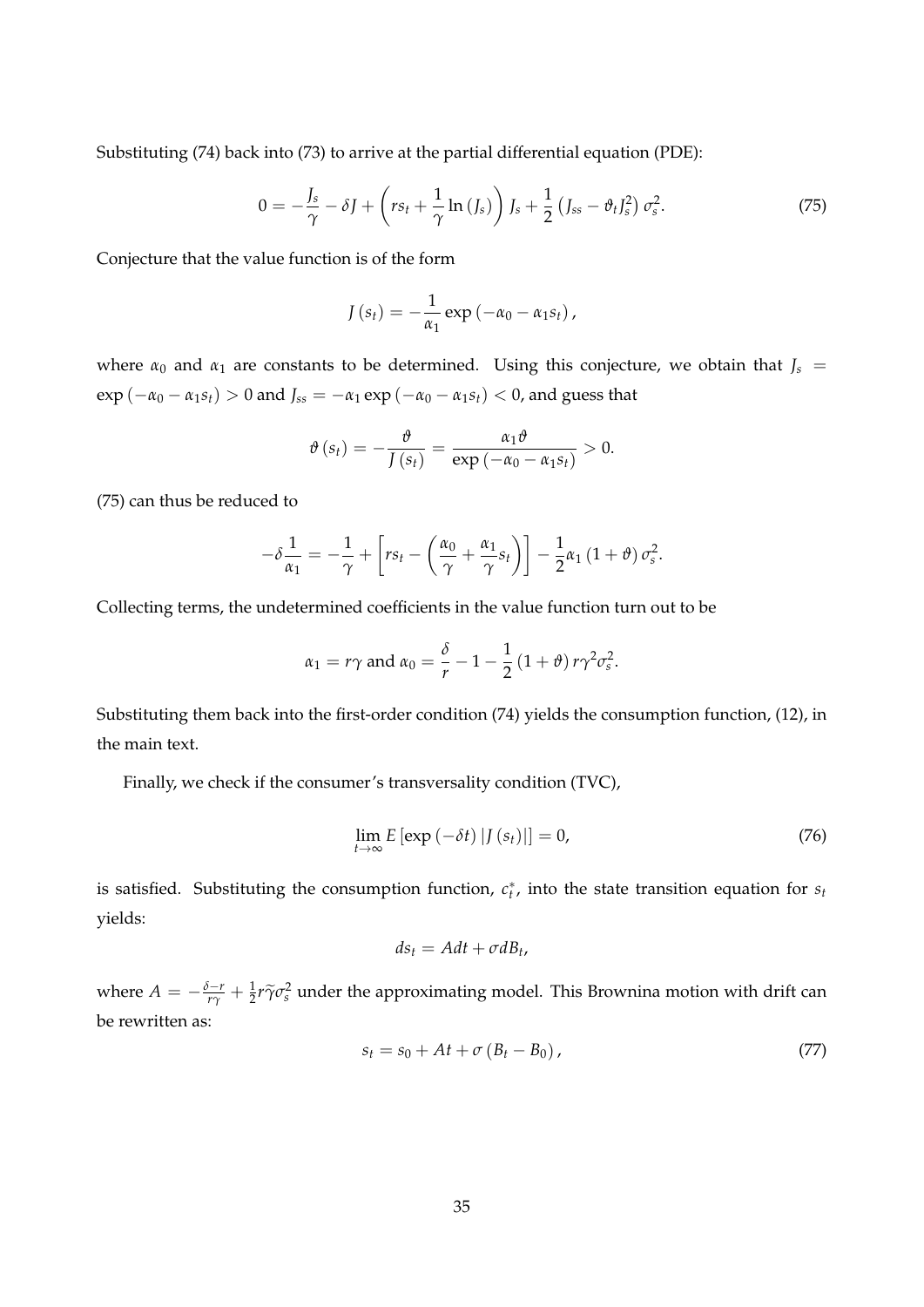where  $B_t - B_0 \sim N(0, t)$ . Substituting (77) into  $E [\exp(-\delta t) | J(s_t)|]$  yields:

$$
E\left[\exp\left(-\delta t\right)|J\left(s_{t}\right)\right]\right] = \frac{1}{\alpha_{1}}E\left[\exp\left(-\delta t - \alpha_{0} - \alpha_{1}s_{t}\right)\right]
$$

$$
= \frac{1}{\alpha_{1}}\exp\left(E\left[-\delta - \alpha_{0} - \alpha_{1}s_{t}\right] + \frac{1}{2}\operatorname{var}\left(\alpha_{1}s_{t}\right)\right)
$$

$$
= \frac{1}{\alpha_{1}}\exp\left(-\delta t - \alpha_{0} - \alpha_{1}\left(s_{0} + At\right) + \frac{1}{2}\alpha_{1}^{2}\sigma^{2}t\right)
$$

$$
= |J\left(s_{0}\right)|\exp\left(-\left(\delta + \alpha_{1}A - \frac{1}{2}\alpha_{1}^{2}\sigma^{2}\right)t\right)
$$

where  $|J(s_0)| = \frac{1}{\alpha_1} \exp(-\alpha_0 - \alpha_1 s_0)$  is a positive constant and we use the facts that  $s_t - s_0 \sim$ *N*  $(At, \sigma^2 t)$ . Therefore, the TVC, (76), is satisfied if and only if the following condition holds:

$$
\delta + \alpha_1 A - \frac{1}{2} \alpha_1^2 \sigma^2 = r + \frac{1}{2} (r\gamma)^2 \vartheta \sigma_s^2 > 0.
$$
 (78)

Given the parameter values we consider in the text, it is obvious that the TVC is always satisfied in both the FI-RE and RB models. It is straightforward to show that the TVC still holds under the distorted model in which  $A = -\frac{\delta-r}{r\gamma} + \frac{1}{2}r\widetilde{\gamma}\sigma_s^2 - r\gamma\vartheta\sigma_s^2$  for plausible values of  $\vartheta$ .

## **References**

- [1] Anderson, Evan W., Lars Peter Hansen, and Thomas J. Sargent (2003), "A Quartet of Semigroups for Model Specification, Robustness, Prices of Risk, and Model Detection." *Journal of the European Economic Association*, 1(1), 68-123.
- [2] Angeletos, George-Marios and Jennifer La'O (2010). "Noisy Business Cycles," *NBER Macroeconomics Annual 2009*, Vol. 24, 319-378.
- [3] Barillas, Francisco, Lars Peter Hansen, and Thomas J. Sargent (2009), "Doubts or Variability?," *Journal of Economic Theory* 144(6), 2388–2418.
- [4] Bewley, Truman (1986), "Stationary Monetary Equilibrium with a Continuum of Independently Fluctuating Consumers," in W. Hildenbrand and A. Mas-Colell, eds., *Contributions to mathematical economics: In honor of Gerard Debreu*. New York: North-Holland, 79–102.
- [5] Bidder, Rhys and Matthew Smith (2012), "Robust Animal Spirits," *Journal of Monetary Economics* (59)8, 738–750.
- [6] Blanchard, Olivier, Davide Furceri and Andrea Pescatori (2014), "A prolonged period of low real interest rates?," *Secular Stagnation: Facts, Causes and Cures*, Edited by Coen Tuulings and Richard Baldwin, CEPR Press, 2014.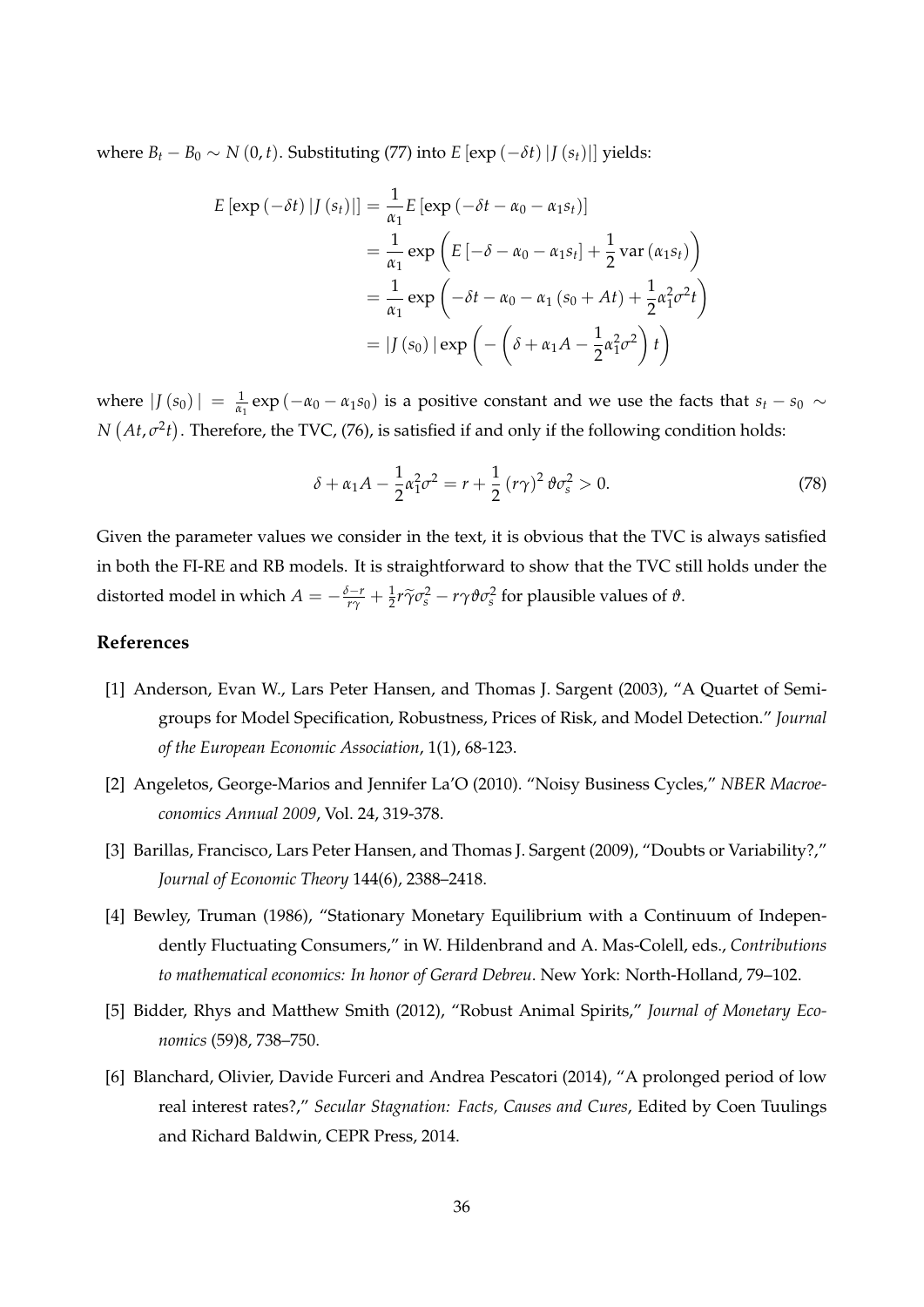- [7] Blundell Richard, Luigi Pistaferri, and Ian Preston (2008), "Consumption Inequality and Partial Insurance," *American Economic Review* 98(5), 1887-1921.
- [8] Caballero, Ricardo (1990), "Consumption Puzzles and Precautionary Savings," *Journal of Monetary Economics* 25(1), 113-136.
- [9] Cagetti, Marco, Lars Peter Hansen, Thomas J. Sargent, and Noah Williams (2002), "Robustness and Pricing with Uncertain Growth," *Review of Financial Studies* 15, 363-404.
- [10] Cogley, Timothy, Riccardo Colacito, Lars Peter Hansen, and Thomas Sargent (2008), "Robustness and Monetary Policy Experimentation," *Journal of Money, Credit, and Banking* 40(8), 1599-1623.
- [11] Ellison, Martin and Thomas J. Sargent (2014), "Welfare Cost of Business Cycles in Economies with Individual Consumption Risk," forthcoming in *American Economic Journal: Macroeconomics*.
- [12] Epaularda, Anne and Aude Pommeret (2003), "Recursive utility, Growth, and the Welfare Cost of Volatility," *Review of Economic Dynamics* 6(3), 672-684.
- [13] Floden, Martin and Jesper Lindé (2001), "Idiosyncratic Risk in the United States and Sweden: Is There a Role for Government Insurance?" *Review of Economic Dynamics* 4, 406-437
- [14] Guvenen, Fatih (2006), "Reconciling Conflicting Evidence on the Elasticity of Intertemporal Substitution: A Macroeconomic Perspective," *Journal of Monetary Economics* 53(7), 1451- 1472.
- [15] Guvenen, Fatih and Anthony A. Smith, Jr., (2014), "Inferring Labor Income Risk and Partial Insurance from Economic Choices," forthcoming in *Econometrica*.
- [16] Hall, Robert E. (1978), "Stochastic Implications of the Life Cycle-Permanent Income Hypothesis: Theory and Evidence," *Journal of Political Economy* 86(6), 971-87.
- [17] Hall, Robert E. (1988), "Intertemporal Substitution in Consumption," *Journal of Political Economy* 96(2), 339-57.
- [18] Hall, Robert and Frederic S. Mashkin (1982), "The Sensitivity of Consumption to Transitory Income: Estimates from Panel Data on Households," *Econometrica* 50, 461-481.
- [19] Hamilton, James D., Ethan S. Harris, Jan Hatzius, and Kenneth D. West (2015), "The Equilibrium Real Funds Rate: Past, Present and Future," working paper.
- [20] Hansen, Lars Peter and Thomas J. Sargent (1995), "Discounted Linear Exponential Quadratic Gaussian Control," *IEEE Transactions on Automatic Control* 40, 968-71.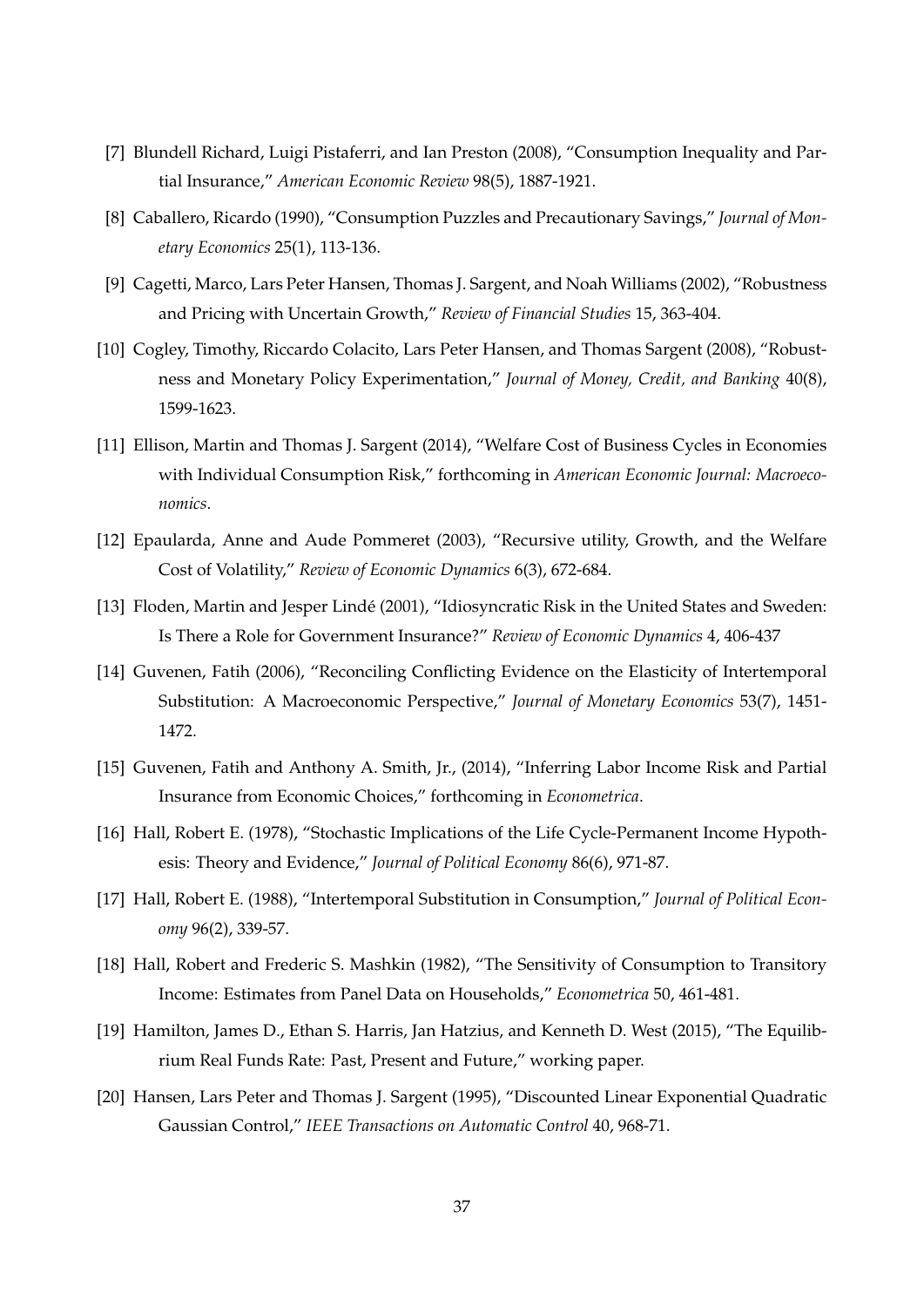- [21] Hansen, Lars Peter and Thomas J. Sargent (2005), "Robust Estimation and Control under Commitment," *Journal of Economic Theory* 124(9), 258-301.
- [22] Hansen, Lars Peter and Thomas J. Sargent (2007), *Robustness*, Princeton University Press.
- [23] Hansen, Lars Peter, Thomas J. Sargent, and Thomas D. Tallarini, Jr. (1999), "Robust Permanent Income and Pricing," *Review of Economic Studies* 66(4), 873-907.
- [24] Hansen, Lars Peter, Thomas J. Sargent, and Neng Wang (2002), "Robust Permanent Income and Pricing with Filtering," *Macroeconomic Dynamics* 6(1), 40-84.
- [25] Honda, Toshiki (2003), "Optimal Portfolio Choice for Unobservable and Regime-switching Mean Returns," *Journal of Economic Dynamics and Control* 28(1), 45-78.
- [26] Huggett, Mark (1993), "The Risk-Free Rate in Heterogeneous-Agent Incomplete-Insurance Economies," *Journal of Economic Dynamics and Control* 17(5-6), 953-969.
- [27] Ilut, Cosmin and Scheinder, Martin (2014), "Ambiguous Business Cycles," *American Economic Review* 104(8), 2368-99.
- [28] Kasa, Kenneth (2006), "Robustness and Information Processing," *Review of Economic Dynamics* 9(1), 1-33.
- [29] Krusell, Per and Anthony A. Smith (1998), "Income and Wealth Heterogeneity in the Macroeconomy," *Journal of Political Economy* 106(5), 867-896.
- [30] Laubach, Thomas and John C. Williams (2003), "Measuring the Natural Rate of Interest," *The Review of Economics and Statistics* 85(4), 1063-1070.
- [31] Liptser, Robert S. and Shiryaev, Albert N. (2001), *Statistics of Random Processes* I&II. Springer, Berlin.
- [32] Lucas, Robert E. (1987), *Models of Business Cycles*, New York: Basil Blackwell.
- [33] Lucas, Robert E. (2003), "Macroeconomic Priorities," *American Economic Review, Papers and Proceedings* 93, 1–14.
- [34] Luo, Yulei (2008), "Consumption Dynamics under Information Processing Constraints" *Review of Economic Dynamics* 11(2), 366-385.
- [35] Luo, Yulei and Eric R. Young (2010), "Risk-sensitive Consumption and Savings under Rational Inattention," *American Economic Journal: Macroeconomics* 2(4), 281-325.
- [36] Luo, Yulei, Jun Nie, and Eric R. Young (2012), "Robustness, Information-Processing Constraints, and the Current Account in Small Open Economies," *Journal of International Economics* 88(1), 104-120.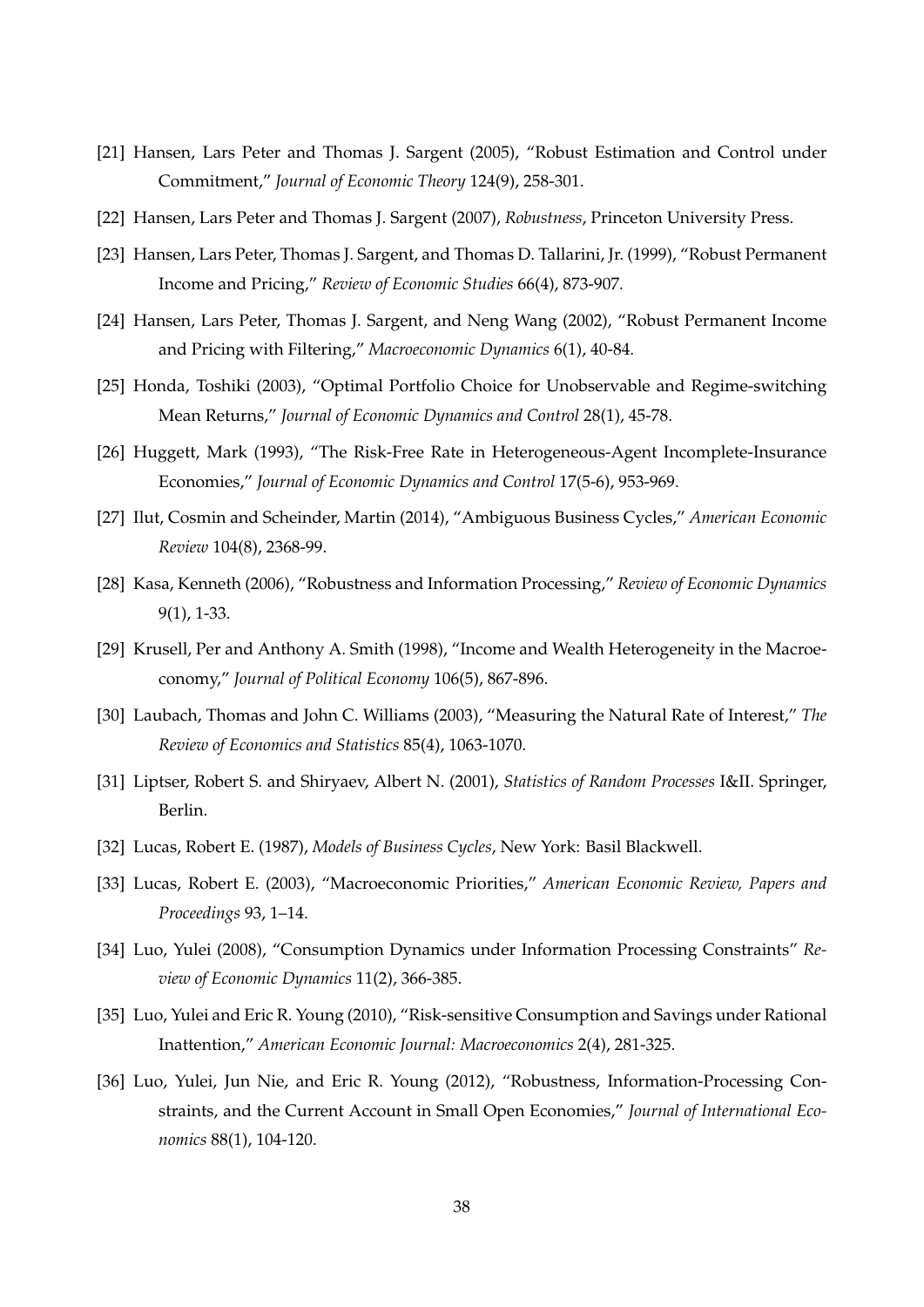- [37] Maenhout, Pascal (2004), "Robust Portfolio Rules and Asset Pricing," *Review of Financial Studies* 17, 951–983.
- [38] Pischke, Jörn-Steffen (1995), "Individual Income, Incomplete Information, and Aggregate Consumption," *Econometrica*, 63, 805-840.
- [39] Summers, Larry (2014), "U.S. Economic Prospects: Secular Stagnation, Hysteresis, and the Zero Lower Bound," *Business Economics* 49(2).
- [40] Tallarini, Thomas D. (2000), "Risk-sensitive Real Business Cycles," *Journal of Monetary Economics* 45(3), 507-532.
- [41] Taylor, John B. (1993), "Discretion versus Policy Rules in Practice," *Carnegie-Rochester Conference Series on Public Policy* 39, 195-214.
- [42] Taylor, John B. (1999), "A Historical Analysis of Monetary Policy Rules," 319-341 in J. B. Taylor, ed., Monetary Policy Rules, Chicago: University of Chicago Press.
- [43] Wang, Neng (2003), "Caballero Meets Bewley: the Permanent-Income Hypothesis in General Equilibrium," *American Economic Review* 93(3), 927-936.
- [44] Wang, Neng (2004), "Precautionary Saving and Partially Observed Income," *Journal of Monetary Economics* 51, 1645–1681.
- [45] Wang, Neng (2006), "An Equilibrium Model of Wealth Distribution," *Journal of Monetary Economics* 54(7), 1882-1904.
- [46] Wang, Neng (2009), "Optimal Consumption and Assets Allocation with Unknown Income Growth," *Journal of Monetary Economics* 56(4), 524-34.
- [47] Young, Eric R. (2012), "Robust Policymaking in the Face of Sudden Stops," *Journal of Monetary Economics* 59(5), 512-527.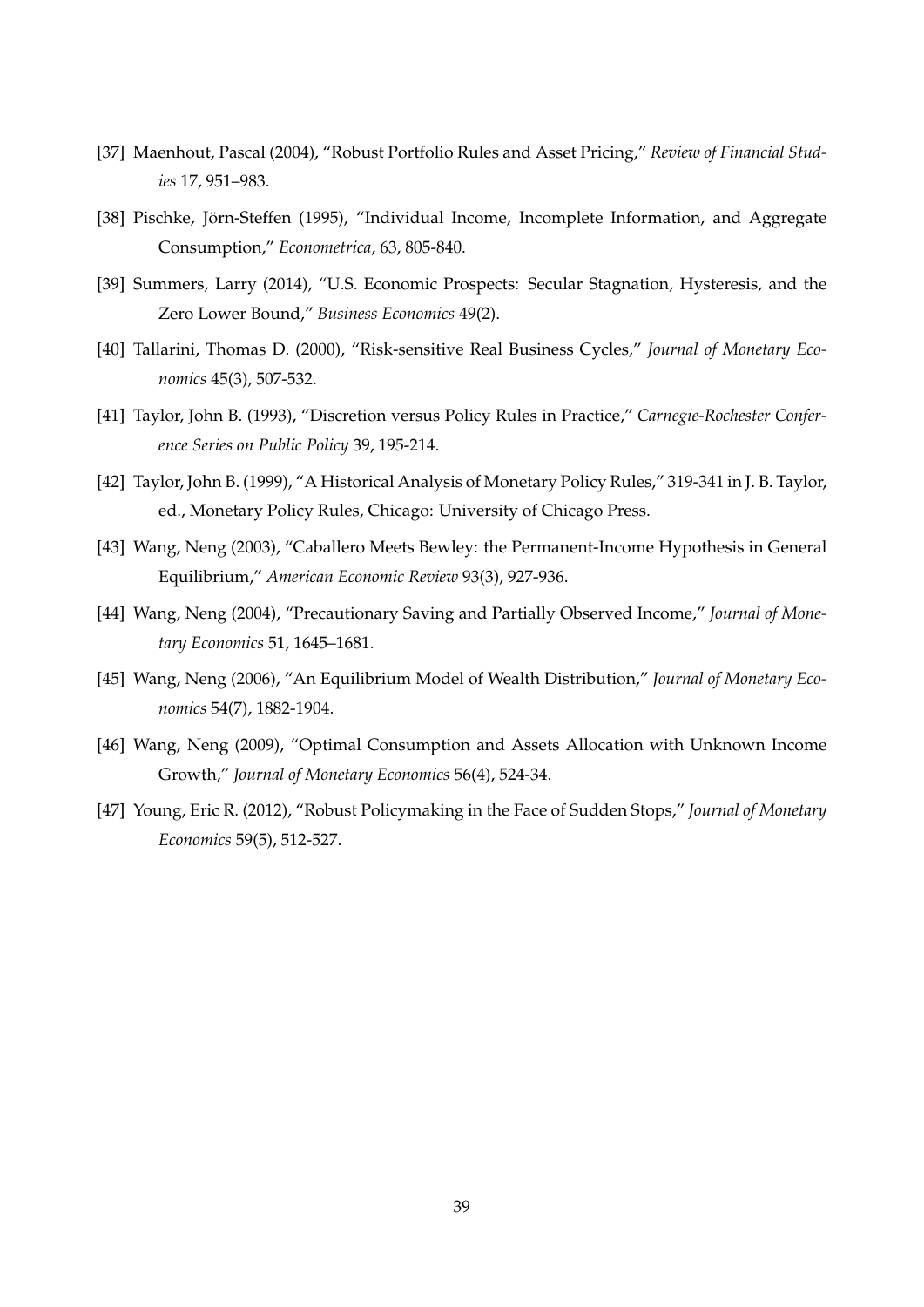

*Figure 1. Effects of RB on Aggregate Savings*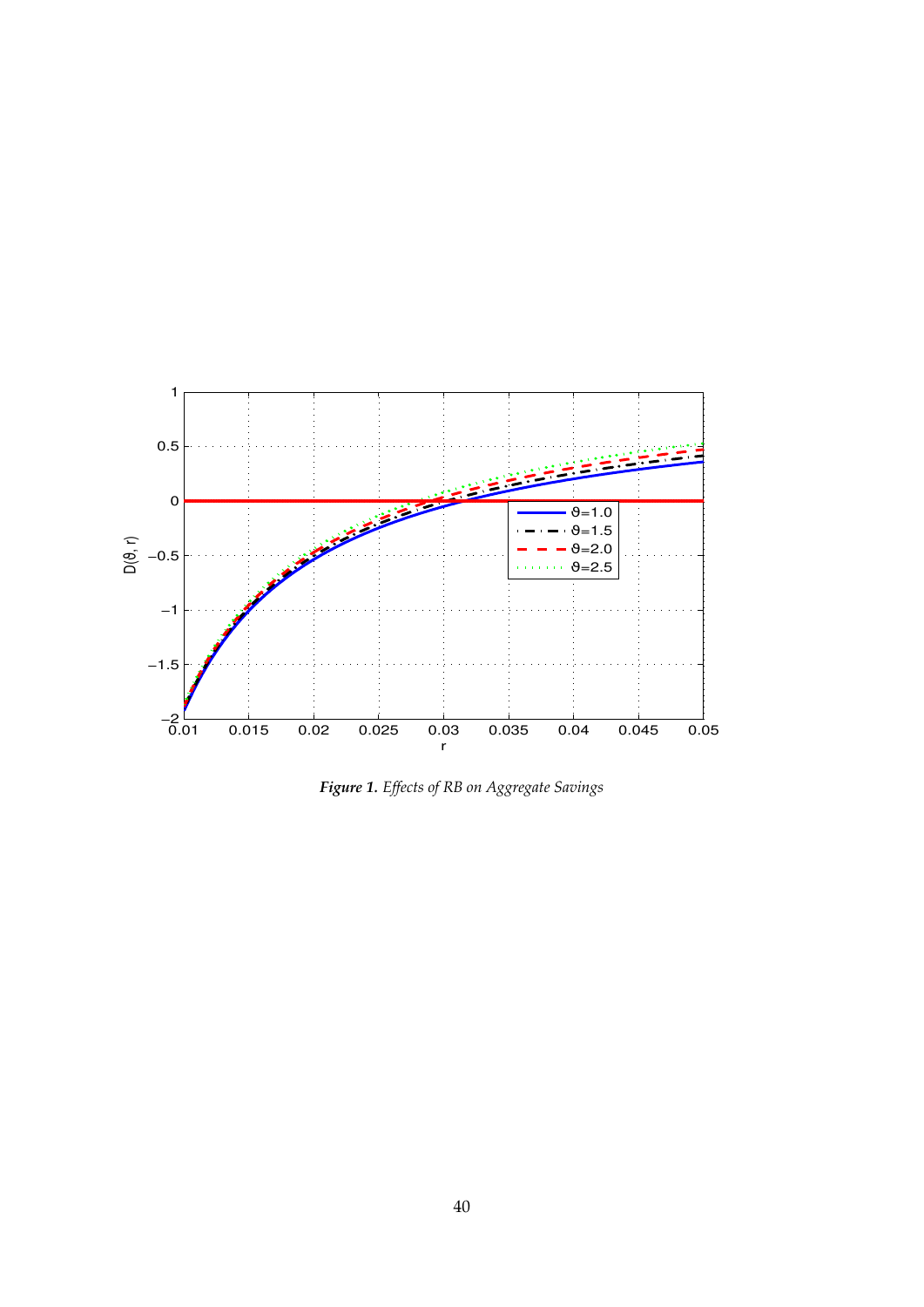

*Figure 2. Relationship between ϑ and p*



*Figure 3. Effects of RB on the Interest Rate and Consumption Volatility*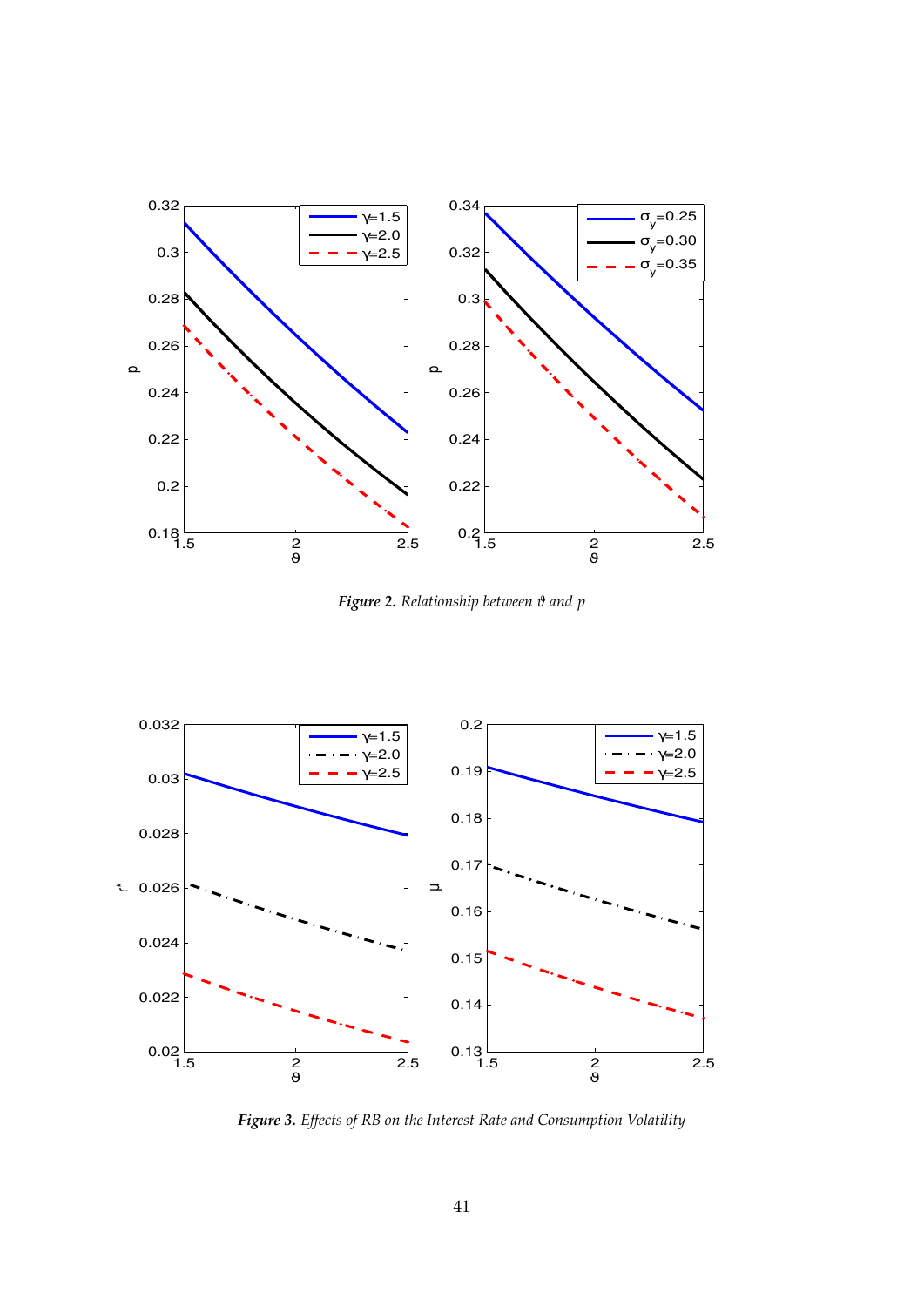![](_page_43_Figure_0.jpeg)

*Figure 4. Effects of RB on the Interest Rate and Consumption Volatility*

![](_page_43_Figure_2.jpeg)

\*Note: Values in 1987 and 1988 are excluded due to missing PSID consumption values.

*Figure 5. Relative Consumption Dispersion*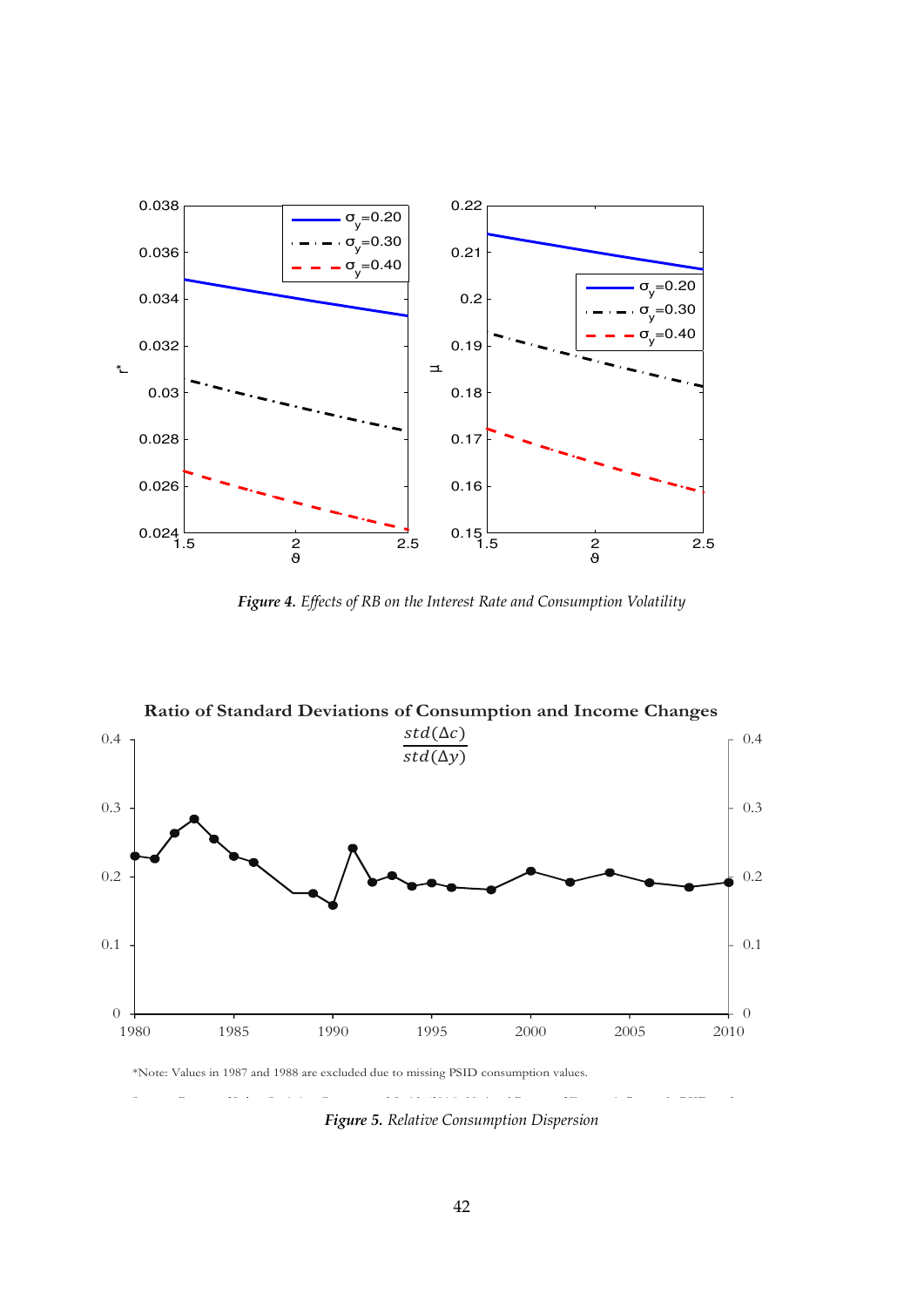![](_page_44_Figure_0.jpeg)

*Figure 6. Effects of RB on the Welfare Cost of Volatility*

![](_page_44_Figure_2.jpeg)

*Figure 7. Relationship between γ and ϑ.*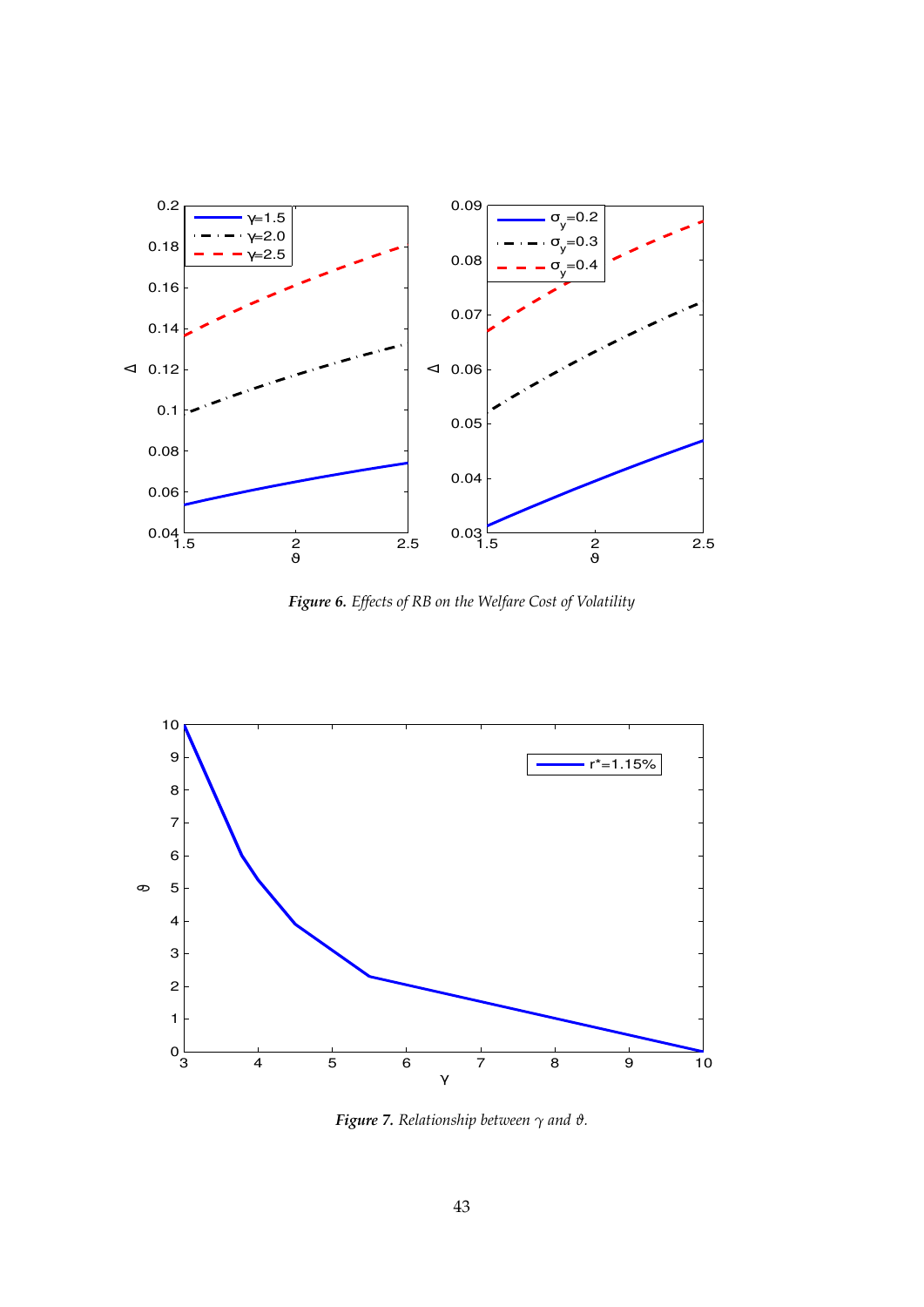![](_page_45_Figure_0.jpeg)

Note: Updated one-side estimates of the baseline model described in "Measuring the Natural rate of Interest," by Thomas Laubach and John C. Williams (2003). Estimates based on data available on February 18, 2015. Shaded bars indicate recessions. Final data point: 2014Q4.

![](_page_45_Figure_2.jpeg)

![](_page_45_Figure_3.jpeg)

*Figure 9. Effects of ε on A*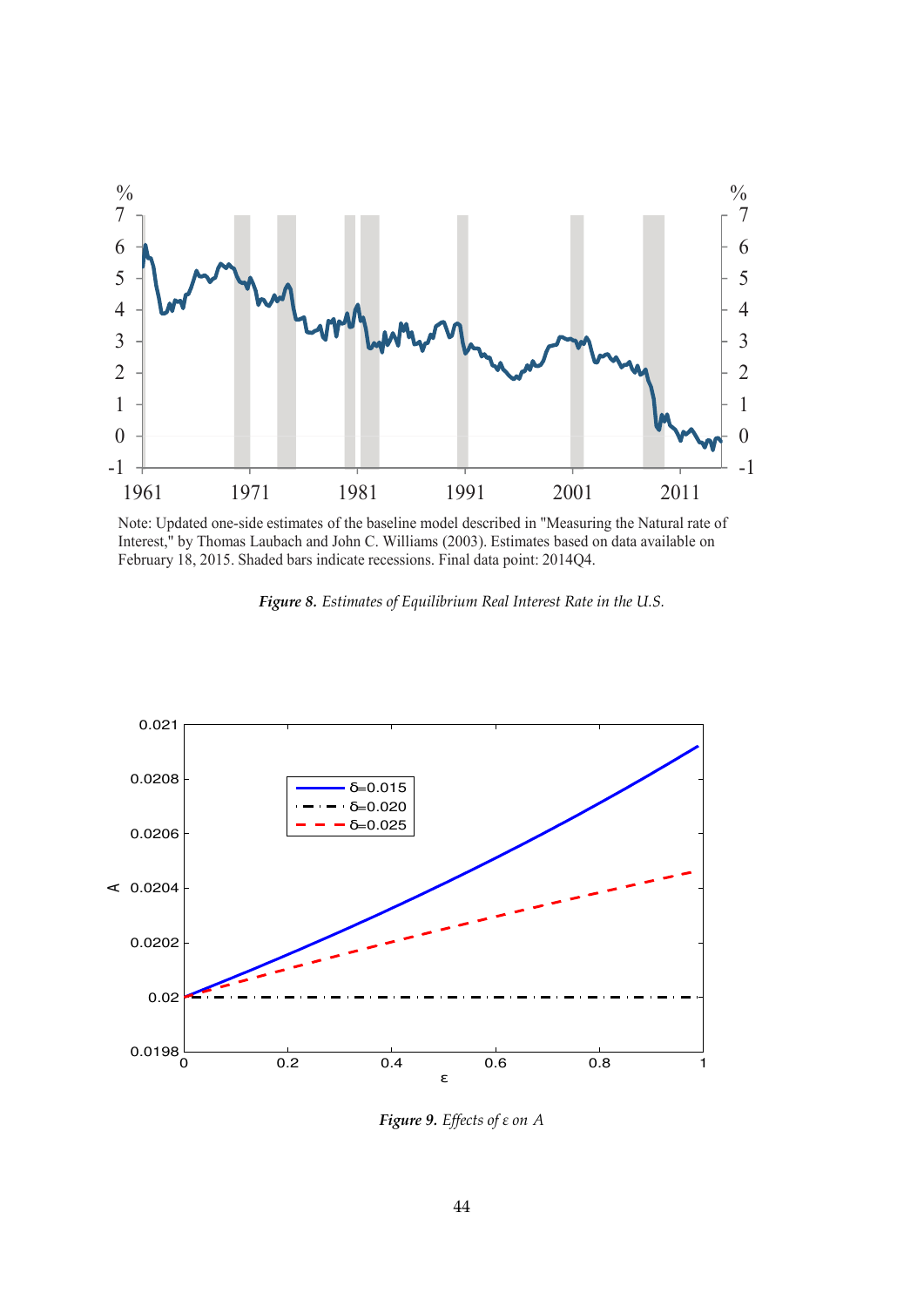![](_page_46_Figure_0.jpeg)

*Figure 10. Effects of EIS on Aggregate Savings*

![](_page_46_Figure_2.jpeg)

*Figure 11. Effects of Incomplete Information about Income on Estimation Risk*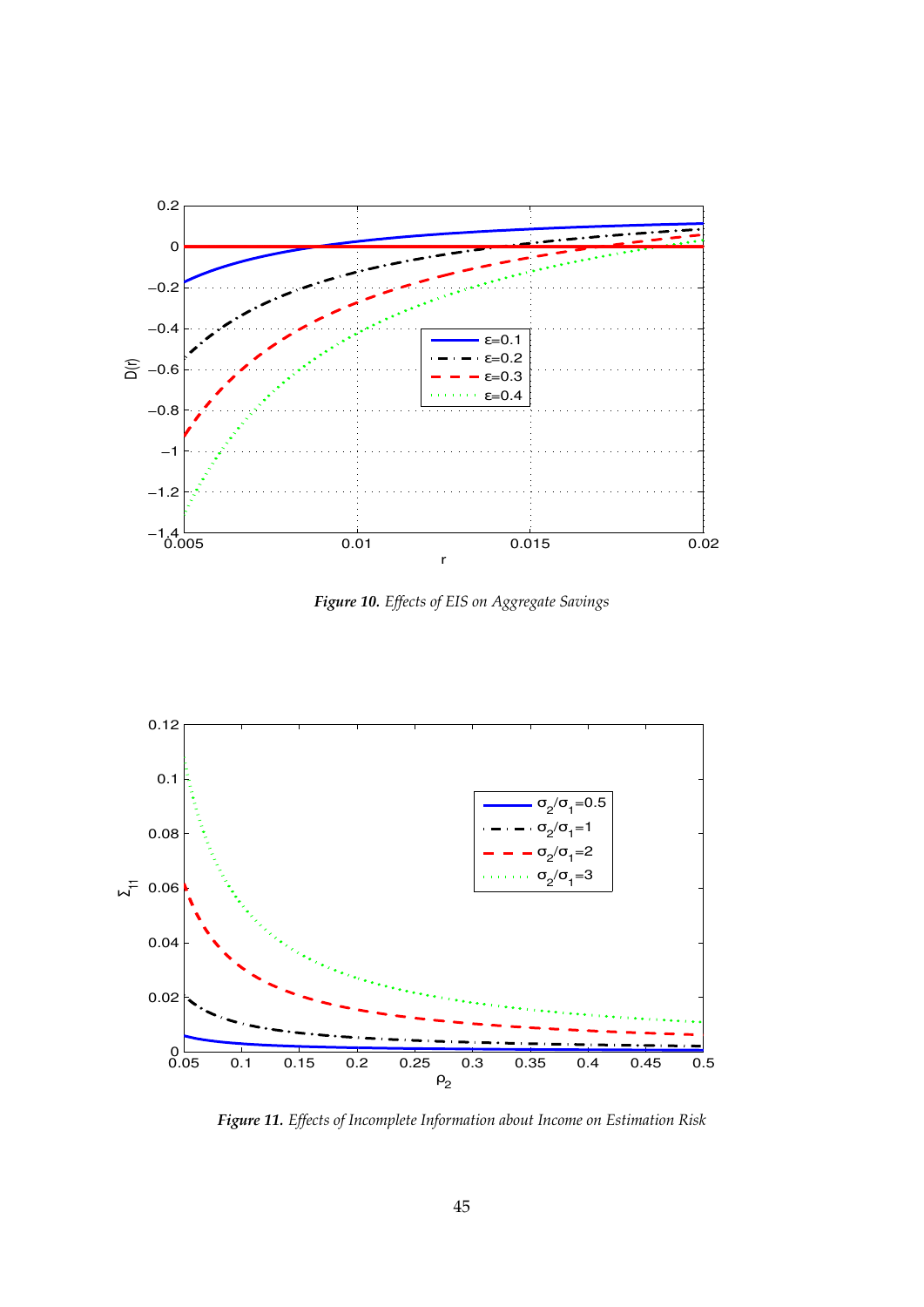![](_page_47_Figure_0.jpeg)

*Figure 12. Effects of Incomplete Information about Income on Aggregate Savings*

![](_page_47_Figure_2.jpeg)

*Figure 13. Effects of RB on Aggregate Savings under Regime-Switching*